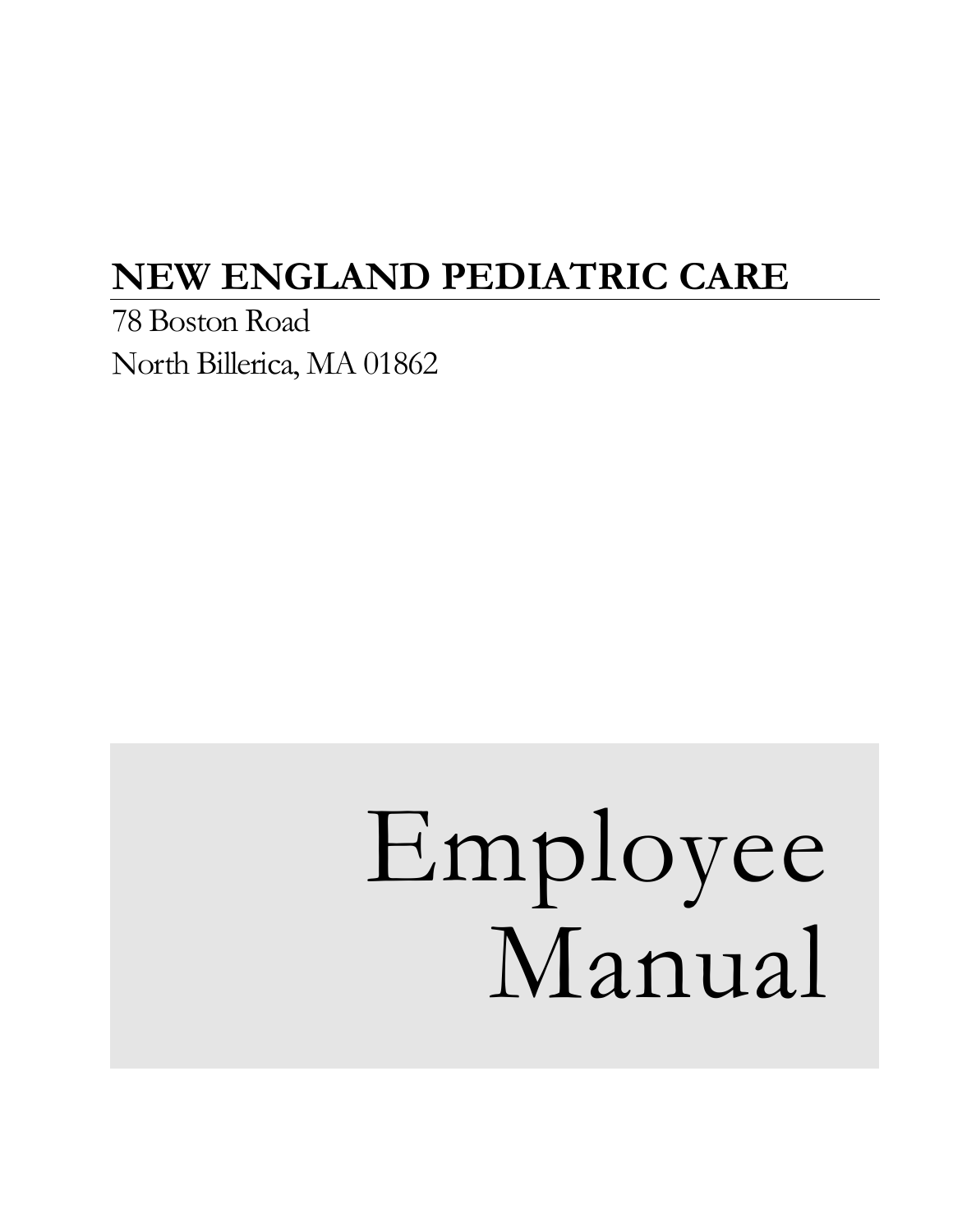# Table of Contents

| <b>INTRODUCTION</b>                       | 1  |
|-------------------------------------------|----|
| WELCOME TO NEW ENGLAND PEDIATRIC CARE 1   |    |
|                                           |    |
|                                           |    |
| <b>EMPLOYMENT</b>                         | 2  |
|                                           |    |
| REASONABLE ACCOMMODATIONS FOR             |    |
|                                           |    |
|                                           |    |
|                                           |    |
| IMMIGRATION REFORM AND CONTROL ACT 4      |    |
|                                           |    |
|                                           |    |
| WORKING HOURS AND SCHEDULES 5             |    |
|                                           |    |
|                                           |    |
| BRIDGING OF EMPLOYMENT SERVICE 6          |    |
|                                           |    |
|                                           |    |
| CONFIDENTIALITY OF EMPLOYEE FILES 6       |    |
| PERFORMANCE & CAREER DEVELOPMENT6         |    |
|                                           |    |
|                                           |    |
|                                           |    |
|                                           |    |
|                                           |    |
| MANDATORY MEETING AND IN-SERVICE          |    |
|                                           |    |
|                                           |    |
| <b>COMPENSATION</b>                       | 9  |
|                                           |    |
|                                           |    |
|                                           |    |
|                                           |    |
|                                           |    |
| <b>RESIDENT RELATIONS</b>                 | 11 |
|                                           |    |
|                                           |    |
| CONFIDENTIAL INFORMATION  14              |    |
|                                           |    |
|                                           |    |
| <b>SAFETY FIRST</b><br>$\sim$ 15          |    |
|                                           |    |
|                                           |    |
|                                           |    |
| WORKERS' COMPENSATION INSURANCE 16        |    |
| TRANSITIONAL DUTY AND RETURN TO WORK 16   |    |
|                                           |    |
|                                           |    |
|                                           |    |
| HEPATITIS B VACCINE (HBV) IMMUNIZATION 17 |    |
| THE BLOOD BORNE PATHOGENS STANDARD  18    |    |

| <b>PROFESSIONAL STANDARDS &amp; PRACTICES18</b> |    |  |
|-------------------------------------------------|----|--|
|                                                 |    |  |
|                                                 |    |  |
| RULES GOVERNING CONDUCT AND WORK                |    |  |
|                                                 |    |  |
|                                                 |    |  |
|                                                 |    |  |
| ATTENDANCE AND PUNCTUALITY23                    |    |  |
| HARASSMENT-FREE WORKPLACE23                     |    |  |
|                                                 |    |  |
| LEGAL OR PRESCRIPTION DRUGS25                   |    |  |
| PROFESSIONAL APPEARANCE25                       |    |  |
|                                                 |    |  |
| PERSONAL AND N.E.P.C. PROPERTY 26               |    |  |
| SOLICITATION AND DISTRIBUTION26                 |    |  |
|                                                 |    |  |
| PERSONAL TELEPHONE CALLS & PERSONAL             |    |  |
|                                                 |    |  |
|                                                 |    |  |
|                                                 |    |  |
|                                                 |    |  |
|                                                 |    |  |
|                                                 |    |  |
| <b>WORK ENVIRONMENT</b>                         | 28 |  |
|                                                 |    |  |
|                                                 |    |  |
|                                                 |    |  |
|                                                 |    |  |
|                                                 |    |  |
|                                                 |    |  |
| SMOKE-FREE WORK ENVIRONMENT30                   |    |  |
| DESIGNATED EATING AREAS 30                      |    |  |
|                                                 |    |  |
| <b>LEAVES OF ABSENCE</b>                        | 30 |  |
|                                                 |    |  |
|                                                 |    |  |
| JURY AND WITNESS DUTY LEAVE 31                  |    |  |
| FAMILY AND MEDICAL LEAVE ACT (FMLA) 31          |    |  |
|                                                 |    |  |
|                                                 |    |  |
|                                                 |    |  |
|                                                 |    |  |
| <b>ORGANIZATIONAL EXIT</b>                      | 34 |  |
|                                                 |    |  |
| ABANDONMENT OF POSITION 34                      |    |  |
|                                                 |    |  |
| EMPLOYEE ACKNOWLEDGMENT SHEET36                 |    |  |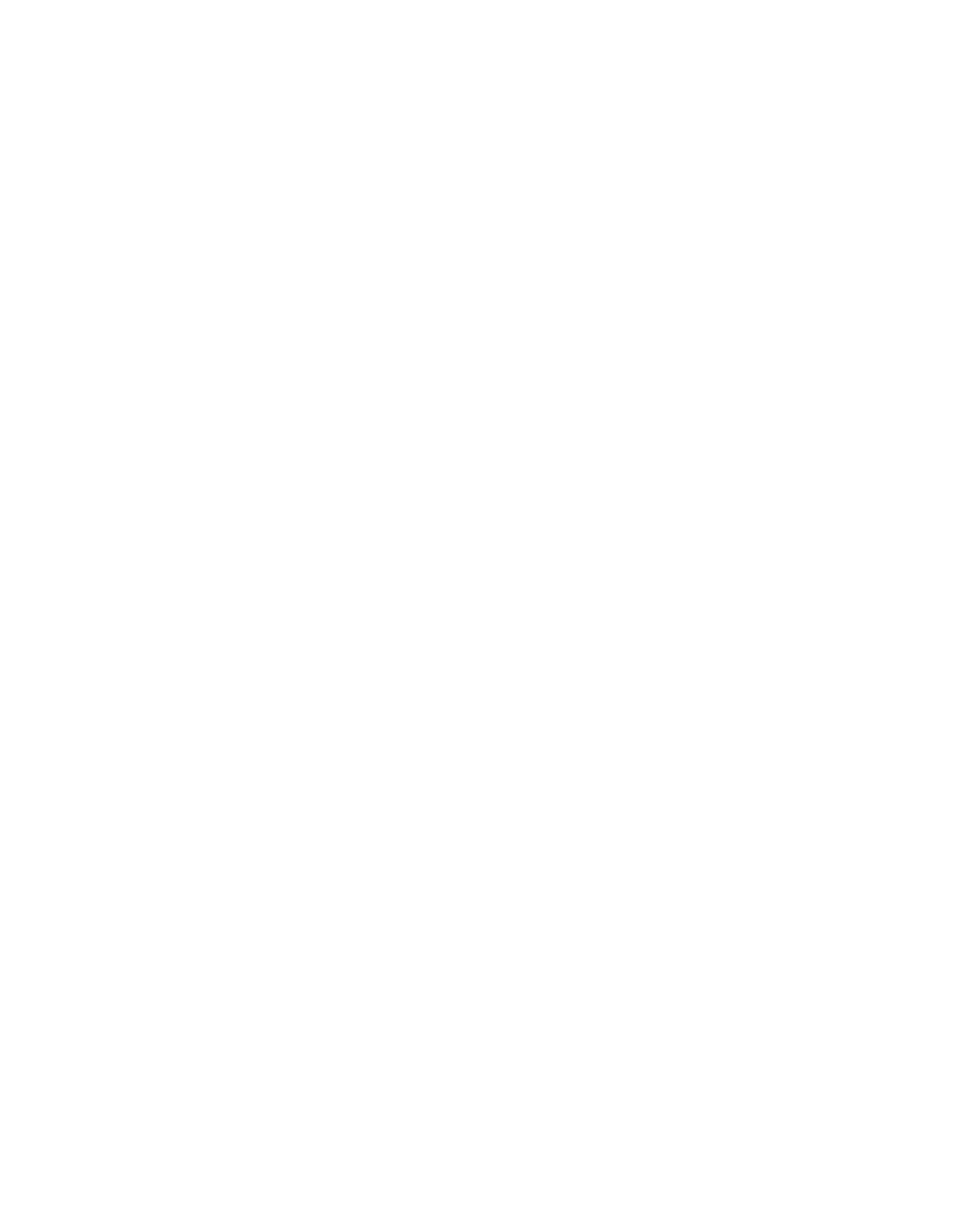# INTRODUCTION

#### WELCOME TO NEW ENGLAND PEDIATRIC CARE

We are very happy to welcome you to N.E.P.C. Thank you for joining us! We want you to feel that your association with this facility will be a mutually beneficial and pleasant one.

N.E.P.C. is committed, first and above all, to quality resident care and treatment. The sole purpose for our relationship is to take care of the needs of our residents. You have joined an organization that has established an outstanding reputation for quality services to ITS residents. Credit for this goes to every one of our employees. We hope you, too, will find satisfaction and take pride in your work here and share in our commitment to care about those whom we serve.

Caring for our residents may be one of the most worthwhile endeavors you have ever set out to accomplish. It is a job that will demand the best of you; your understanding, patience and respect. These are the basic "tools of the trade", and they are the strengths that will both sustain and bring happiness to the people so deserving of your attention.

Like you, everyone else here was a new employee at one time. We understand the problems you may encounter and we will go out of our way to teach you the procedures and routines you need to know. Now you are part of a team which is as dependent on you as you are on them, and in order to provide the highest level of resident care, we must all work together.

This Handbook provides answers to most of the questions you may have about the N.E.P.C. policies and procedures we abide by; our responsibilities to you and your responsibilities to us. If anything is unclear, please discuss the matter with your supervisor or the Administrator. You are responsible for reading and understanding this Employee Handbook. In addition to clarifying responsibilities, we hope the Employee Handbook gives you an indication of our interest in the welfare of all who work here.

Compensation and the personal satisfaction gained from doing a job well are but two of the reasons most people work. Most likely, many other factors count among your reasons for working: pleasant relationships and working conditions, career development and promotion opportunities, and health benefits are just a few. We are committed to doing our part to assure you of a satisfying work experience.

#### INTRODUCTION AND PURPOSE

We hope you will enjoy being with us and that you find your employment rewarding and challenging. We believe that an organization is best served by a shared understanding of each other's roles, responsibilities and relationships. This handbook outlines the policies and practices that guide our daily work together. The facility has developed this handbook for the use and benefit of all company employees.

It is vital that each employee understands all the material included in this handbook. Our success depends on you, and your success depends, in part, upon your cooperation in following these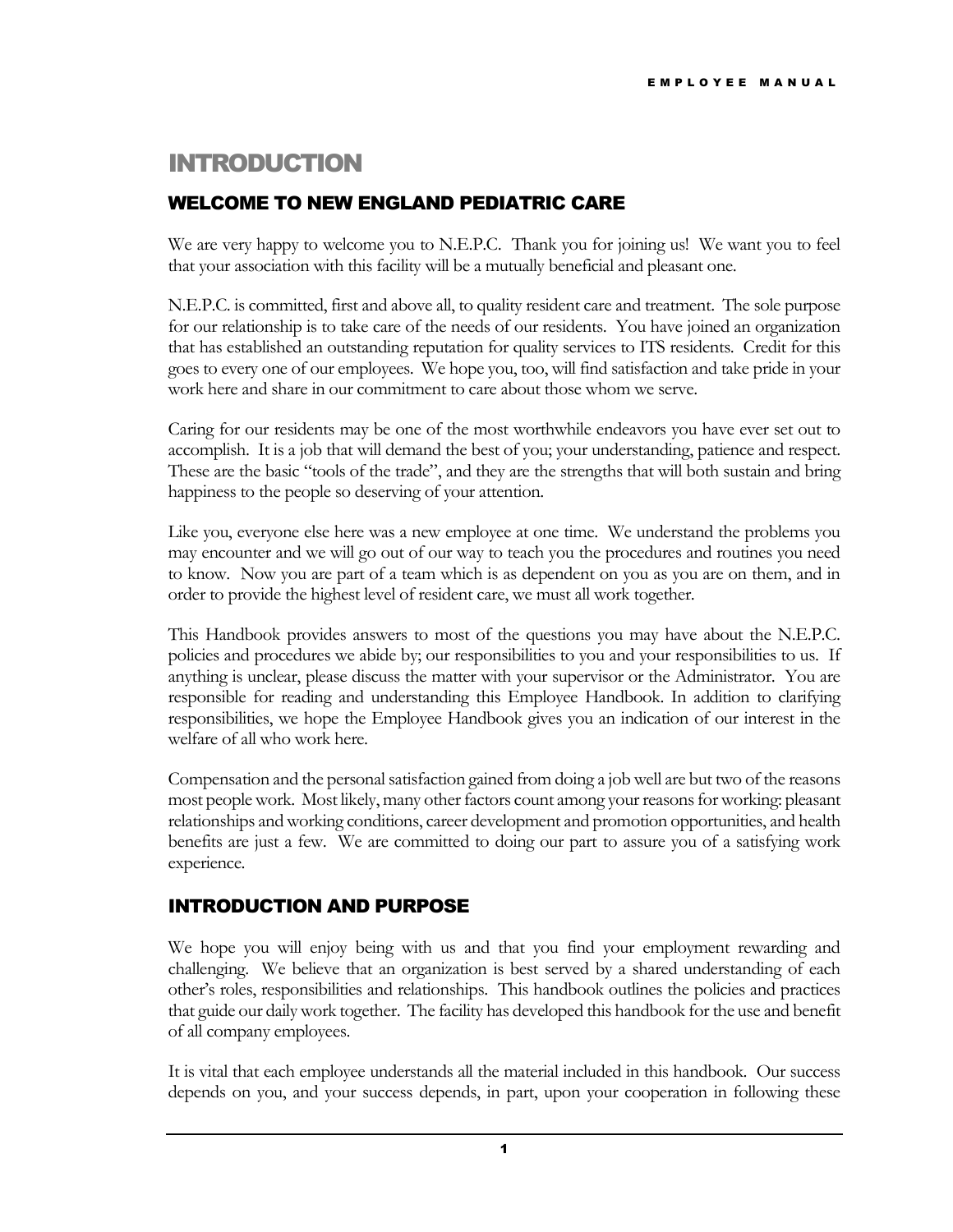policies. Please read them carefully; they are intended to help you make the most of your job. If you have any questions, please ask your Supervisor. Also, please confirm your receipt and understanding of this employee manual by *signing and returning the acknowledgment page at the end of this handbook*.

This facility employee handbook contains current policies and procedures in effect at the time of publication. This book takes the place of any previously issued handbooks. All policies, benefits or memoranda inconsistent with this book are superseded.

From time to time, the facility may modify company policies and practices as part of our commitment to continuous improvement in everything we do. We will promptly inform employees of any revised or updated policies and procedures. Please keep this handbook until it is replaced with a newer version.

We appreciate your support of and compliance with our written policies and procedures. They are designed to make your work experience at the facility rewarding and successful.

We are proud to have you as part of our team. We hope you will share with us the sense of pride in our organization and the service we provide.

# EMPLOYMENT

#### EQUAL OPPORTUNITY EMPLOYER

N.E.P.C. is committed to providing equal employment opportunity to all employees and applicants for employment without unlawful regard to race, color, religion, sex, sexual orientation, marital status, age, national origin, veteran status, or disability. In addition, we comply with applicable state and local laws governing nondiscrimination in employment. This policy applies to all terms and conditions of employment including, but not limited to, hiring, placement, promotion, termination, layoff, re-hire, transfer, leaves of absence, compensation, and training.

N.E.P.C. believes that providing a work environment free from discrimination and harassment of any kind is essential to each employee's ability to contribute and succeed. Each member of management is responsible for creating an atmosphere free of discrimination and harassment, racial, sexual or otherwise. Furthermore, employees are responsible for respecting the rights of their coworkers.

# REASONABLE ACCOMMODATIONS FOR INDIVIDUALS WITH DISABILITIES

N.E.P.C. is committed to employing all individuals on the basis of ability rather than disability, and complies with the Americans with Disabilities Act and applicable state and local laws prohibiting discrimination in employment against qualified individuals with disabilities. Reasonable accommodation for such individuals will be provided in accordance with these laws.

Qualified individuals with disabilities may make requests for reasonable accommodation to their Supervisor and/or the Executive Director. A reasonable accommodation may include any action which enables an individual with a disability to perform the essential function of his or her position,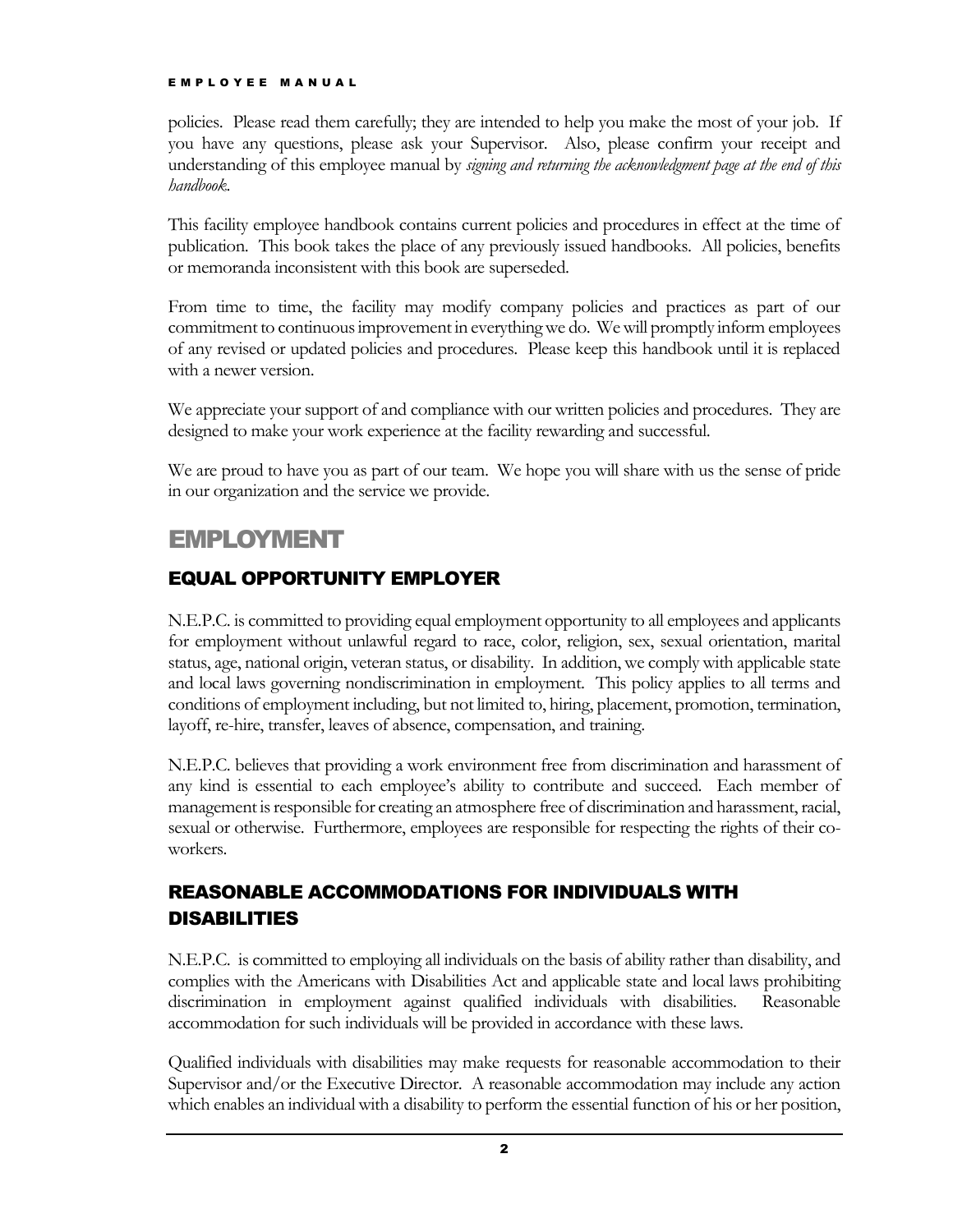but which does not result in an undue hardship to the business. Management will determine the feasibility of the requested accommodation, and the accommodation's impact on the operation of the business, including the impact on the ability of other employees to perform their duties, and on the facility's ability to conduct business.

#### EMPLOYMENT

Employees will be selected on the basis of their qualifications in meeting the required standards of the specific job for which they are applying. Employment will also be contingent upon:

- Being at least 16 years of age.
- Truthful and accurate completion of the application and employment interview.
- **Passing a pre-employment medical exam as well as a test for TB.**
- The understanding and agreement that he or she will not be assigned to a specific unit or shift, or that he or she will work on weekends and holidays when needed and may rotate shifts. Occasionally, floating of staff from units may become necessary as staffing patterns are designed to meet our residents' needs.
- Receipt of satisfactory references, which are done by the hiring manager.
- **Proof of certification, licensure, registration, or eligibility for registration whenever applicable.**
- All employees are employees at will. Either the employee or N.E.P.C. may end the employment relationship with or without cause, at any time.

In addition, Federal Law requires that all new employees provide documentation of their citizenship status and identity.

#### CRIMINAL BACKGROUND CHECK

All new employees will be subject to a check of the Criminal Offender Record Information (CORI) and through the Nurse Aide Registry as part of the employment process. Existence of negative information will not necessarily disqualify a person from employment. However, misrepresentation on the employment application is grounds for immediate termination.

New employees, volunteers, interns and transportation providers whose responsibilities bring them into direct and unmonitored contact with students are required to have a Criminal History Record Information (CHRI) background check. Upon hire or prior to unmonitored contact with students a business office representative will meet with the staff member, volunteer, interns or transportation provider and assist the individual with setting an appointment to have the CHRI done. The individual will not have any unmonitored contact with the student until the results are received and it is determined that they are acceptable.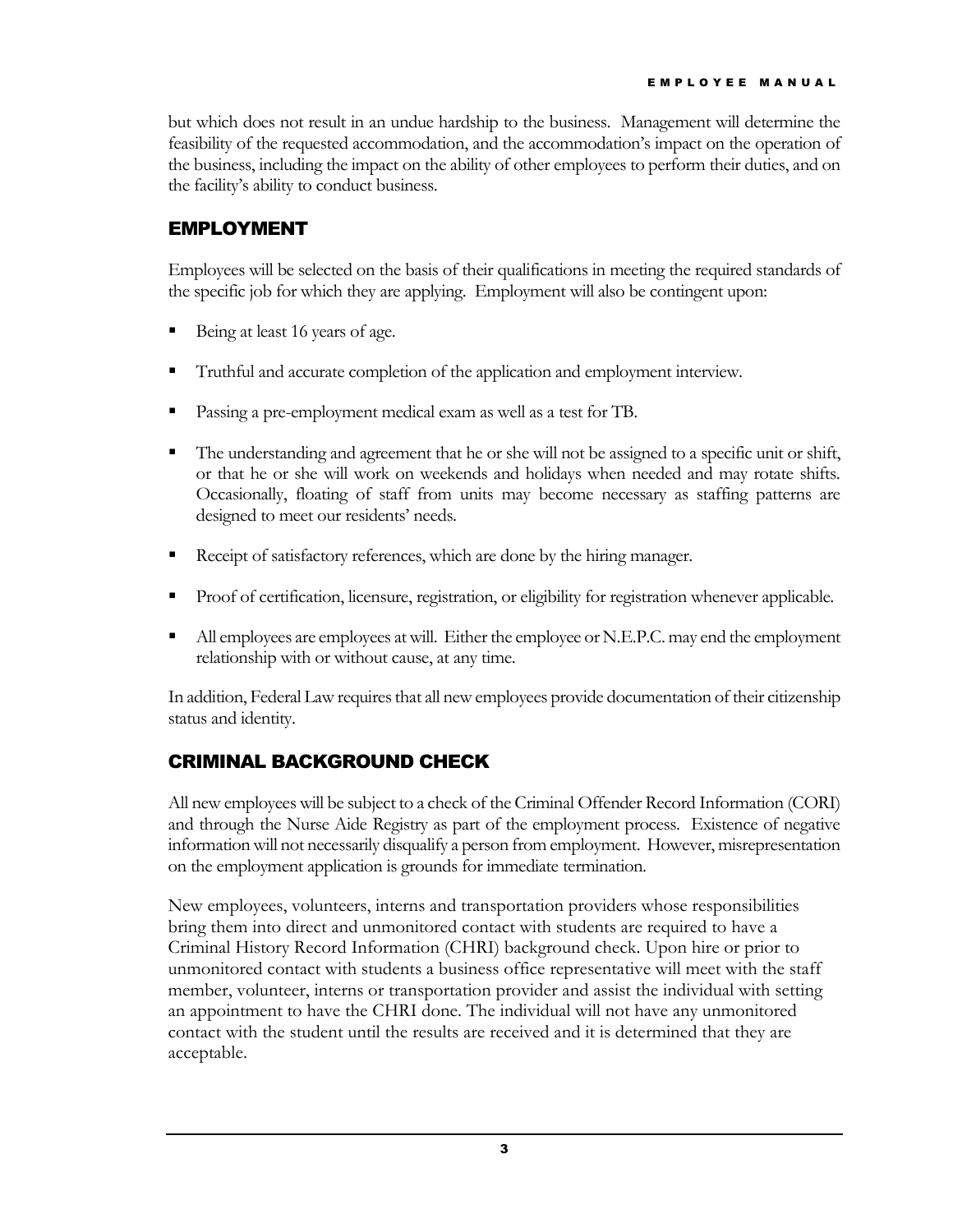#### IMMIGRATION REFORM AND CONTROL ACT

Our policy, as an equal opportunity employer, is to employ persons legally entitled to work in the United States without regard to citizenship, ethnic background, or place of national origin. However, our policy, in conformity with Immigration Reform and Control Act of 1986 (IRCA), is to hire only those who are eligible to work in the United States.

Therefore, we have adopted the following policies and procedures:

- No job applicant may be asked about, or categorized according to, citizenship or resident status. Hiring decisions will be made without considering such questions.
- Applicants offered jobs will be advised, for the purpose of complying with IRCA, that they will be required to produce satisfactory legal evidence of eligibility to work in the United States and that such proof will be a condition of employment.
- At the time of hiring, all new employees will be asked to provide actual documents verifying eligibility to work legally in the United States and to complete INS Form I-9 within three (3) working days of the commencement of employment.

## LICENSURE AND REGISTRATION

Those employees whose positions require Licensure by the Commonwealth of Massachusetts, certification or registration by a professional society are responsible for keeping such licenses, certifications or registrations current and in effect. It is the responsibility of the employee to provide an original current license, certification or registration, which will be verified by the department manager or designee.

Employees who fail to pass required license, certification or registration examinations or who fail to keep licenses, certifications or registrations current may be terminated, suspended or demoted.

#### MEDICAL EXAMINATIONS

As part of our employment procedures, all staff members are required to undergo a pre-placement medical examination and tuberculosis screening.

Any offer of employment that an applicant receives from N.E.P.C. is contingent upon satisfactory completion of this examination. The examiner may determine that further testing is necessary to determine if the applicant is capable of performing the essential functions of the position. If, however, you have had an examination within six (6) months of employment, you may provide this information on the N.E.P.C. physical form and not have to be re-tested.

As a condition of continued employment, staff members are required to undergo a medical examination every two (2) years, consistent with business necessity, as well as an annual TB test.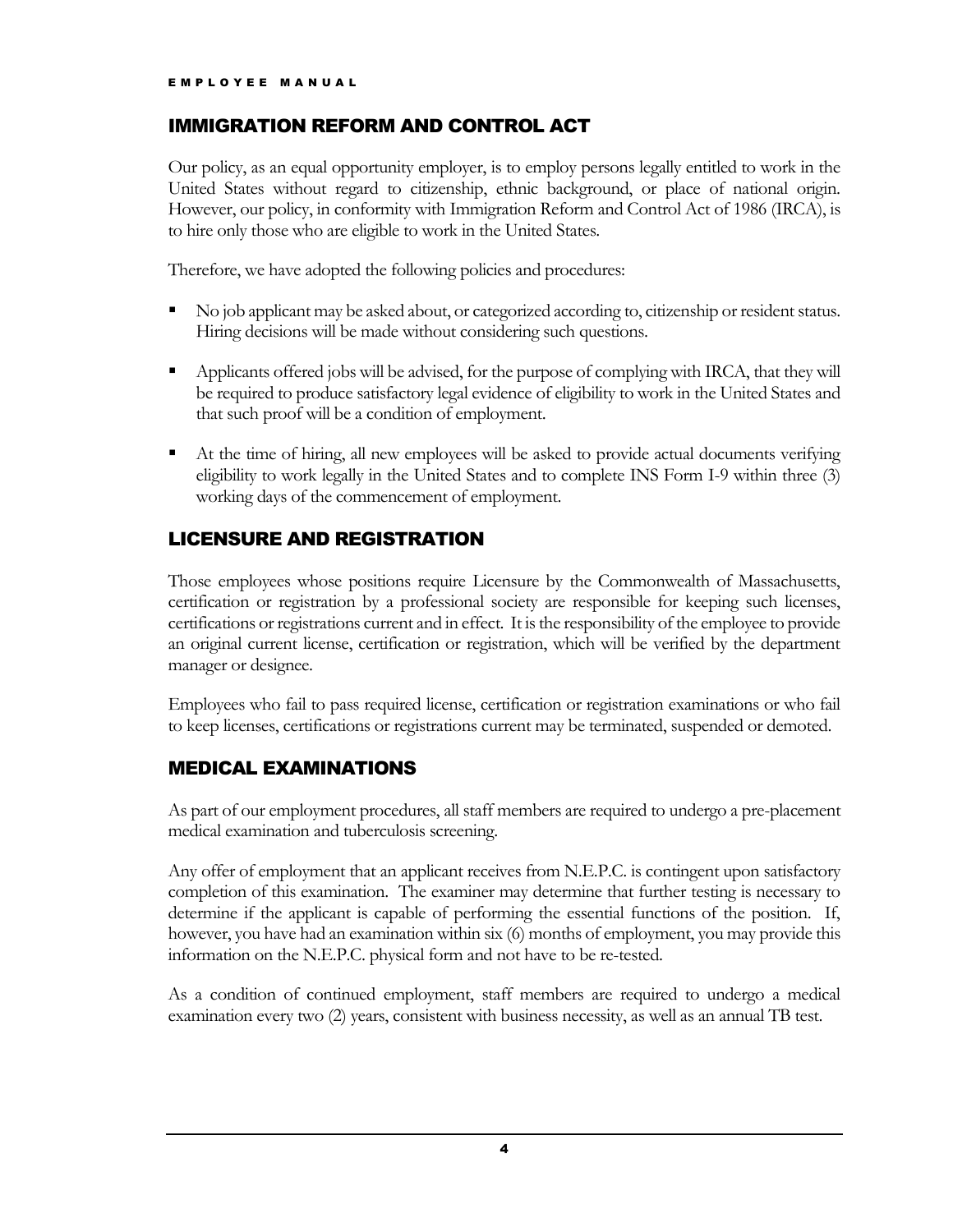#### WORKING HOURS AND SCHEDULES

Work schedules are determined based on the job responsibility and departmental function. Work schedules may vary from department to department and employee to employee. Full-time hourly employees are expected to work 40 hours a week and full-time salaried employees are expected to work at least 40 hours a week.

Requests to change (increase or decrease) hours, change shifts or change regularly scheduled time must be made in writing to the Department Head. All staff should be aware that changes in hours might directly affect their benefits. For example, an employee who requests a reduction in hours to 24 from 40 will have his or her benefits reduced accordingly. Failure to work the number of hours for which you are scheduled may result in a corresponding reduction in benefits (i.e. vacation and sick time accrual, health insurance, etc.) and disciplinary action.

It is sometimes necessary, because of the nature of our work, to schedule hours in excess of your normal workweek. You may be required to work overtime based on the staffing needs of the facility. Your Supervisor must authorize all overtime.

Work schedules are generally posted at least two (2) weeks in advance. In case of emergency, the shift supervisor or Executive Director may change the schedule and will notify the employee affected. However, employees should, as a matter of practice, check the schedule regularly for unexpected but necessary changes.

Employees are not permitted to exchange "off days" or change the work schedule without the prior permission of their supervisor. Special requests for days off must be in writing and given to your supervisor prior to the posting of the work schedule, including the day(s) off you desire. Exchange requests must be signed by both employees and given to your supervisor for approval. Exchange in days off will not be approved if it results in an overtime situation.

#### BREAK AND MEAL PERIODS

One fifteen (15) minute paid break period is provided during each full 8-hour shift. Your supervisor schedules this period and it should be limited to the time allotted. A thirty (30) minute unpaid meal is provided for those employees whose scheduled hours include a meal period. As with breaks, this mealtime is scheduled by your supervisor in order to assure adequate coverage within your department.

Employees may not work through their meal breaks without the express permission of their supervisor; in addition, their supervisor must initial the individual's time sheet.

#### LENGTH OF SERVICE

Length of service is based on (1) an employee's length of uninterrupted service in his or her position and (2) an employee's uninterrupted length of service with N.E.P.C. from the most recent date of hire. Length of service, as well as position, may play a part in granting a vacation or holiday requests when several employees request time off at the same time. It may also be a determining factor should a position(s) need to be eliminated. On call or per diem employees do not accrue seniority.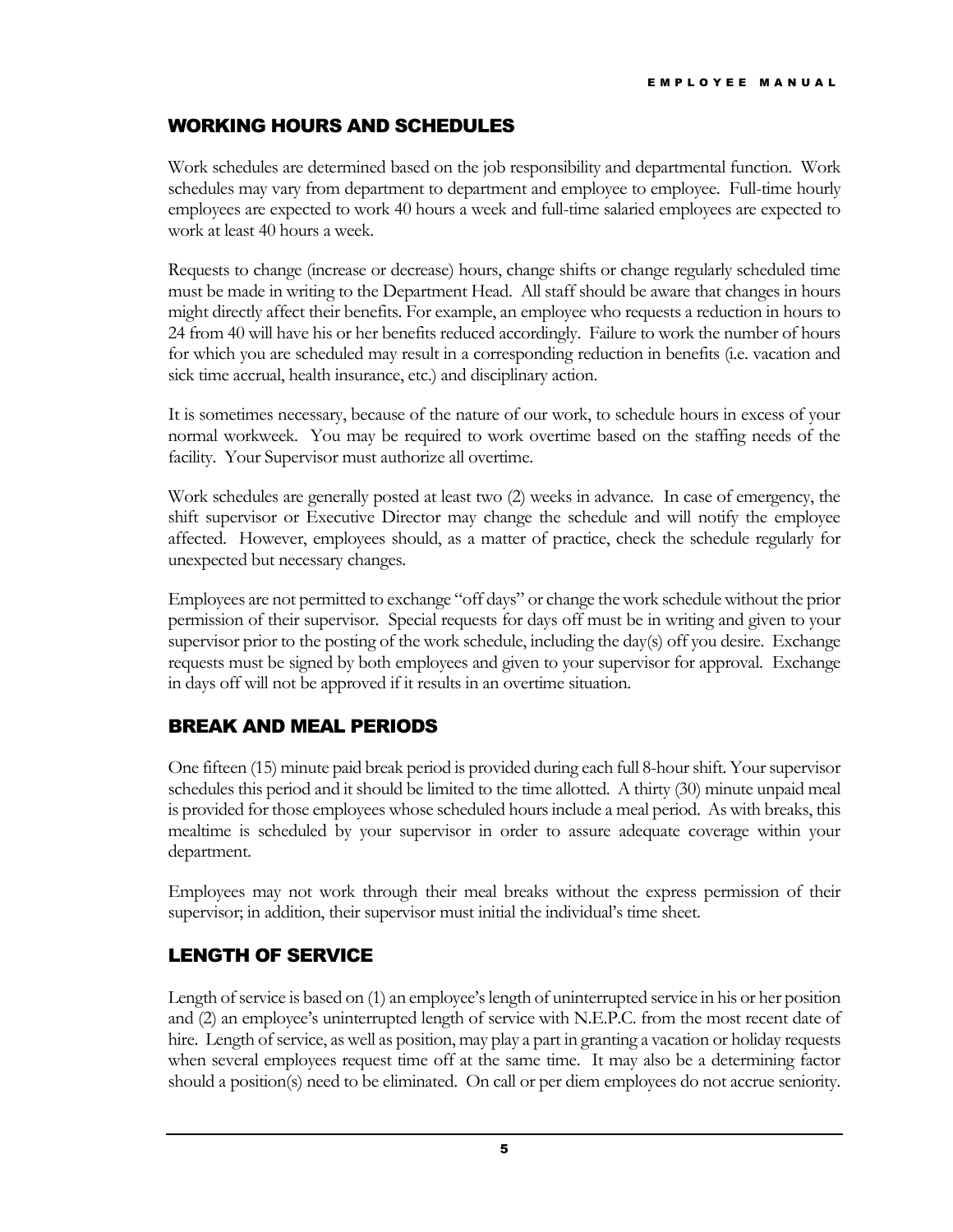#### BRIDGING OF EMPLOYMENT SERVICE

For purposes of determining seniority and benefit eligibility, N.E.P.C. will credit employees for their prior continuous service with the company if they leave the company and are rehired within six months. The break in service will not be credited.

#### EMPLOYMENT OF RELATIVES

Some employees working at the facility are related to each other, and we are delighted to have them. However, to avoid conflicts of interest and minimize work/family conflicts, employees who are relatives may not be involved in a direct supervisory relationship with each other. Relatives include spouses/domestic partners, children, parents, in-laws and step-relatives. Employees who marry while working at the facility must also observe these guidelines. No resident's relatives will be employed at N.E.P.C.

## PERSONAL DATA CHANGES

In order to insure accurate and up-to-date personnel records, please report promptly any changes in personal information to your supervisor and the Business Office. Changes in marital status, name, address or telephone number, number of dependents or change in beneficiary need to be reported. This information is necessary to reflect your current status with respect to State and Federal taxes and any of the insurance plans in which you may be enrolled.

#### CONFIDENTIALITY OF EMPLOYEE FILES

The Business Office has the sole responsibility for maintaining the employee's personnel file. All employee files are in locked cabinets and information contained therein is held strictly confidential. Access by employees of the organization is limited to Business Office staff, the employee's immediate supervisor, or a department head.

Employees have the right to examine their own personnel file. In order to do so, an appointment should be made with a representative of the Business Office or Department Manager.

To receive a copy of a personnel file you must submit your request in writing with at least twentyfour (24) hour notice.

# PERFORMANCE & CAREER DEVELOPMENT

#### ORIENTATION PROCESS

All new employees must attend an orientation program to acquaint themselves with the facility's philosophy, policies, benefits, and safety procedures of N.E.P.C. Each supervisor will orient the new employee to departmental practices and structure. Questions that you might have concerning these issues should be directed to your supervisor.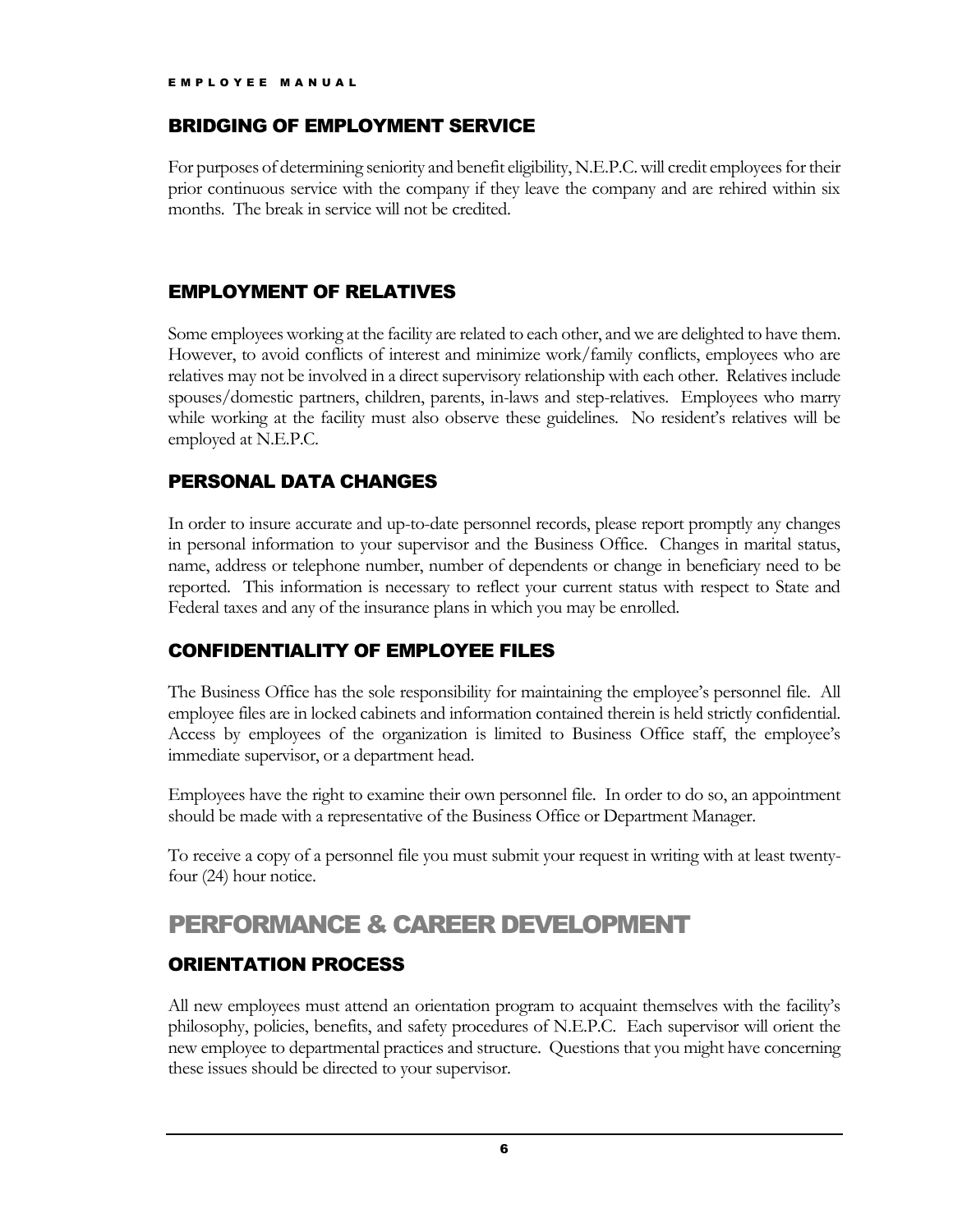#### INTRODUCTORY PERIOD

Upon hire, each employee is required to complete an introductory orientation period of ninety (90) calendar days. The purpose of the introductory period is to orient you to your job and the work environment of N.E.P.C. During this period your supervisor will work with you to help you gain the expected skills of your job. If, however, either you or your supervisor is dissatisfied at any time during this period, employment may be terminated without notice or prior disciplinary action.

Employees returning from an extended leave or employees transferred form one department to another may be required to serve a 90-day orientation period to assess their ability to meet the requirements of the job.

Completion of one introductory period does not create substantive rights and does not change the employment-at-will status of an employee. Moreover, change in employment status from introductory to regular occurs only after the supervisor completes a satisfactory performance evaluation.

Introductory periods may be extended by N.E.P.C. when additional assessment would be helpful or when continued orientation is warranted.

After successfully completing the orientation period, as documented with a written evaluation, employees are classified as "regular" employees and will be eligible for benefits and credited with leave time retroactive to the date of hire. Employees are also classified as follows:

FULL-TIME EMPLOYEE: An employee who is assigned to an established position with a workweek of at least forty (40) hours. A full-time employee is eligible for all employee benefits.

REGULAR PART-TIME EMPLOYEE: An employee who is assigned to an established position with a regular workweek of at least 32, but less than 40, hours per week. A regular part-time employee is eligible for prorated employee benefits, based on the number of hours he or she is regularly scheduled to work each week.

LIMITED PART-TIME EMPLOYEE: An employee who is assigned to an established position with a regular schedule of less than 32 hours per week. Limited part-time employees are not entitled to health benefits. But do receive prorated vacation and holiday between 20 and 31 hours.

PER DIEM: Per Diem employees receive an hourly rate of pay and are not eligible for paid time off or employee benefits.

#### PERFORMANCE EVALUATION

Performance evaluations offer an opportunity for a periodic review of your performance. This evaluation assesses your performance in relation to previously agreed objectives and identifies areas for improvement. In addition, this process enables you and your supervisor to develop goals and objectives for the next review period and identifies ways to enhance performance and value in the future.

The performance evaluation process at the facility is based on the following: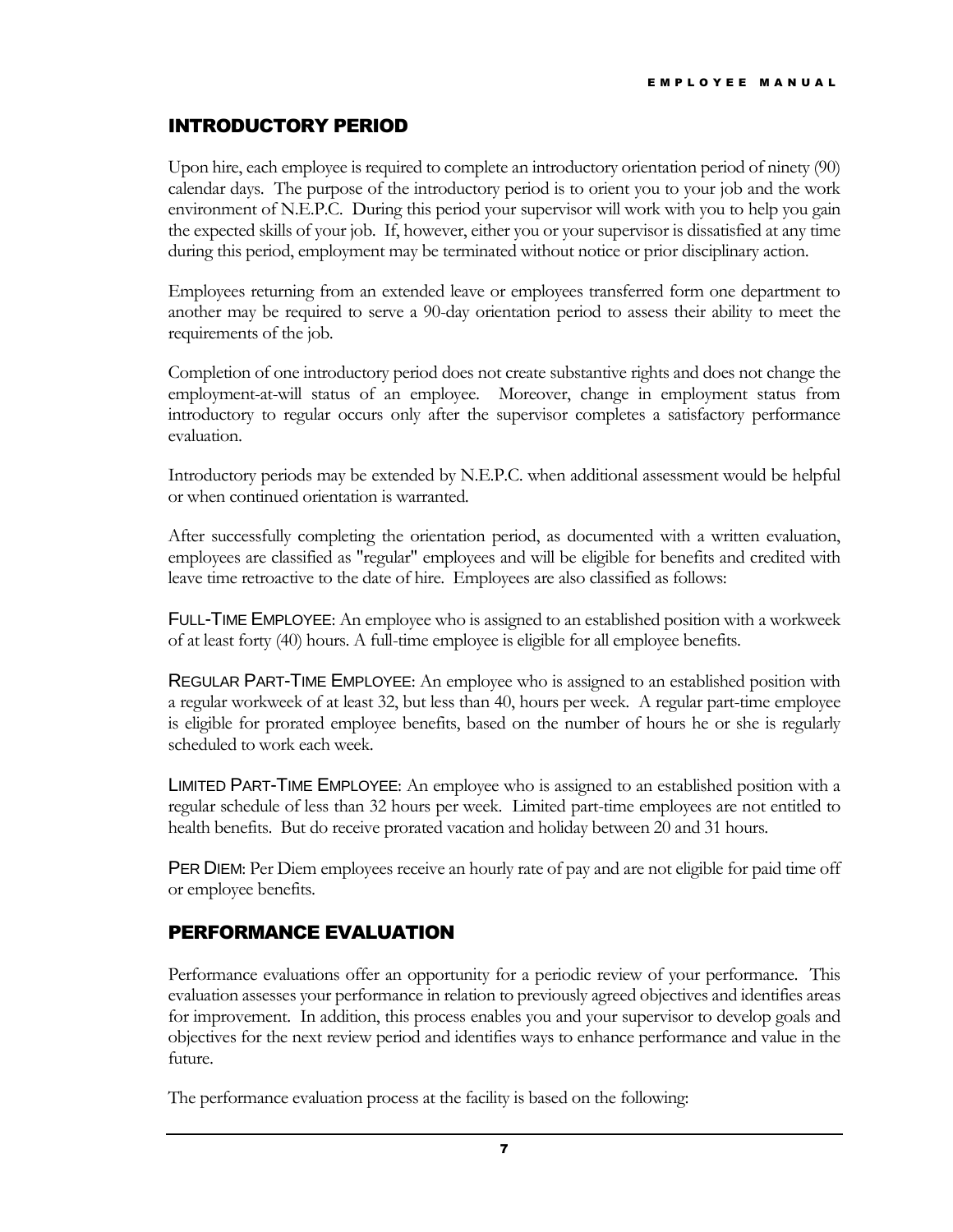- Performance goal-setting and evaluation are two-way processes, involving both the employee and the supervisor.
- Employee performance is evaluated on objective, job-related criteria, developed with your supervisor and communicated in advance to the employee.
- Setting objectives for future performance and growth is as important as evaluating past performance.
- The objectives of the performance evaluation process are:
	- To let the employee know how he/she is doing on the job.
	- To encourage communication and two-way feedback on the expectations and goals of both the employee and the organization.
	- To document performance in ways that will help determine appropriate personnel actions.
	- To be a tool for coaching, and professional development.

During the evaluation, objectives for the following evaluation period are established. Your comments are a critical part of this process and should be added in writing during the performance evaluation. Both you and your supervisor should sign the performance evaluation form. Remember, your signature does not necessarily mean agreement with the ratings, but rather a confirmation that the appraisal discussion has occurred. You are welcome to add to your manager's assessment your own view of how well you have done in meeting performance objectives. The completed evaluation is placed in your personnel file. You and your supervisor should keep a copy of the completed performance evaluation.

Performance evaluations are done on an as-needed basis:

The evaluation process helps employees in their performance of their job responsibilities. Performance appraisals are meant to be an ongoing process and should not be confined to the formal review process. Employer or employee, as needed, can initiate informal job discussions at any time. We believe it is important that employees know exactly how well they are doing in relation to the standards of performance established by them and their supervisors.

#### POSTING OF OPEN POSITIONS

Whenever practical, when a position vacancy occurs, the Job Title, Department and a brief description of the hours and qualifications will be posted on a designated bulletin board.

Employees interested in applying for a posted position are encouraged to make inquiries as stated on the posting. Interested applicants should submit a letter of intent and forward it to the hiring manager. The applicant must also advise his/her current manager of their interest. The manager must allow the employee the chance to explore the job opportunity.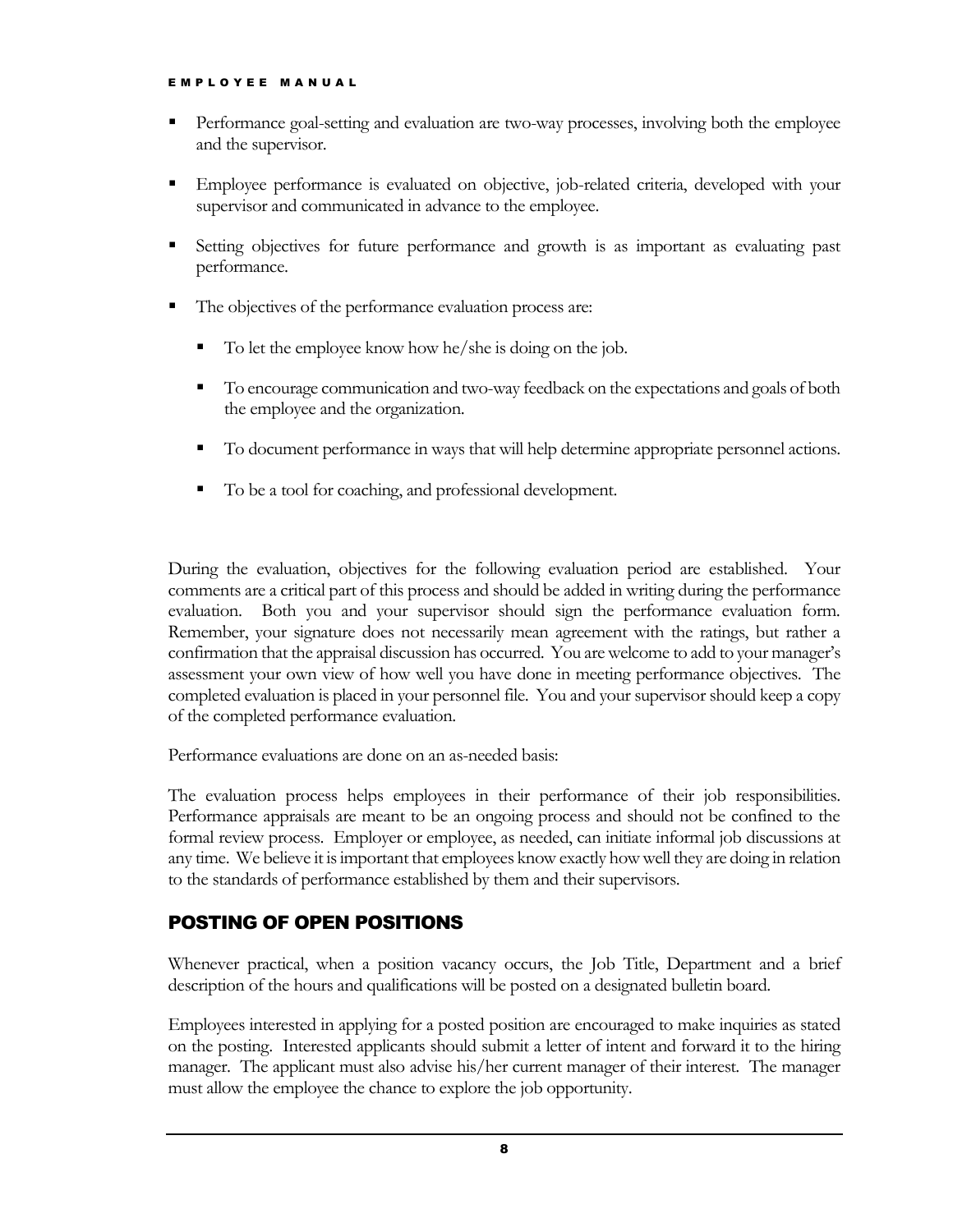#### PROMOTION AND TRANSFER

It is the policy of N.E.P.C. to provide our employees with the opportunity to make the fullest possible use of their skills, interests and potential. We encourage growth and development and, consequently, in filling vacancies, we try to transfer or promote qualified employees from within whenever it makes business sense to do so. Employees must have been employed for at least six (6) months to be eligible to transfer to another department. If an employee seeks a transfer within the same department, the waiting period may be waived at the discretion of the supervisor.

Whenever possible, vacant positions are posted on designated bulletin boards. Posted positions are actively recruited for, internally and externally. Therefore, it is very important that if you are interested in a posted position, you contact the Hiring Supervisor immediately. Although your initial inquiry will be held in confidence, it will be your responsibility to notify your supervisor of your interest in the transfer or promotion before an interview will be scheduled with the employing department. Should you accept a promotion, your base rate of pay will be increased accordingly and your next performance review date will be based upon the date of your promotion. Accepting a lower position may also result in a pay adjustment.

If, at any time, you want to know more about possible opportunities within the company, contact the Business Office. Information and counseling regarding job and career movement are always available on a confidential basis.

#### MANDATORY MEETING AND IN-SERVICE TRAINING

Staff meetings and in-service training classes are scheduled during the year. Attendance at some meetings and classes is voluntary; for others, your attendance is mandatory. Mandatory meetings and classes are held to meet regulatory requirements and/or to communicate essential information to you.

You are paid for the time you attend mandatory meetings and classes and because attendance at mandatory meetings and classes is a condition of your employment, any absence or tardiness will be subject to disciplinary action.

# COMPENSATION

#### COMPENSATION PROGRAM

It is the policy of the facility to pay wages, which maintain equity within the organization and are competitive with comparable positions in our industry throughout the area, to the best of our ability. Your position has a pay range with minimum and maximum rates. Your pay range is based on such factors as job knowledge, accountability, problem solving, interpersonal skills and working conditions.

At least annually, it is our intent to review wages through periodic job/position evaluations as well as on-going market surveys.

9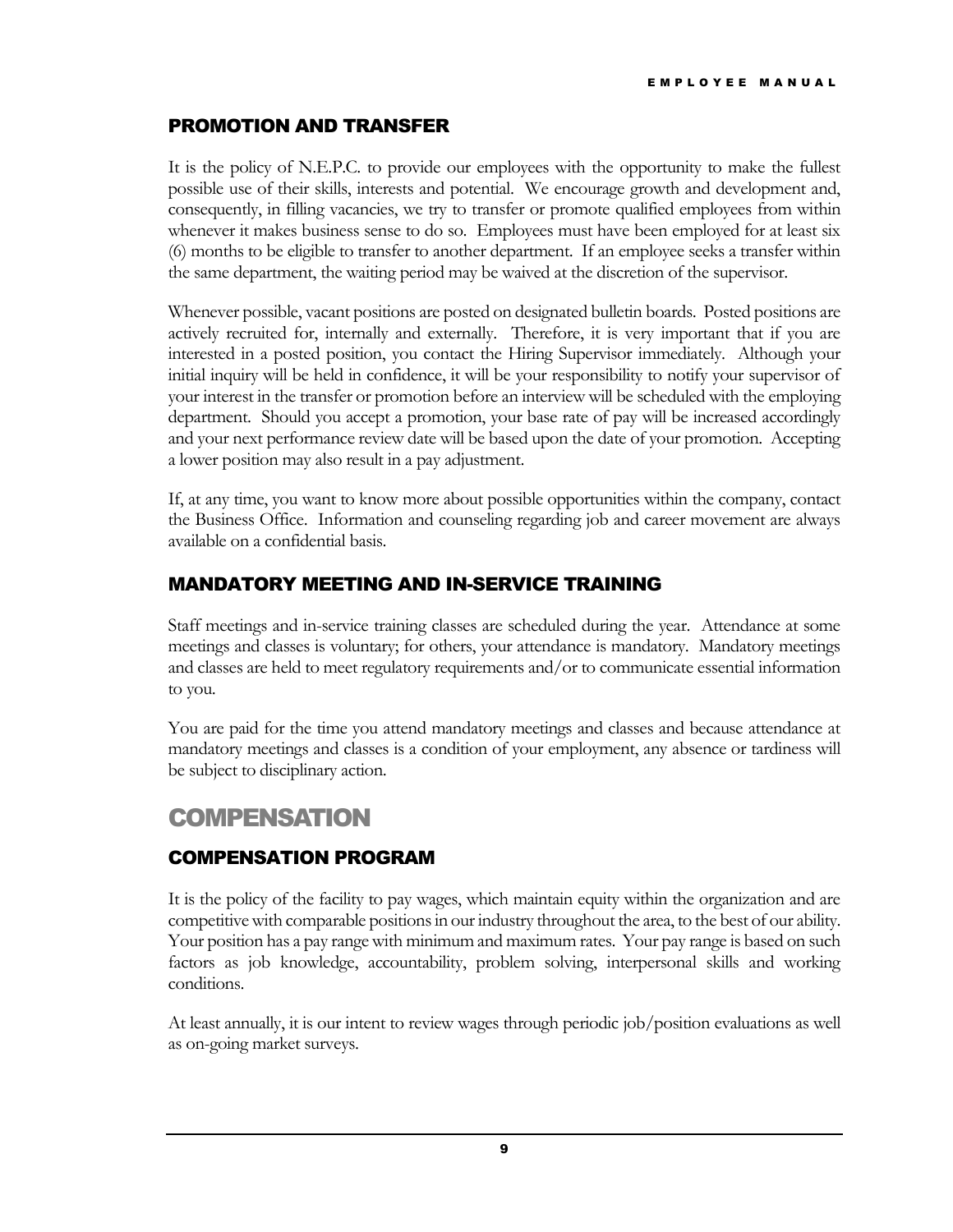#### CHANGES IN COMPENSATION

We intend to pay all employees a fair wage. Salary reviews may take place annually as part of each employee's performance evaluation. Any salary increase will be based on guidelines established by the wage and salary policy in effect at the time. Promotions and raises are neither automatic nor based on seniority. They are determined by key performance factors. The aspects of performance that are considered include: meeting or exceeding job objectives, technical experience, creativity, effectiveness, ability to work constructively and cooperatively with other employees, loyalty, positive attitude, and good attendance.

In addition to these individual performance factors, other factors, which will be considered, are the company's financial and competitive position, changes in the cost of living, and overall company productivity.

# PAYROLL DEDUCTIONS

All payroll deductions are summarized on the stub of your paycheck. As stipulated by law, the facility deducts applicable amounts for Federal and State withholding taxes as well as Social Security (F.I.C.A.) taxes. Both the employee and N.E.P.C. contribute to Social Security. You may change the number of exemptions for your Federal and State taxes at any time by completing a new W-4 form in the Business Office.

You may request, if eligible, that other payroll deductions be made for available benefit programs. Please refer to the Employee Benefits Handbook for additional information on each of these topics.

# OVERTIME PAY

**EXEMPT AND NON-EXEMPT EMPLOYEES**. All positions at N.E.P.C. are classified as "exempt" or "non-exempt" with respect to eligibility for overtime pay.

An exempt employee is one who holds a salaried professional, administrative or executive position as defined by FLSA. Exempt employees are not eligible for overtime pay. Employees who do not fall into one of the exempt categories, are classified as non-exempt. Non-exempt employees are eligible for overtime pay.

Occasionally, employees may be required to work a reasonable amount of overtime. All overtime work, including an early start or a late finish, must be authorized in advance by your supervisor.

Non-exempt employees receive overtime pay for all hours actually worked in excess of forty (40) hours in one payroll week. Overtime pay is calculated at one and one-half times the employee's regular hourly rate of pay.

#### TIME RECORDS

N.E.P.C. has established some strict rules about recording hours worked. These rules are necessary to comply with the law, and to ensure that time records are accurate for pay, accounting and audit purposes.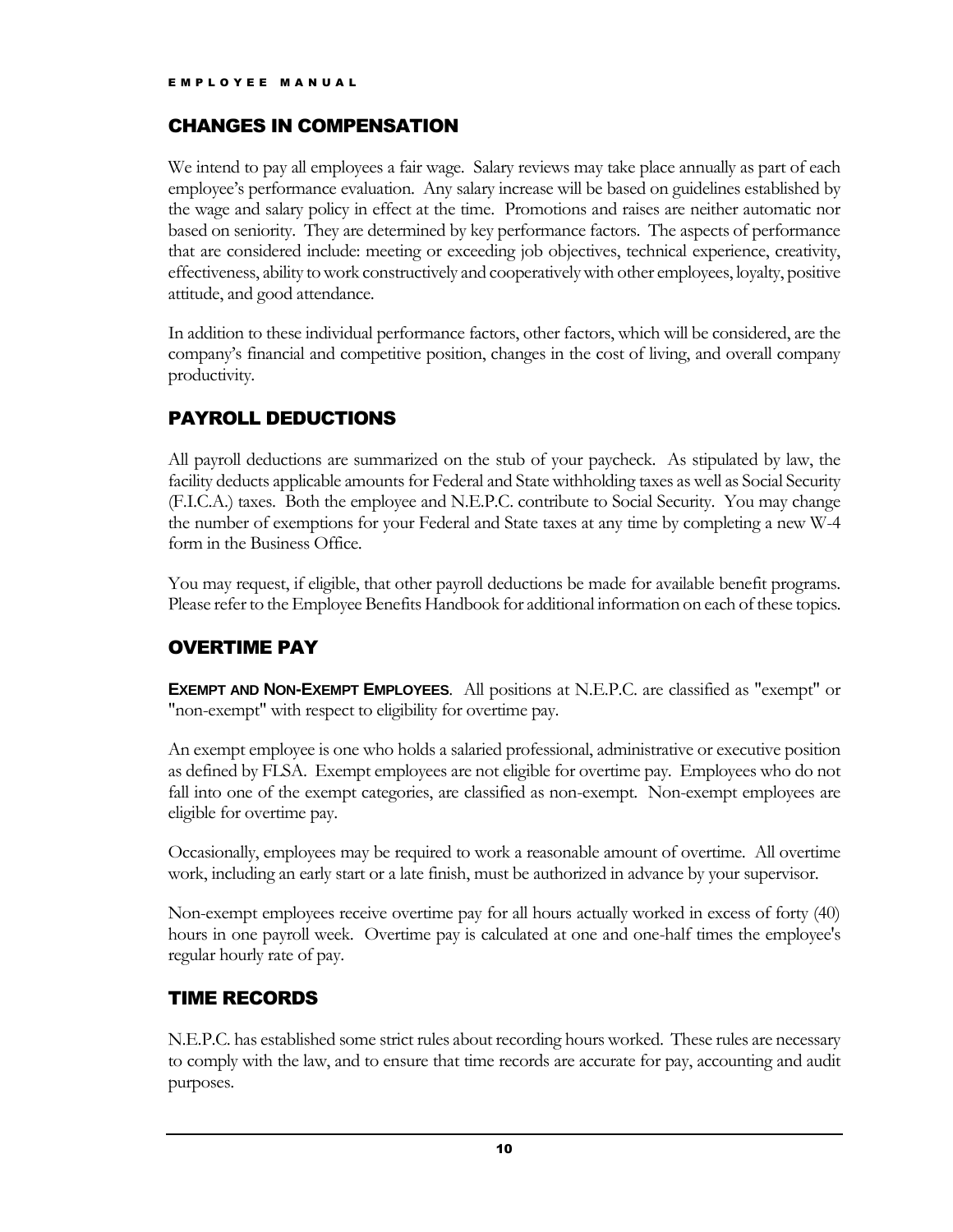The record kept by the employee time clock is official documentation of the hours that you work. Your pay will be based on this record.

It is imperative that you arrive for work on time. If you are required to work before the normal beginning or end of a shift, your supervisor must approve the work in advance. You are responsible for the accuracy of time recorded on the employee time clock and you should report any errors to your supervisor *immediately.*

The following rules apply to the use of the time clock and time cards:

- Cards must be punched "in" at the start of the scheduled work shift and "out" at the end of the shift.
- Under no circumstances should you ever punch in or out for another employee or allow another employee to punch in or out for you.
- Cards must be handled carefully.
- Employees are expected not to punch in until ready to work and to punch out promptly at the end of their shift.
- You should not be in the building for more than fifteen (15) minutes before or after your scheduled workday without authorization from your supervisor.

Violation of any of the above rules may result in disciplinary action, up to and including dismissal.

Check your time card and paycheck for accuracy. Occasionally, inadvertent errors are made. Any errors on your time card should be reported immediately to your supervisor, who will promptly make any correction.

# RESIDENT RELATIONS

#### RESIDENT RIGHTS

N.E.P.C. promotes the preservation of human rights, dignity and safety to the individuals it serves. Every resident is entitled to the same rights as all people and law protects these rights.

At the time of admission, each resident and/or representative is provided with a detailed copy of resident rights and the policies of the organization.

These resident rights ensure quality of care and include but are not limited to:

- CONFIDENTIALITY**:** No information pertaining to personal and clinical records, mail, visits, and phone calls may be shared with anyone without a signed consent.
- **DIGNITY & RESPECT:** Residents are to be treated with respect and all efforts must be maintained to enhance their quality of life.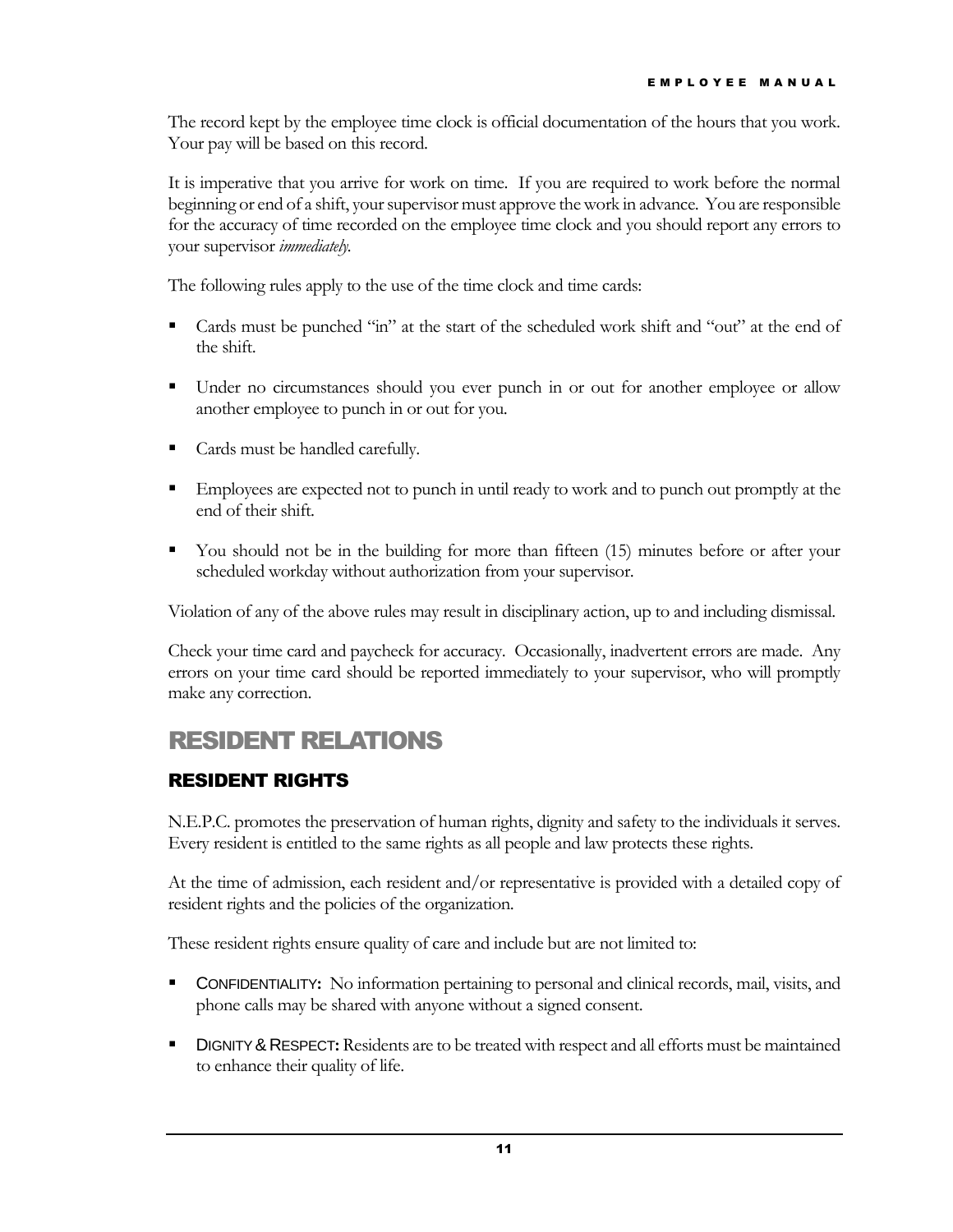- PRIVACY**:** Residents are entitled to privacy in treatment, personal care, visits, and communication.
- FREEDOM FROM ABUSE & NEGLECT**:** Verbal, physical or mental mistreatment are violations of resident rights.
- **FREEDOM FROM RESTRAINTS:** A restraint is a physical or chemical measure to keep a person from independent mobility or movement. Restraints may only be used for medically necessary reasons, and then only when strict guidelines are followed.
- FREEDOM OF CHOICE**:** Residents are free to make their own decisions including accepting or refusing treatment, choice of physician, and participation in care planning.
- **PROTECTION OF PROPERTY, MONEY AND MISAPPROPRIATION OF FUNDS: Residents have the** right to manage their own financial affairs or to have our assistance in managing personal funds in a separate, interest bearing account. They also have a right to have a locked box at the bedside to secure their own personal property (i.e. money, jewelry).
- **ACTIVITIES:** Residents have the right to participate or not in organizations and activities of their choice.

N.E.P.C. has a commitment to provide the highest quality of care to our residents. If you witness or have reason to suspect a resident is being abused, mistreated, or neglected, immediately notify your supervisor or the Director of Nursing Services or the Executive Director. Any employee may do so without fear of reprisal. Prompt notification of any event that has harmed a resident will enable a full and confidential investigation of the event to occur.

State law requires that suspected instances of abuse, mistreatment, neglect and misappropriation of funds be reported to the Department of Public Health immediately upon suspicion.

#### RESIDENT ABUSE

N.E.P.C. exists to serve its residents. We are depended upon to care for the residents, respect their feelings and emotions, to understand their needs and to respond to them in a friendly, courteous, kind, gentle and attentive manner. We must accept the fact that they are adults, even if dependent upon others for help, and treat them with dignity.

Abuse, mistreatment or neglect of a resident will not be tolerated. Harmful or rough physical contact, verbal abuse, threats or retaliation against a resident are violations of policy and law and will be dealt with through disciplinary action, up to and including termination of employment.

ABUSE: Inappropriate physical contact with a resident -- including any rough handling, striking, hitting, pushing, twisting, prodding, poking or sticking with sharp objects - that may injure, harm or demean a resident will not be tolerated. Force-feeding will also not be tolerated.

Abuse includes, but is not limited to, verbal abuse, such as ridicule, a loud and discourteous manner of speaking with a resident, the use of foul language or vulgarity in the presence of a resident, or scolding of the resident. Sexually motivated contact is also abuse and will not be tolerated.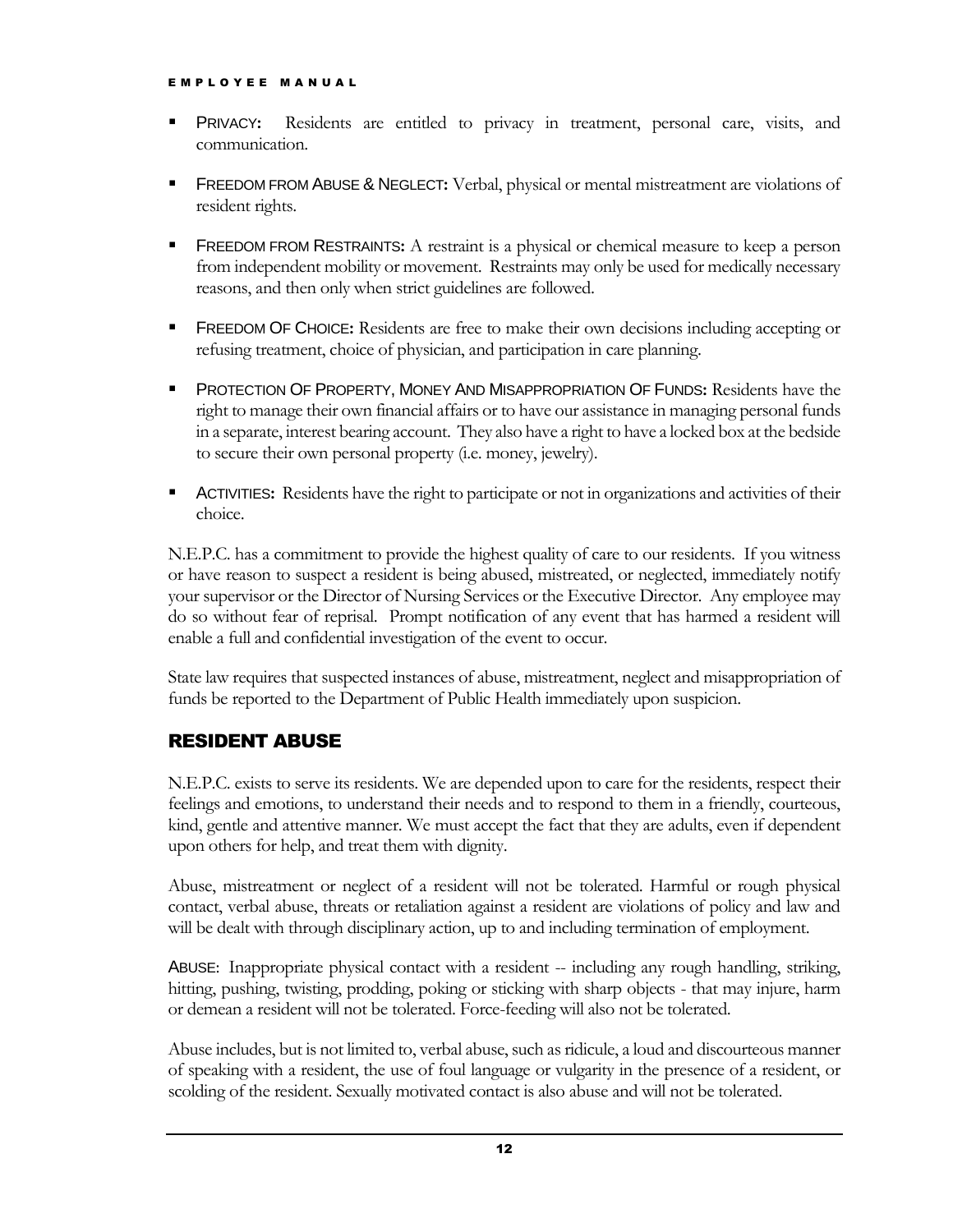MISTREATMENT**:** Medications, isolation techniques or restraints must be used in a manner which will not result in harm to residents. Acceptable standards of medical, nursing and professional practice are to be observed at all times. The use of medications, isolation or restraints as methods of punishment is unacceptable at N.E.P.C.. The use of discipline, retaliation, locked confinement, taping of mouth or other unreasonable restrictions on the resident's ability to move or engage in normal life functions are also forbidden.

Medications are administered only with a doctor's order. No excessive dosages will be given nor will medications be withheld or continued to be administered when a patient is experiencing side effects which may endanger health or safety. The resident may refuse medical treatment unless declared mentally incompetent by a court, in which case a legal guardian must give informed consent.

Taking financial advantage of a resident is forbidden. Stealing from a resident is a criminal offense.

NEGLECT: This facility and its staff provide treatments and services which are necessary to maintain residents' health and safety and that prevent, to as great an extent as possible, the deterioration of physical, mental or emotional condition of the resident. Medical, dental, nursing, podiatry, dietary, physical and other restorative therapies, recreation, pharmacy, psychological services and other treatments, as needed, are also provided to maintain health and safety.

Physician orders for treatment, therapy, diagnostic testing, distribution of medications and nursing treatments must be carried out in a timely manner.

In case of an incident or accident involving a resident, or in the event of a significant change in the resident's physical, mental or emotional condition, the attending physician and/or the responsible person must be notified promptly.

An adequate number of nutritionally balanced, properly prepared and medically appropriate meals are to be provided. N.E.P.C. employees assigned to this task must supervise residents' whereabouts and activities. Such employees are expected to take precautionary measures (as documented in the resident's care plan) when necessary to protect the health and safety of the residents. Failure to provide these services would constitute neglect.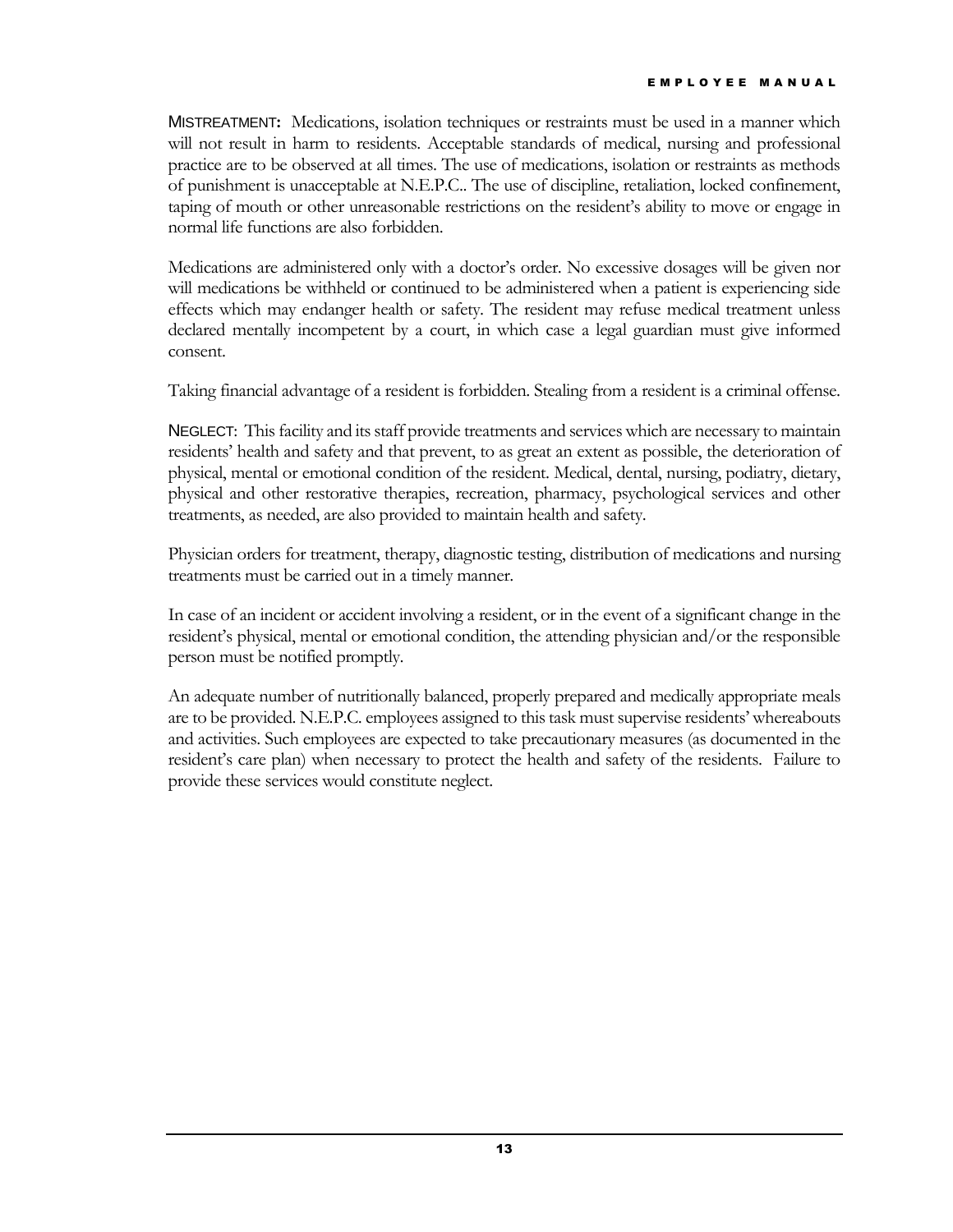#### PROCEDURE FOR REPORTING SUSPECTED ABUSE MISTREATMENT OR NEGLECT

The law requires the following individuals to report abuse, mistreatment or neglect.

| Physicians                       | Podiatrist             |
|----------------------------------|------------------------|
| <b>Registered Nurses</b>         | Physical Therapist     |
| <b>Licensed Practical Nurses</b> | Occupational Therapist |
| Certified Nurse Aides            | Speech Therapist       |
| Orderlies                        | Social Workers         |
| Dentist                          | Dietician              |
| Dental Hygienist                 | Pharmacist             |

As well as any other person employed at N.E.P.C..

How do we report suspected abuse, mistreatment or neglect?

If you have witnessed an instance of abuse, mistreatment or neglect of a resident, you must report this immediately to your supervisor so that an investigation of the incident can be conducted. An oral report is made to the Department of Public Health, Division of Health Care Quality, followed by a written report within forty-eight (48) hours. The report is usually investigated within twentyfour (24) hours of receiving a complaint if there is imminent danger to residents' health and safety. In all other cases, an investigation is generally conducted within seven (7) days. An investigatory report is usually issued within thirty (30) days.

What information must be provided in the report?

Name, sex and age of resident. Name and address of facility. Name and address of reporting individual with information- when he/she can be contacted. Information about the nature, extent, cause and persons responsible for the alleged abuse, mistreatment or neglect. Circumstances under which the reporting individual became aware of the alleged abuse, mistreatment, or neglect. Information about any corrective action taken or treatment given to the resident in question.

You must also immediately notify the Executive Director or Director of Nursing, who will then conduct an in-house investigation and will take appropriate action on the resident's behalf. (If the supervisor does not carry out a prompt investigation of the suspected incident, you should report this to the department head or Executive Director).

#### SUSPENSION DURING AN INVESTIGATION

It is N.E.P.C. policy that any employee who is under investigation because of alleged abuse or neglect may be suspended throughout this investigation, with or without pay at N.E.P.C.'s discretion -- whether the investigation is conducted by N.E.P.C., the Department of Public Health, the Attorney General's office or other governmental or regulatory agencies. N.E.P.C. retains sole discretion as to whether to suspend, terminate or return the employee to work.

#### CONFIDENTIAL INFORMATION

Information concerning any resident should be held in strict confidence. A resident's condition should never be discussed with employees not directly involved with the resident's care and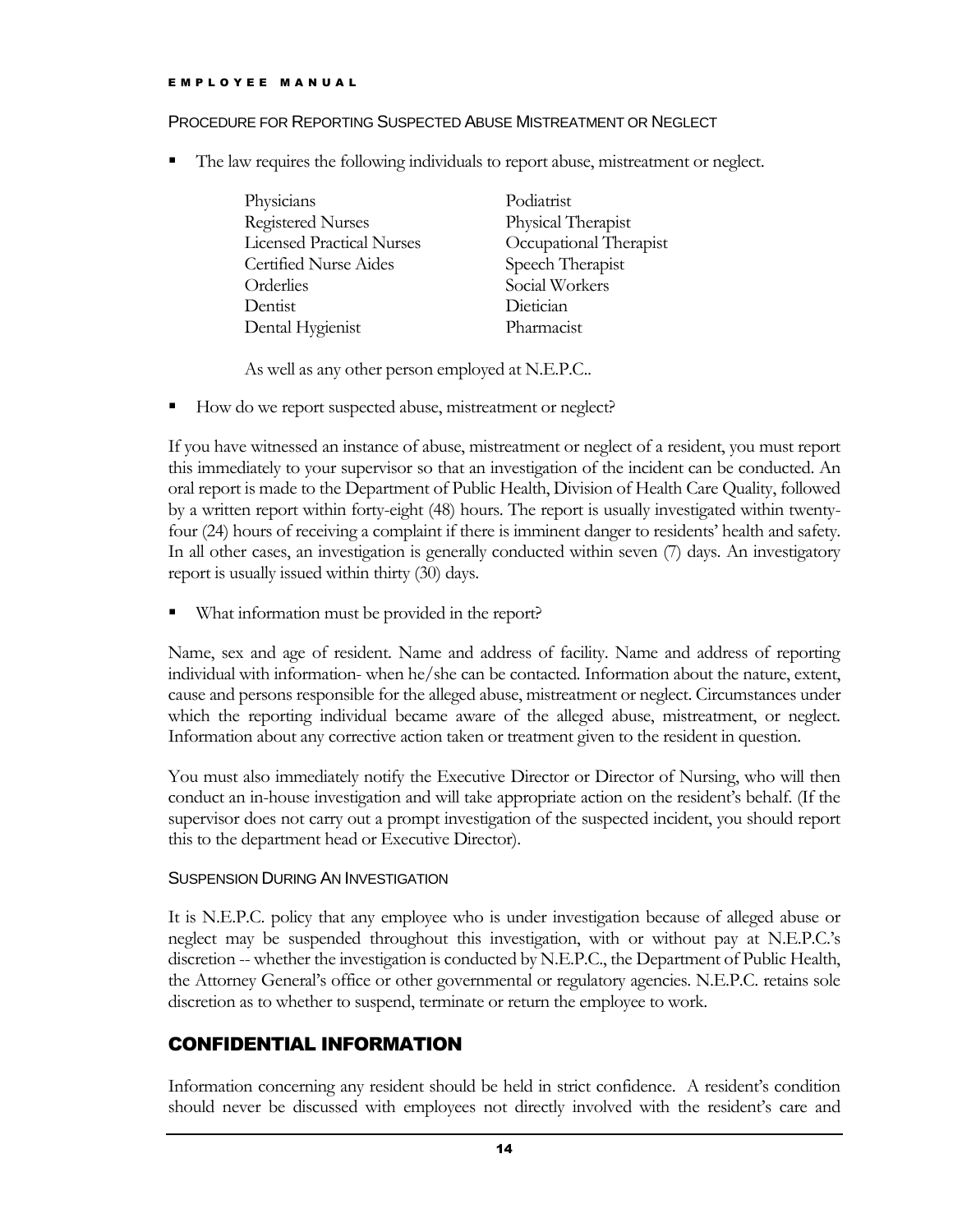treatment. If a friend or relative questions you about a resident, refer them to your immediate supervisor. If you have access to confidential information concerning N.E.P.C., its plans, records or employees, you are not permitted to discuss this with unauthorized personnel. Do not leave records unattended.

The right to privacy is not only respectful of human dignity and independence, it is the law. We feel most strongly about this. If any unauthorized person offers any information about a resident, he or she will be subject to disciplinary action up to and including termination.

You are not permitted to make public statements to the press or other news media which in any way involves, its residents or its employees, without the express consent of the Executive Director, resident and resident's family and/or employee.

## LEGAL DOCUMENTS

Employees are strictly prohibited from signing, witnessing or handling in any way legal documents for residents such as wills, powers of attorney, checks, etc.

All such resident or family requests must be referred to the Executive Director.

# SAFETY FIRST

## SAFETY RULES

Safety is everybody's business. Safety is to be given primary importance in every aspect of planning and in the performance of all activities. We want to protect you and the residents against injury and illness.

Please report all injuries (*no matter how slight*) to your supervisor immediately, as well as anything that needs repair or is a safety hazard. Below is some general safety rules. Your department head may post other safety procedures in your department or work area:

- Ask for assistance when lifting residents or moving heavy objects.
- Avoid overloading electrical outlets with too many appliances or machines.
- Do not use extension cords.
- Proceed with caution when using flammable items, such as cleaning fluids.
- Walk. Don't run.
- Use stairs one at a time.
- Report to your supervisor if you, a co-worker, or resident, becomes ill or is injured.
- **Smoke only in designated outside smoking areas.**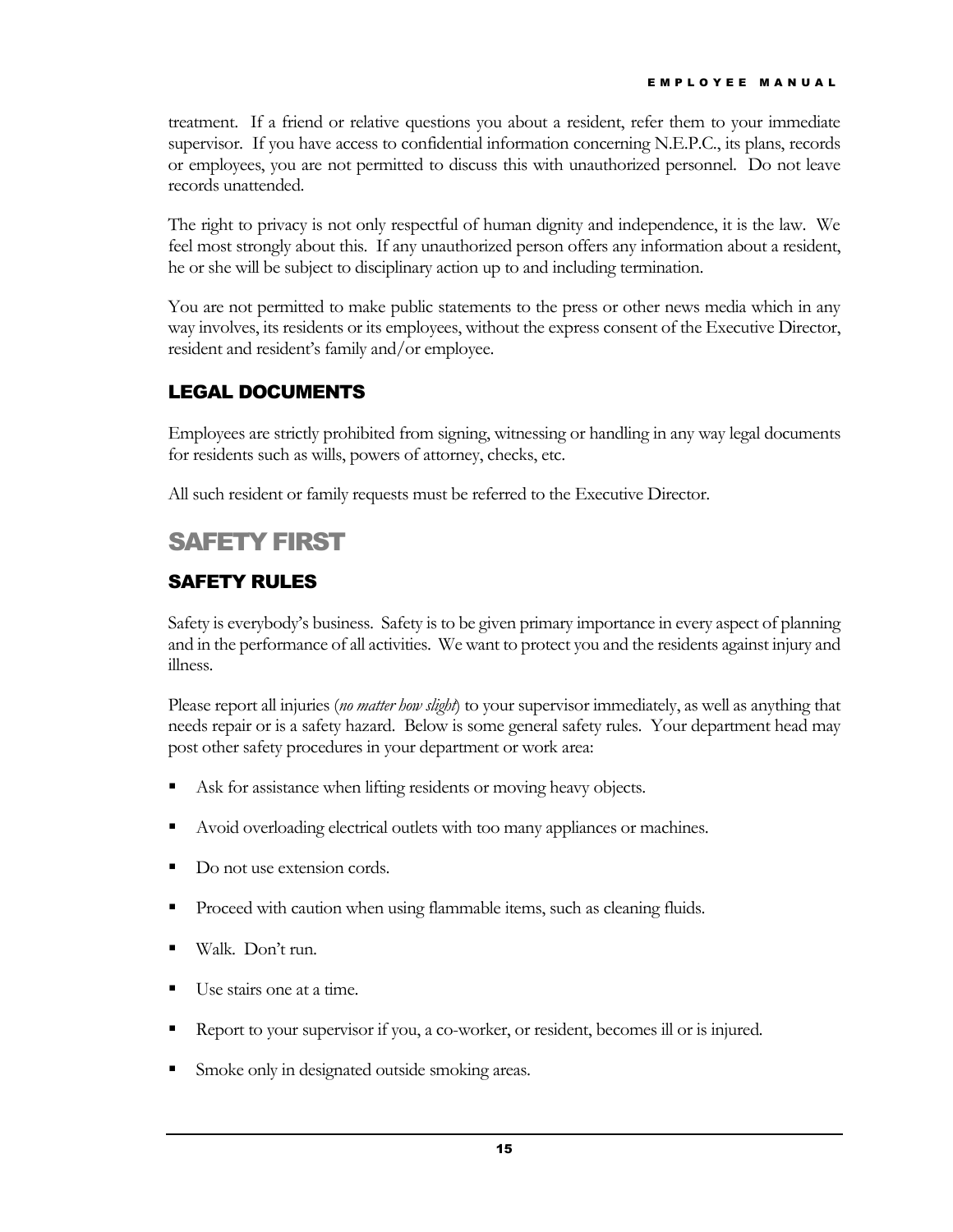- Keep cabinet doors and file and desk drawers closed when not in use.
- Wear or use appropriate safety clothing and equipment as required in your work.
- Avoid "horseplay" or practical jokes.
- Watch out for the safety of fellow employees.
- Observe standard precautions.

Remember, failure to adhere to these rules will be considered serious infractions of safety rules and will result in disciplinary action, which may result in your termination of your employment.

## ACCIDENTS

Any accident that occurs in the facility or on its grounds must be promptly and properly reported, whether or not there is an obvious injury.

Oftentimes injuries, especially to our elderly residents, are not immediately obvious. Therefore, it is important that any fall, bruise, or other event that may have caused an injury be reported promptly.

If you are involved in an accident, or if you witness an event involving an employee, a resident, or a visitor, you must report it to your supervisor. He/she will assist you in filling out an "Incident/Accident Report" form. Reports must be completed on every event that occurs within twenty-four (24) hours of the event.

#### FIRE SAFETY

All employees will be instructed about the fire plan during their initial orientation. Employees will be notified of established fire exit routes at their new hire orientation. Please be sure to familiarize yourself with these plans for your safety as well as the safety of our residents.

#### WORKERS' COMPENSATION INSURANCE

All employees are protected by Workers' Compensation Insurance for occupational illness or injury. To be sure you will receive all the benefits to which you are entitled, it is essential that you report at once to your supervisor any injury you incur on the job, no matter how minor it seems.

Accident reports must be filed by the facility with the Massachusetts Department of Industrial Accidents and the insurance carrier within five (5) days after receipt of notice or knowledge of injury resulting in five (5) or more day's loss of work for an employee. Failure to report an accident could jeopardize your entitlement to benefits.

# TRANSITIONAL DUTY AND RETURN TO WORK

N.E.P.C. is committed to expediting the safe and effective return to work for any employee who has experienced a workers' compensation accident.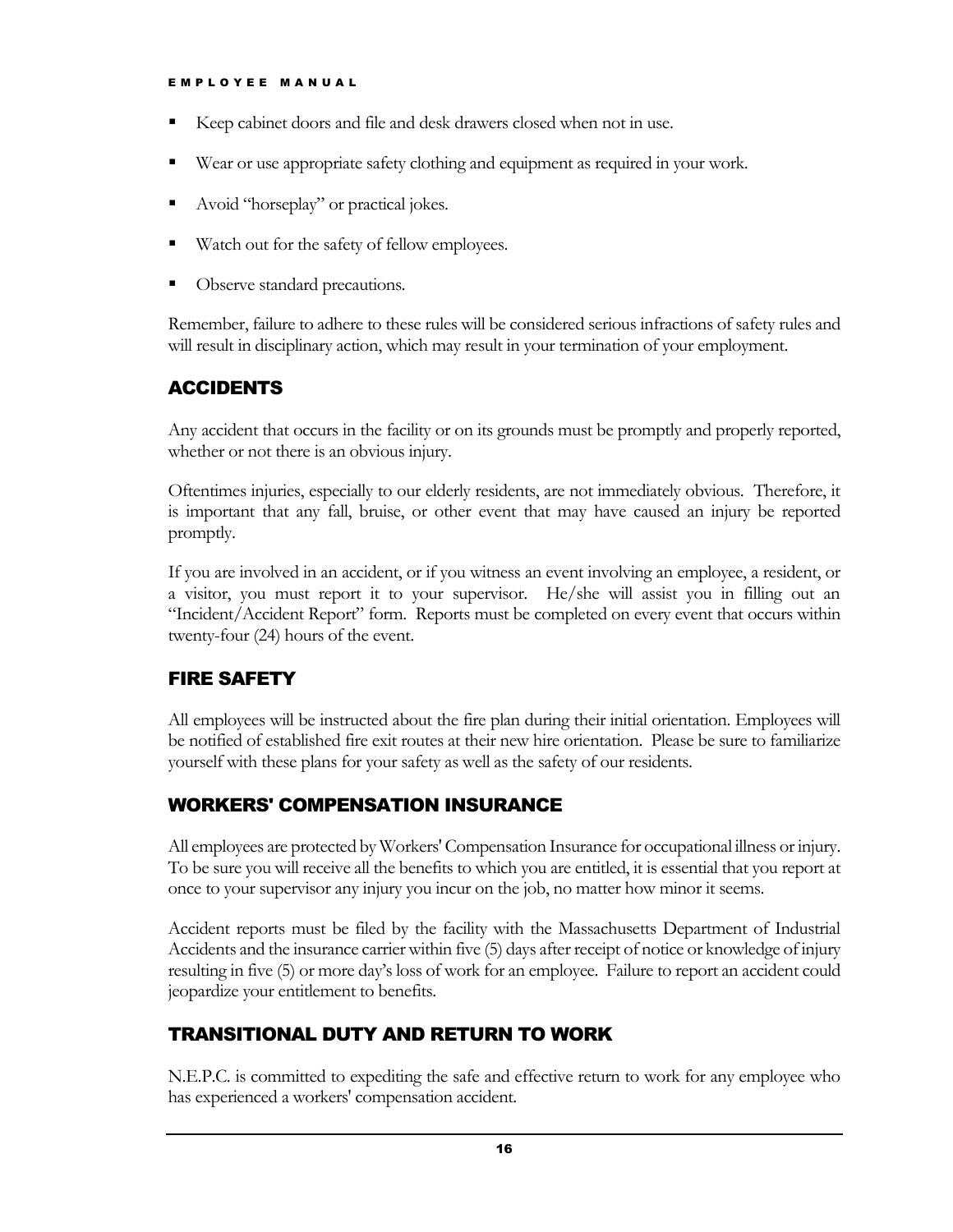As medical conditions or restrictions may prevent the employee from a full return to work, the facility will attempt to provide accommodations for modified duty, as is medically necessary, with the intent that the employee ultimately will return to his or her former work schedule.

## RIGHT-TO-KNOW LAW

In November 1983, OSHA established the Hazard Communication Standard. In September 1984, the Massachusetts legislature passed a Right-To-Know law that provides certain rights to employees about information on substances in the workplace. We are complying with the OSHA Hazard Communication Standard, Title 28 Code of Federal Regulations 1910.1200, by compiling a hazardous chemical list by using Material Safety Data Sheets (MSDSs), by ensuring that containers are labeled and by providing you with training.

The list of hazardous chemicals and related work practices for handling these chemicals is located in the main office and on each nursing unit. A separate list must be posted in each department. MSDSs are available for every chemical listed and can be found in the section following the list of chemicals. A master list of MSDSs is available from the nursing office. Labels and other forms of warning are required for all containers. The labels must have the chemical identity, appropriate hazard warnings, the name and address of the manufacturer and the receiver of the product. If you see a container that is not properly labeled, notify your supervisor immediately.

## COMMUNICABLE DISEASES

Employees who become aware of the potential or presence of a communicable disease or open skin lesions must see their supervisor. Each situation will be reviewed to determine what, if any, health risks are posed to other employees and residents. Where a health risk exists, an employee's continued work will be evaluated. Treatment may be required before resuming work.

# BODY FLUID PRECAUTIONS

Standard precautions are designed to protect you from the risk of occupational exposure to blood borne pathogens and other infectious diseases. Because even one occupational exposure can present a significant health risk, standard precautions require treating all blood and body fluids in the workplace as potentially infectious. Work place controls must be used to reduce the likelihood of exposure. You will learn more about standard precautions during your orientation. During the course of your employment, if you are not sure whether standard precautions apply, seek immediate advice from your supervisor. Learn the location of safety supplies used for this purpose and always use the personal safety equipment provided.

# HEPATITIS B VACCINE (HBV) IMMUNIZATION

According to guidelines published by OSHA, some employees are considered at high risk for Hepatitis B. Employees may contact their own physician for HBV immunization if they so desire, the cost of which should be covered by health insurance. The employee, if he or she so desires, may request immunization from the organization.

In order to protect our employees from infection caused by exposure to HBV, in accordance with regulations put forth by OSHA, we will offer a vaccination program to all employees within ten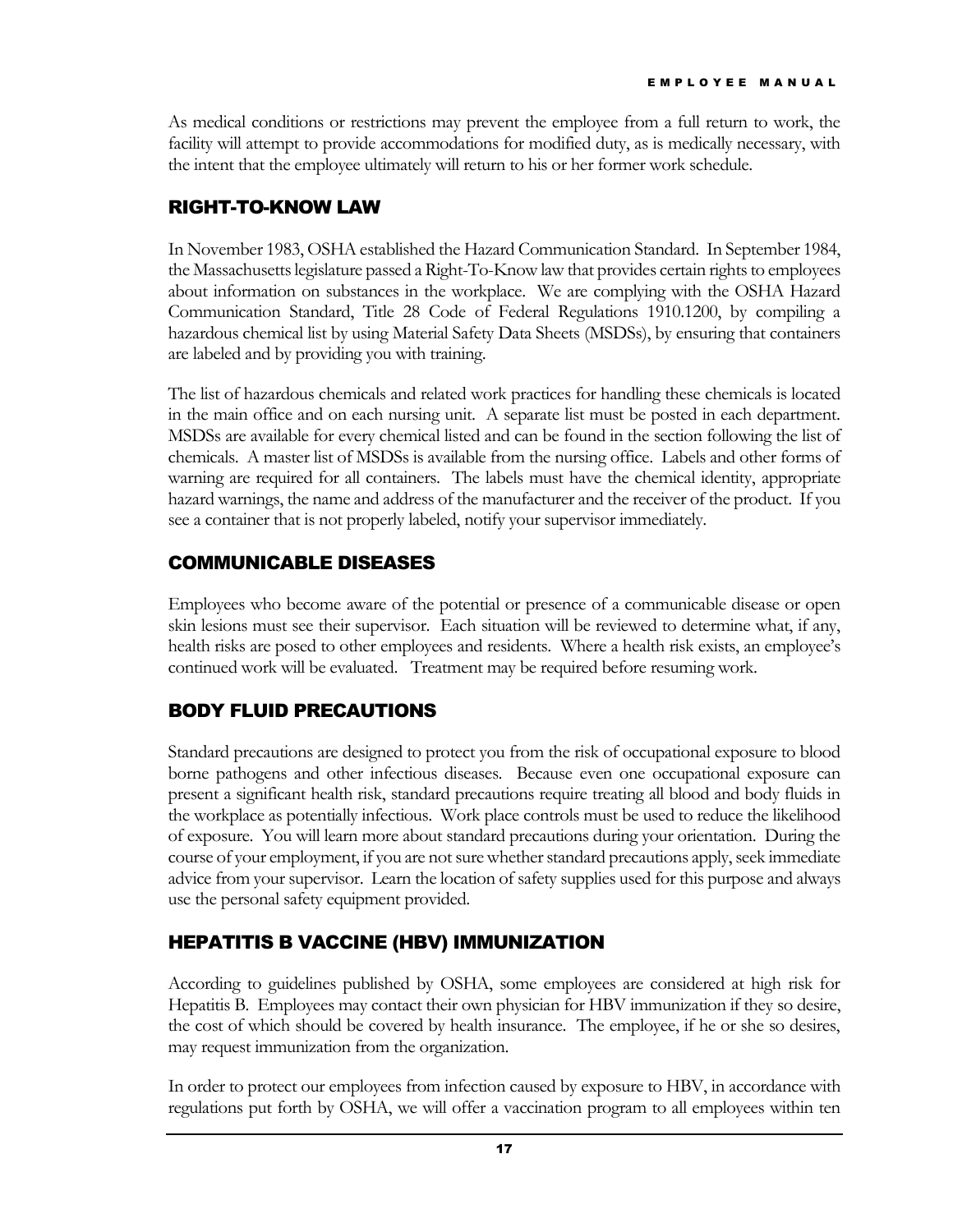(10) working days of their initial assignment, if they are considered Class I risks (high risk). During orientation, you will be notified of your classification and made aware of your options under the regulations.

If you do not desire to participate in the vaccination program, you will be asked to sign a waiver indicating your wishes at this time. If you choose to be vaccinated, you will be required to obtain written permission from your physician. Should you change your mind at any time in the course of your employment, you must notify the Staff Development Coordinator in order to obtain the vaccination program.

Should any employee be exposed to Hepatitis B in the course of work, it must be immediately reported to the supervisor so that appropriate preventative action may be taken.

# THE BLOOD BORNE PATHOGENS STANDARD

In December 1991, the Occupational Safety and Health Administration, issued comprehensive new regulations designed to minimize the transmission of HIV, Hepatitis B (HBV) and other potentially infectious diseases in the workplace. The regulations cover all employees in physician offices, hospitals, medical labs and other health and human service facilities where workers could be "reasonably anticipated, as a result of performing their job, to come into contact with blood or other potentially infectious materials". OSHA has created a standard that provides you and the organization a method of working together to substantially reduce the risk of contracting a blood borne disease on the job.

As a long-term care professional, you need to be aware of the potential danger of blood borne pathogens. Not every staff person is occupationally exposed to while performing his or her job. However, it is important for everyone to understand the dangers of infection and safe procedures to minimize risk.

N.E.P.C. has in place, policies and practices to minimize the risks to its employees while performing duties related to their job which could result in potential exposure to blood borne pathogens. All employees involved in potential at-risk activities will be trained in Standard Precautions, with particular emphasis in regard to HIV and HBV exposure. Hepatitis B Vaccine is made available free-of-charge to those employees at risk of exposure to blood borne pathogens. This policy and the procedural/factual material is contained in the Infection Control Program Policy and Procedure Manual which is available to all staff at their request.

# PROFESSIONAL STANDARDS & PRACTICES

# EMPLOYEE CONDUCT

N.E.P.C. is committed to supporting high standards of ethics in every aspect of its operations. We embrace the following values as guidelines for how we do business: honesty, compassion, fairness, respect for others, promise-keeping and integrity.

We recognize that people work best when they know what is expected of them. We have developed a set of employee conduct guidelines to help clarify what types of behavior and actions are expected in this organization.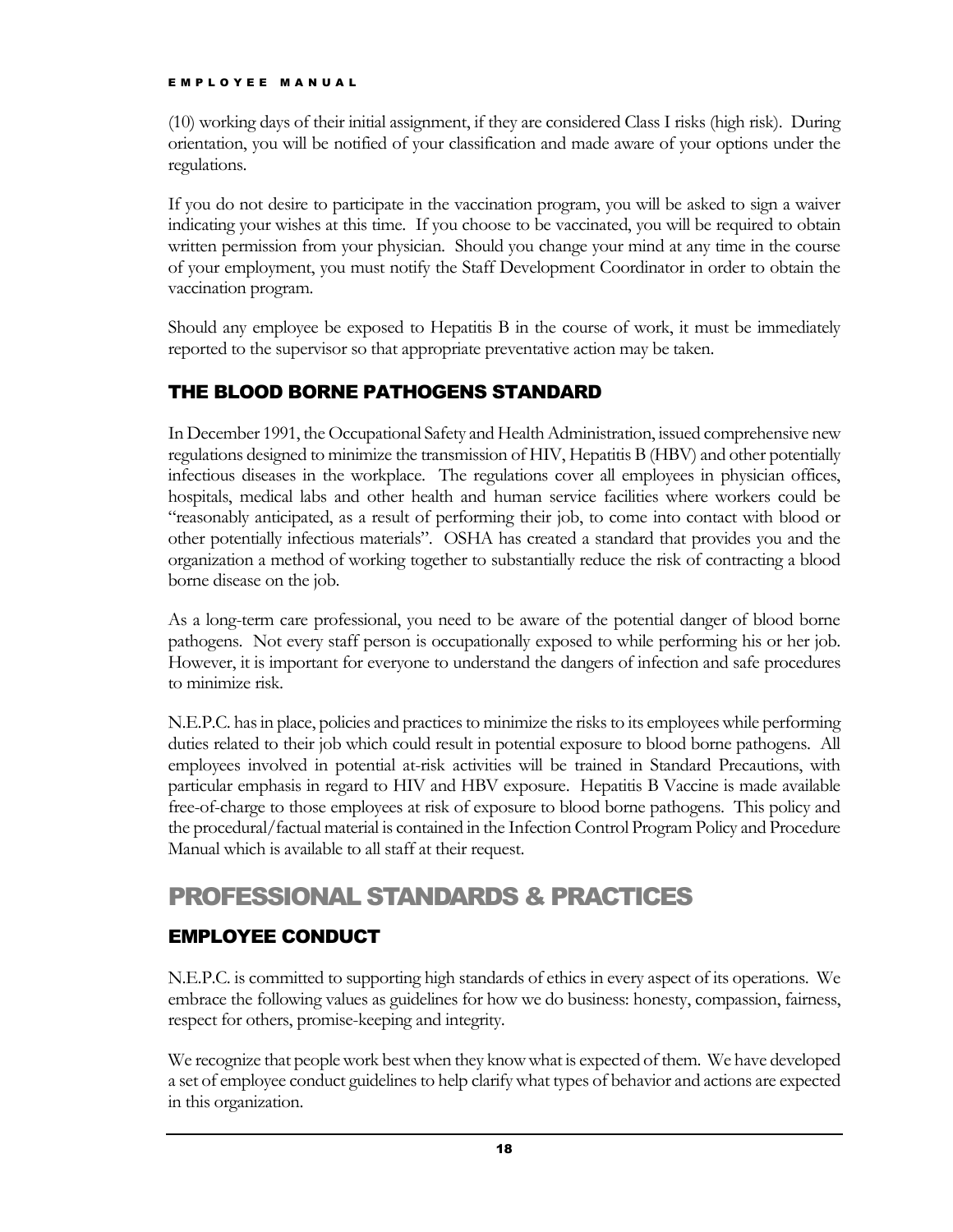The following are examples of behaviors and actions that are expected from any employee:

- Fulfill job duties and responsibilities and complete any work assigned that is within the scope of the employee's skills or capabilities.
- Be at the work place, and ready to work, at the established starting time.
- Be respectful of the need to work during work time. (Avoid conducting personal business during scheduled work time.)
- Contribute to the maintenance of a harassment-free, violence-free work environment. The company has zero tolerance for physical or verbal abuse or harassment of any employee or resident.
- **Inform management, and cooperate in any investigation, of work-place misconduct or violation** of facility policy.
- **Provide truthful information on all documents, forms and applications.** Falsification of forms, reports or records, including time cards is strictly prohibited.
- Responsibly utilize and handle company property placed in employee custody.
- **Leave facility property, equipment, records, or other materials on the premises unless given** proper authorization to remove them.
- Follow legitimate (legal, ethical, safe, etc.) directions or instructions given by a supervisor.
- Adhere to all workplace rules with regard to safety and health.
- Maintain high standards with regard to conflicts, or potential conflicts, of interest (i.e., soliciting or accepting goods and/or services from customers or suppliers free or at reduced rates; indicating that favorable consideration can or will be given if goods and/or services are provided free or at a reduced rate).
- Remain completely free from the influence of alcohol, drugs or intoxicants of any type while on the premises. Use of alcohol or drugs or being under the influence of alcohol, drugs, or intoxicants of any type while at work is strictly prohibited. Any employee on prescription or over-the-counter medication that may affect performance is expected to notify his or her supervisor *prior* to beginning the work shift.

This list is not all-inclusive, but is intended to serve as a general guideline for appropriate conduct. Employees are expected to conduct themselves according to generally accepted standards of behavior. Management retains the right to determine the appropriate form of corrective or disciplinary action to address inappropriate employee conduct.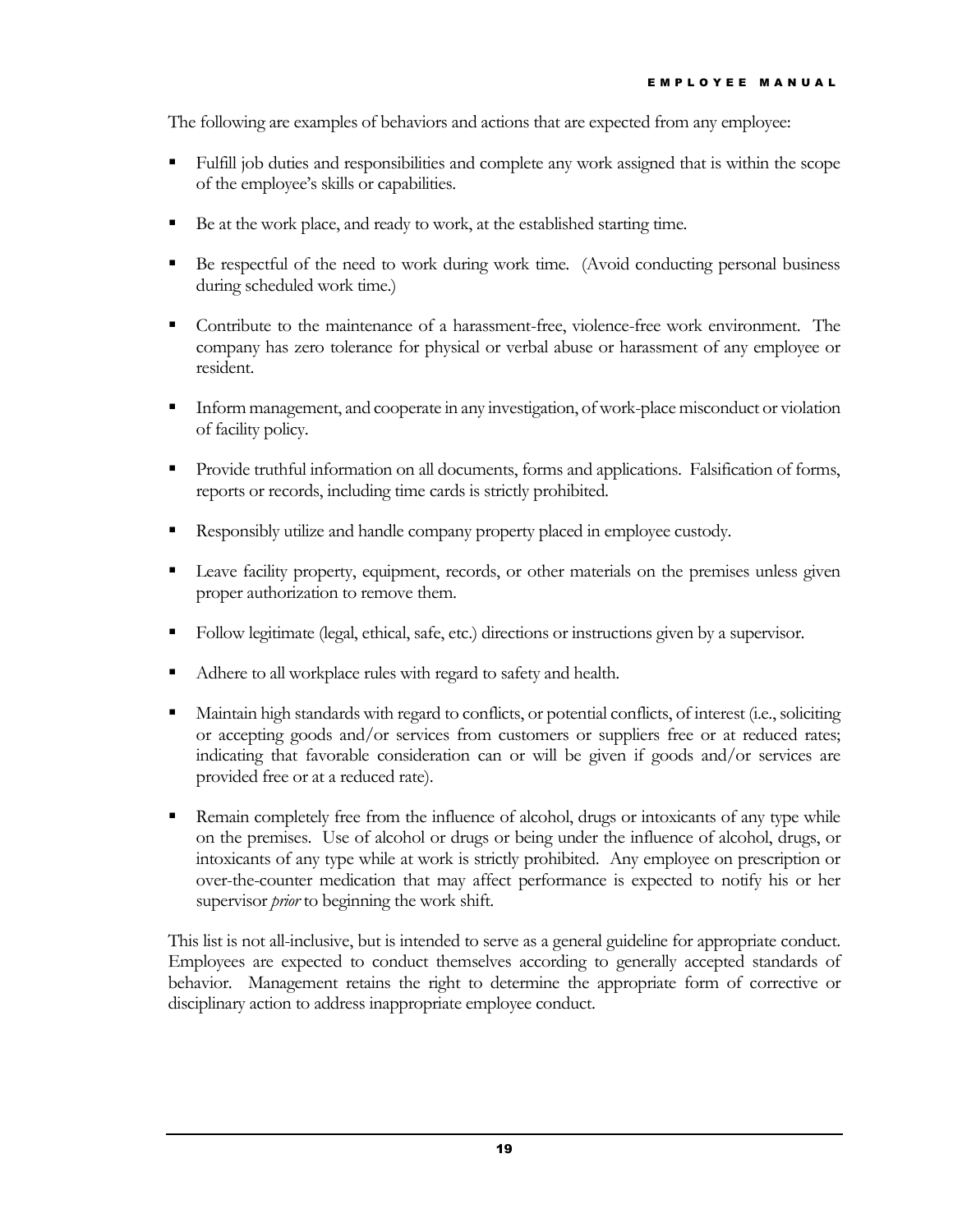#### CUSTOMER RELATIONS

As an N.E.P.C. employee it is important to understand that the customer comes first; is the primary source of the organization's income, and is, therefore, the ultimate source of each employee's job security and income. We all have an obligation to represent N.E.P.C. in a positive fashion and to make customers feel as comfortable as possible in dealing with the organization.

Our customers include the residents or patients, families, visitors and each other.

Employees with customer contact are expected to know the services available at N.E.P.C. and to learn the wants and needs of customers. It's important to be particularly courteous and thoughtful when using the telephone. A positive telephone contact with a customer can enhance goodwill, while a negative experience can destroy a valuable relationship.

#### RULES GOVERNING CONDUCT AND WORK PERFORMANCE

We have rules that must be followed for the well-being of our staff and residents. Your supervisor will explain these rules to you as part of your orientation. We encourage you and your supervisor to discuss issues and problems before they become too severe in order that open and productive relationships can be sustained. Employee discipline generally will be in the form of counseling, written warnings, suspension or, at the facility's discretion, termination. *The type of discipline imposed will depend upon the nature and severity of the offense*. Each case will be dealt with individually and nothing in this handbook should be construed as a promise of specific employment in a given situation.

#### PERFORMANCE COACHING

A supervisor and employee will meet periodically to mutually discuss job performance and job expectations. In instances where an employee's performance is unsatisfactory, it may be appropriate to have frequent meetings.

This counseling is of an oral nature and is not placed in your personnel file. Further counseling between you and your supervisor may not be necessary. Initially, this informal counseling is considered apart from the more formalized disciplinary program. Should your supervisor's concern continue, it might become necessary to formalize his or her performance recommendations as discussed in the next section.

#### PROGRESSIVE DISCIPLINE

It is essential that all employees accept personal responsibility for maintaining high standards of conduct and job performance, including the observance of the rules and policies of the organization. In dealing with deficiencies in conduct and work performance, N.E.P.C. tries to be fair and consistent in its treatment of employees and many factors are taken into consideration if it becomes necessary to discipline an employee.

In *general*, a supervisor may, but is not required to take the following actions when an employee's job performance does not meet expectations. Discipline is applied in progressive steps as follows: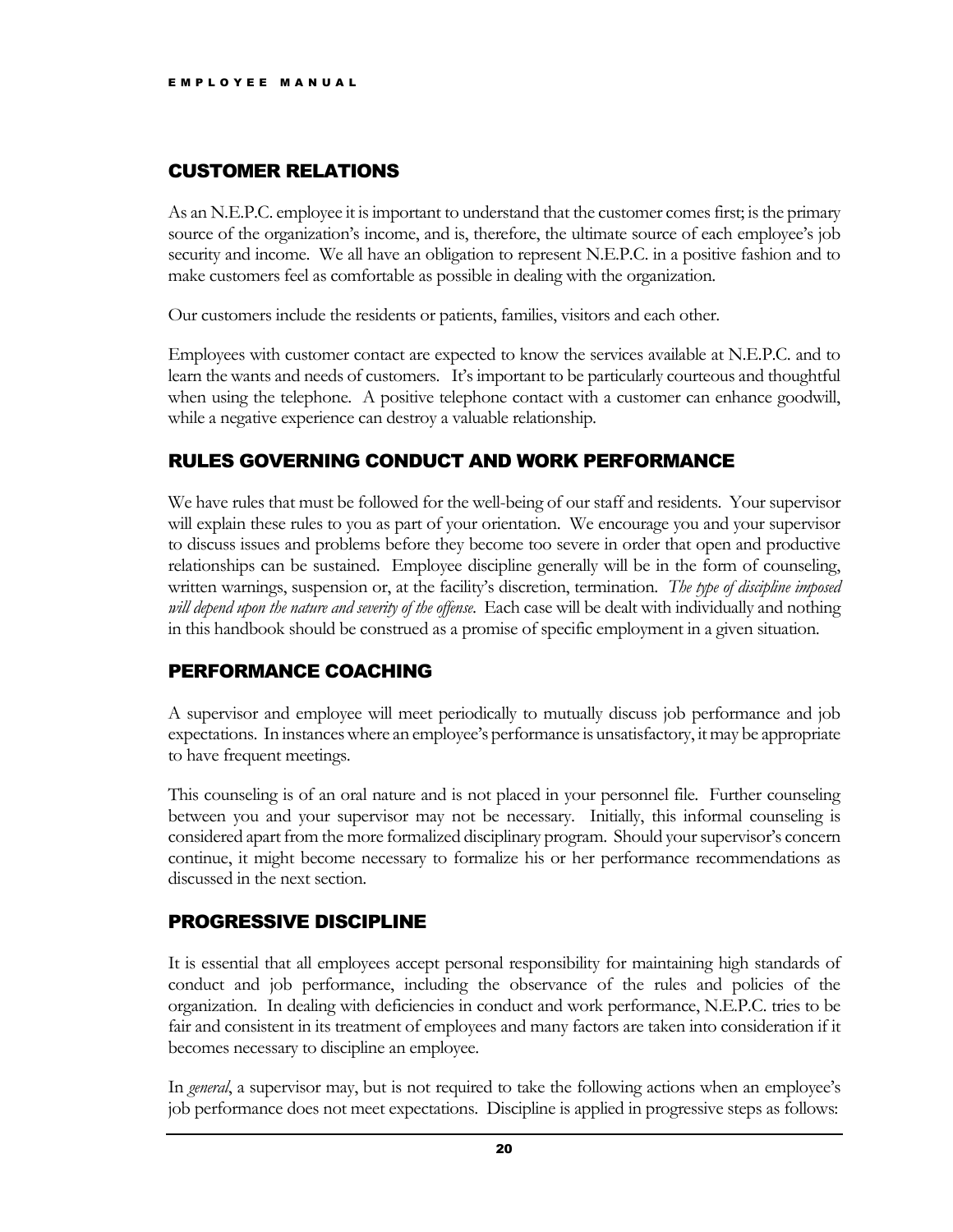- **First Written Warning**
- Second Written Warning
- Suspension
- Discharge

The nature of the offense and the particular circumstances determine whether or not all the steps in the above sequence are followed. Also, the purpose of disciplinary measures, short of termination, is intended to be corrective so as to encourage employees to improve their conduct or performance so that they may continue their employment with the facility. These corrective disciplinary measures will not apply in the event of an offense that, under the circumstances, warrants immediate termination of employment or in other circumstances when the facility determines that corrective measures would be futile or otherwise inappropriate.

- **WRITTEN WARNINGS:** If an employee is issued a written warning, the supervisor will meet with the employee to discuss the disciplinary action and the employee will be asked to sign the warning. The employee's signature is only an acknowledgment that he or she has been informed of the warning; it does not necessarily indicate agreement with the warning. Depending on the circumstances, a written warning may be repeated, or combined with a 1 - 5 day unpaid suspension from work.
- **REORIENTATION:** An employee may be required to undergo a period of retraining or orientation for unsatisfactory performance or conduct. An employee undergoing retraining will be given written notice of this, which generally provides an explanation of the reason for the action, the length of the training period and a plan of corrective action to be successfully completed during the period. The employee's supervisor will meet with the employee to discuss the terms of the retraining, and the employee will be asked to sign the notice of retraining as an acknowledgment that the employee has been informed of the action.

At the conclusion of the retraining period, the employee's supervisor will meet with the employee to review his or her progress. An employee on retraining who does not show satisfactory improvement is subject to further disciplinary action at any time, up to and including termination of employment.

It is not practical to list all behaviors for which an employee may or may not be subject to discipline or termination during his or her employment. All employees are expected to adhere to accepted standards of conduct and courtesy. Violation of these rules or any other form of misconduct may result in disciplinary action up to and including dismissal.

The following list is included for illustration purposes and is not to be considered all-inclusive:

- Neglect, abuse or mistreatment of residents.
- Failure to report immediately to the supervisor the discovery of neglect or abusive treatment of a resident.
- Fighting, physical violence, threatening to do harm, harassment or intimidation, or other disorderly conduct while on the premises or during work hours.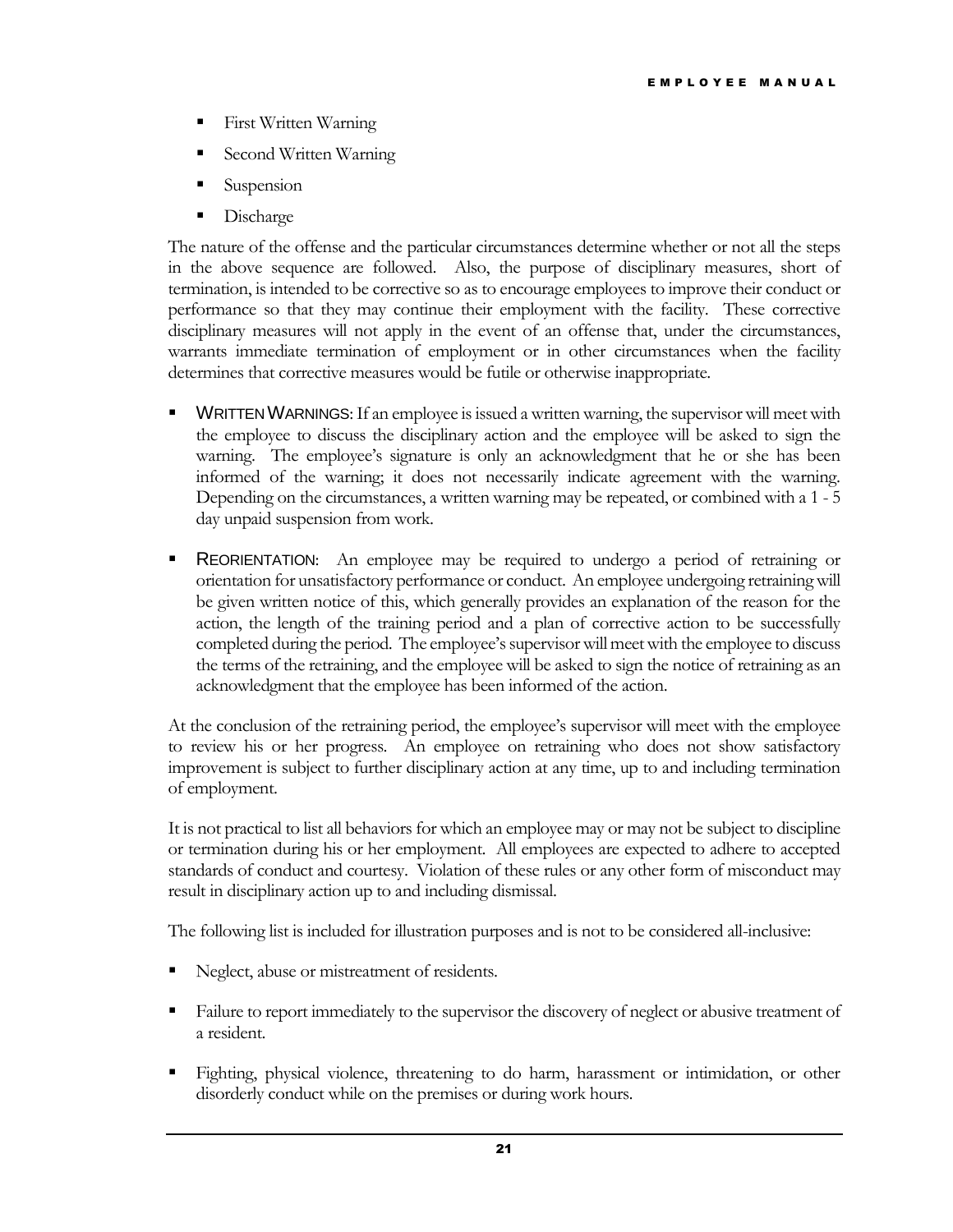- Deliberately destroying or damaging the organization's property, tools, machines or equipment, or the property of another.
- Insubordination, including resisting or failing to comply with a supervisor's instructions and work assignments in a civil and timely fashion, or rude and offensive treatment of a supervisor or manager.
- Reporting for work under the influence of alcohol, drugs or with apparent signs of alcohol or drug influence or possession, use or sale of drugs or alcohol on the facility's property or during works hours. This rule does not apply to drugs or medications which are being taken in accordance with instruction of a physician, provided that an employee using a drug or medication shall not report to work or continue to work if the drug or medication affects the employee so as to endanger the employee or other persons or so as to impair the employee's ability to perform his/her job.
- Theft or unauthorized use of the organization's or residents' funds, telephones, equipment or property. In addition to discharging the employee apprehended stealing or damaging property belonging to the organization, its residents or other employees, law enforcement agencies may be called.
- Violation of resident confidentiality.
- Soliciting tips or gifts from residents or visitors.
- Selling any item to or purchasing any item from a resident or entering into any business transaction with a resident.
- **Sleeping while on duty.**
- **Possession of explosives, firearms or weapons of any kind on N.E.P.C. property.**
- Failure to report injuries or resident injuries to the supervisor.
- Excessive absenteeism or tardiness.
- **Engaging in horseplay or general misconduct.**
- **Inability to perform job duties.**
- Failure to comply with the organization's personal appearance policy.
- Unauthorized communications with residents, the news media or others.
- Leaving N.E.P.C. during work hours without the permission of your supervisor.
- Dishonesty, including giving false information on the employment application, or falsifying time cards or other organization records or documents.
- Any other serious misconduct as determined by the Executive Director.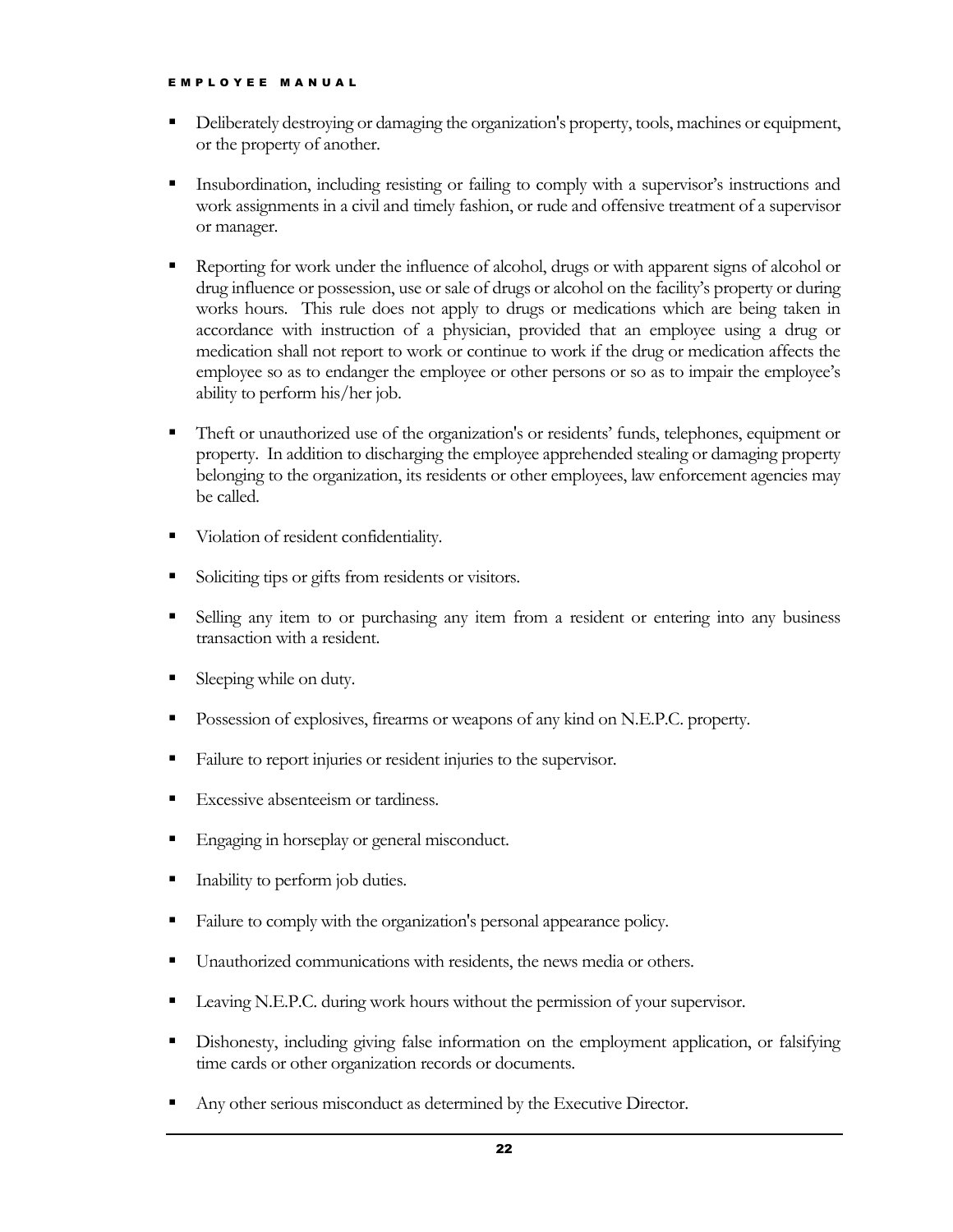## ATTENDANCE AND PUNCTUALITY

Our successful operation depends in large part upon the regular and punctual attendance of each of its staff members. You have an important job that fits into a pattern of quality health care. All absences, therefore, are undesirable because they affect your fellow employees and the residents.

If it is necessary to be absent, whether for illness or some other unavoidable cause, you must telephone the supervisor at least four (4) hours prior to the beginning of your shift. Failure to notify your supervisor or designated representative on your first absence will result in disciplinary action. When you call, be sure to tell the supervisor the reason for your absence, and when you think you will be able to return to work. It is our responsibility to provide uninterrupted service, 24 hours a day, 365 days a year. Unacceptable attendance may result in disciplinary action up to and including dismissal. Absences immediately before or after your scheduled days off or before or after holidays, may subject you to disciplinary action up to and including discharge. Your supervisor may require a doctor's note for any absence for medical reasons.

If you are scheduled to work and fail to report for two (2) consecutive days and fail to notify your department of the absence, you will be considered to have voluntarily resigned your position.

Being on time is essential. You are expected to be in your work area, ready for work, at your specified starting time. Since many of your activities are of a group nature, lateness of one person may seriously affect the work of an entire group. A record of excessive lateness may be cause for dismissal.

#### HARASSMENT-FREE WORKPLACE

N.E.P.C. is committed to providing a work environment where employees feel safe, secure and respected. As an organization, we will not tolerate conduct by any employee who harasses, disrupts, or interferes inappropriately with another employee's work performance or creates an intimidating or hostile environment.

Prohibited harassment includes, but is not limited to, the following behavior:

- VERBAL CONDUCT such as epithets, derogatory jokes or comments, slurs or unwanted sexual advances, invitations or comments;
- VISUAL CONDUCT such as derogatory and/or inappropriate sexually-oriented posters, photography, cartoons, drawings or gestures;
- PHYSICAL CONDUCT such as assault, unwanted touching, blocking normal movement or interfering with work because of sex, race or any other protected basis;
- **THREAT AND DEMANDS** to submit to sexual requests as a condition of continued employment, or to avoid some other loss, and offers of employment benefits in return for sexual favors; and
- **RETALIATION** for having reported or threatened to report harassment.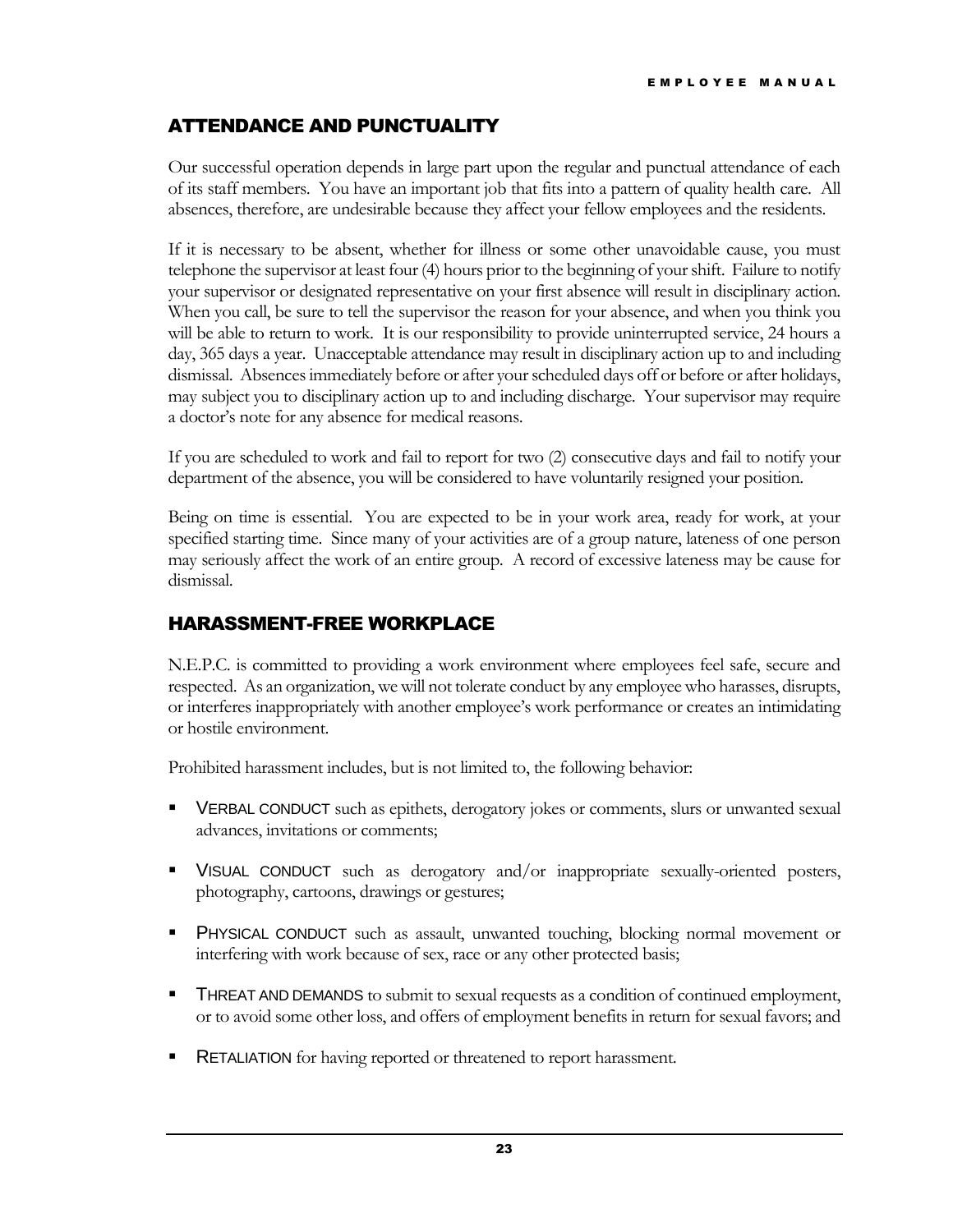Any employee who believes that the actions or words of any other employee constitute unwelcome harassment has a responsibility to report or complain as soon as possible to his or her supervisor, the next level of management or the Executive Director if the complaint involves the supervisor.

Managers and supervisors have a larger responsibility in ensuring a workplace free from harassment.

These responsibilities include:

- Knowing, communicating and enforcing the company policy on harassment;
- Setting a clear example of appropriate workplace behavior, and communicating zero tolerance for harassment;
- Being aware of what is going on in the workplace and actively monitoring for signs of harassment;
- Being knowledgeable of company procedures for reporting and investigating sexual harassment; and
- Reporting immediately any inappropriate actions of which they may become aware, which they believe may constitute harassment.

N.E.P.C. will immediately undertake a confidential, effective, thorough and objective investigation of any allegation of harassment.

If we determine that harassment has occurred, effective remedial action will be taken in accordance with the circumstances. Any employee determined to be responsible for harassment will be subject to appropriate disciplinary action, up to and including termination. In all cases, the employee will be advised of the finding and conclusion.

The initiation of a harassment complaint will not have any adverse impact on the complainant nor will it affect such person's future business dealings with this company, his or her employment, compensation or work assignments. Complaints of any retaliation will be promptly investigated and disciplinary action will be taken if warranted.

The Federal Equal Employment Opportunity Commission (EEOC) and Massachusetts Commission against Discrimination (MCAD) investigate and prosecute complaints of prohibited harassment in employment. If you think you have been retaliated against for resisting or complaining, you may file a complaint with the appropriate agency.

#### MASSACHUSETTS COMMISSION AGAINST DISCRIMINATION ONE ASHBURTON PLACE, 6TH FLOOR BOSTON, MASSACHUSETTS 02108 (617) 727-3990

EQUAL EMPLOYMENT OPPORTUNITY COMMISSION ONE CONGRESS STREET, 10TH FLOOR BOSTON, MASSACHUSETTS 02114-2023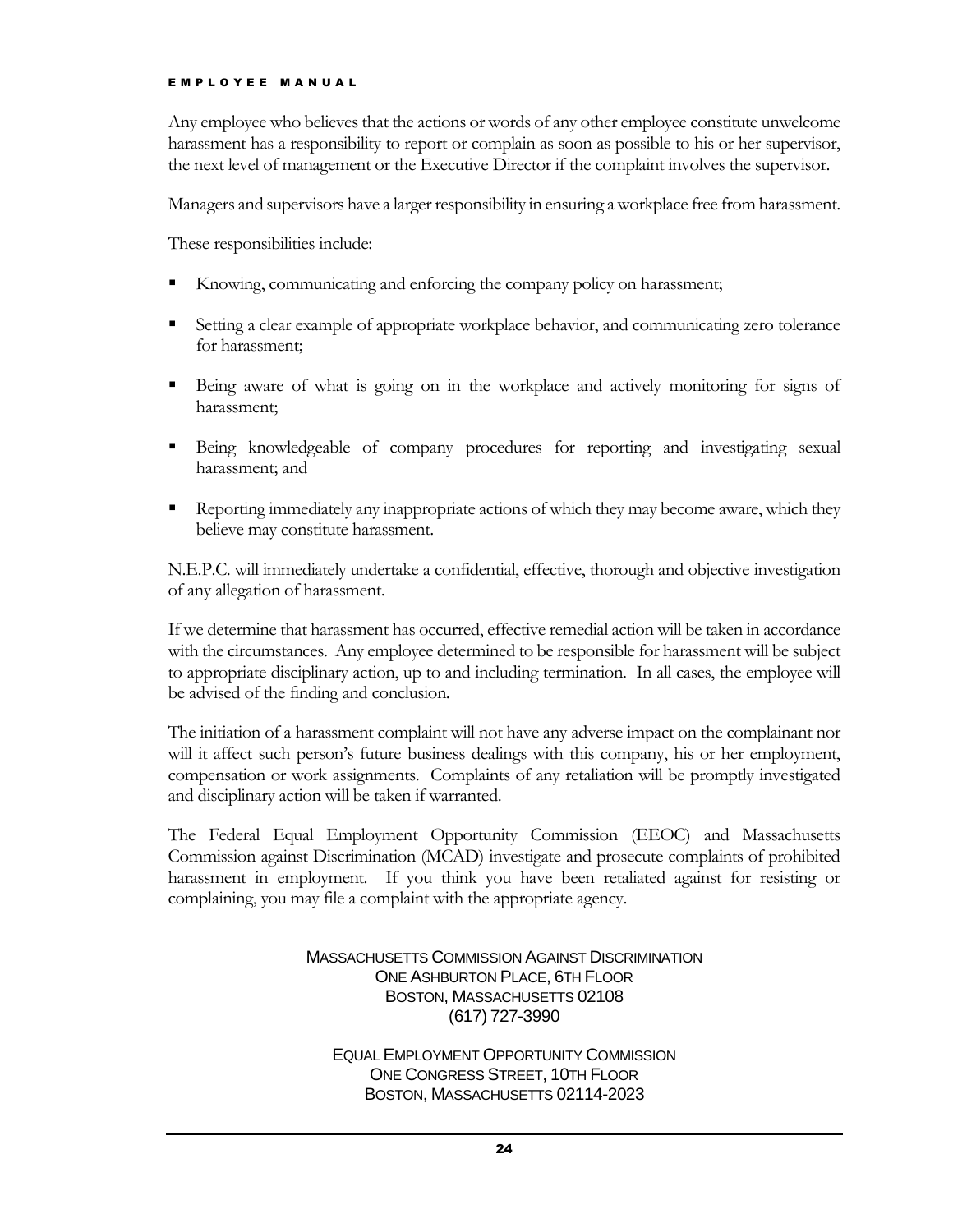(617) 565-3200

#### DRUG-FREE WORKPLACE

N.E.P.C. cares about the health and well-being of all employees. The use of alcohol, illegal drugs or controlled substances as it affects our employees, residents and the workplace is very important to us. Use of these substances on the job may endanger the employee and is strictly prohibited. An individual's involvement with alcohol or illegal drugs - whether on or off the job - has an impact on the working environment and, consequently, the ability of others to perform their jobs safely and successfully. In addition, the use or possession of illegal drugs on the job exposes the facility to the risks of property loss or damage, or injury to other persons.

Most importantly, it is against the law.

If you are found to be distributing, using, selling or possessing narcotics, illegal drugs or any controlled substance while on the job, you may be terminated - even if it is a first offense. Also, any illegal drugs will be immediately turned over to the appropriate law enforcement agency. This means that you could be prosecuted for a criminal offense.

#### LEGAL OR PRESCRIPTION DRUGS

We recognize that staff members may be taking prescribed or over-the counter drugs that have been legally obtained and are being used within prescribed and precautionary limits. However, use of such drugs at work may pose a safety risk to the staff member and others. Therefore, staff members utilizing any type of medication that may present a safety risk or affect their performance or behavior, must tell their supervisor at the beginning of the shift.

#### PROFESSIONAL APPEARANCE

Dress, grooming, and personal cleanliness standards contribute to the morale of all employees and affect the image that we present to residents and visitors. During business hours, employees are expected to present a clean and neat appearance and to dress according to the requirements of their positions.

Staff members who appear for work inappropriately dressed or without the personal protective equipment necessary to perform their jobs will be sent home and directed to return to work in proper attire. Under such circumstances, staff members will not be compensated for the time away from work.

All personnel are to dress in a neat manner. Our dress should reflect a professional image, an important part of providing quality service. Consult your supervisor if you have questions as to what constitutes appropriate attire.

#### IDENTIFICATION

You will be issued an identification badge which you are required to wear in plain view, according to the dress code, at all times while on duty. A charge will be made for the replacement of lost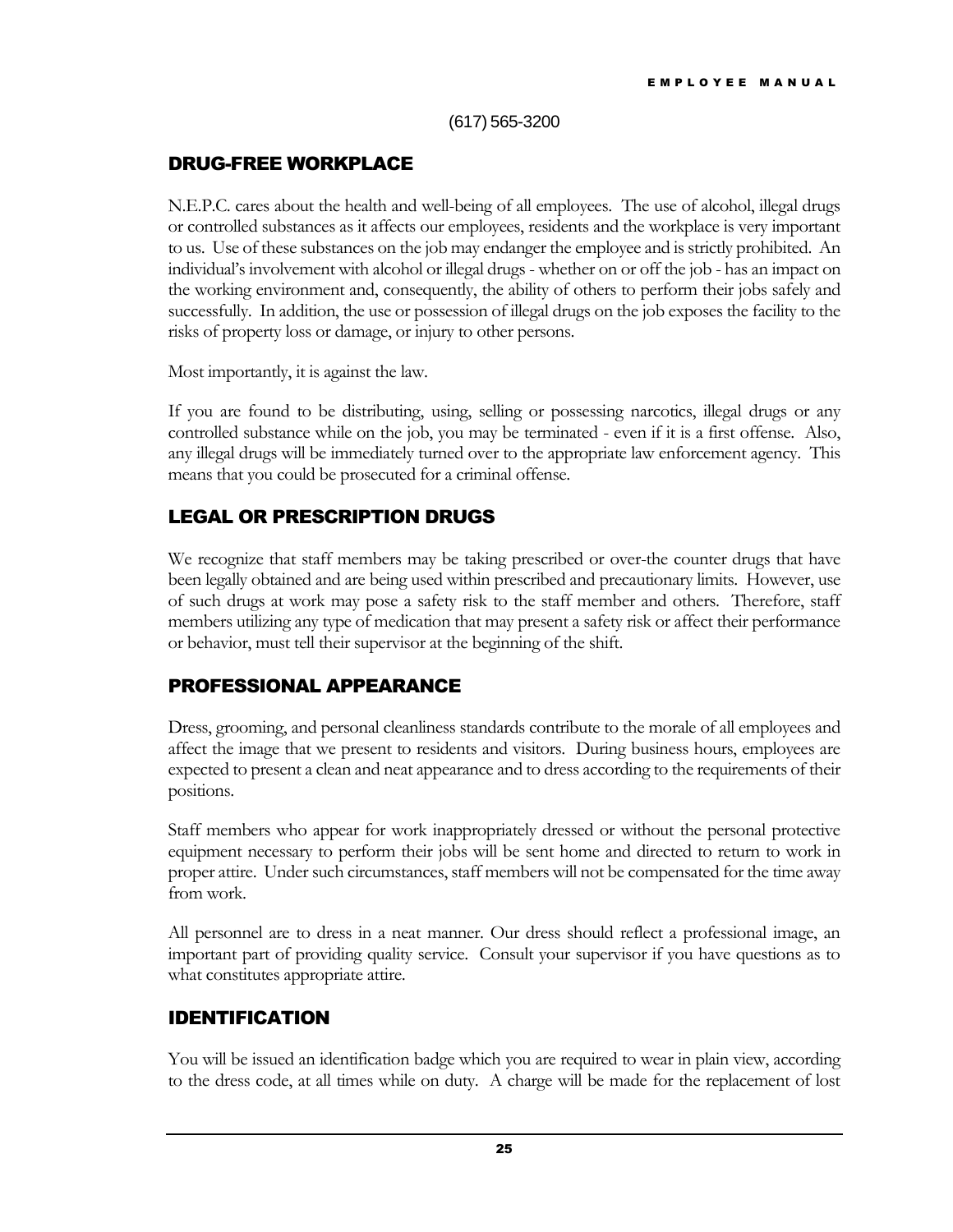identification badges. You must immediately report the loss of your badge to your supervisor. Failure to wear an identification badge will result in disciplinary action.

#### PERSONAL AND N.E.P.C. PROPERTY

We recognize that employees may need to bring certain personal items to work. However, personal property that is not related to the employee's job performance may be disruptive to the workflow or pose a safety risk to other employees.

Employees are expected to exercise reasonable care to safeguard personal items brought to work. The facility is not responsible for the loss, damage, or theft of personal belongings, and you are advised not to carry unnecessary amounts of cash or other valuables with you when you come to work.

Each employee may be assigned a storage area for safekeeping small personal effects during working hours. In addition, closets in designated areas are available for the storage of outerwear. You are responsible for maintaining your area in a clean and sanitary manner. The facility will provide and retain keys for file cabinets, desks, and other workstations. Employees may not place their own locks on any storage facility.

Employees are asked to treat N.E.P.C. property as they would treat their own. Specifically, we ask that employees keep our property clean and well maintained and limit its use to work-related purposes. Employees must seek permission from their supervisor before removing any facility property from the premises and may not use facility stationery for personal use.

To maintain security and protect against theft, N.E.P.C. reserves the right to inspect the contents of lockers, storage areas, work stations, desks and file cabinets at any time and remove all facility property and other items which are in violation of our rules and policies. Should these actions be necessary, the employee may be present at the time. In other less common circumstances, we reserve the right to ask employees to present the contents of their packages, briefcase, backpack, purse or wallet for inspection.

#### SOLICITATION AND DISTRIBUTION

Solicitation is not permitted during working time or during working time of the employee solicited, or in areas where residents or guests may be present. Working time for which you are being paid, and resources of N.E.P.C. may not be used for non-work related activities. Working time does not include periods such as meals or breaks when an employee is scheduled to be at N.E.P.C. but is not scheduled to perform work tasks.

Distribution of literature or other materials is not permitted during the working time of either the employee distributing or the employee to whom distribution is made or any time in any working and/or resident-care areas.

Non-employees are not permitted to solicit or distribute literature at or on N.E.P.C. grounds at any time.

Definitions. For the purposes of these rules: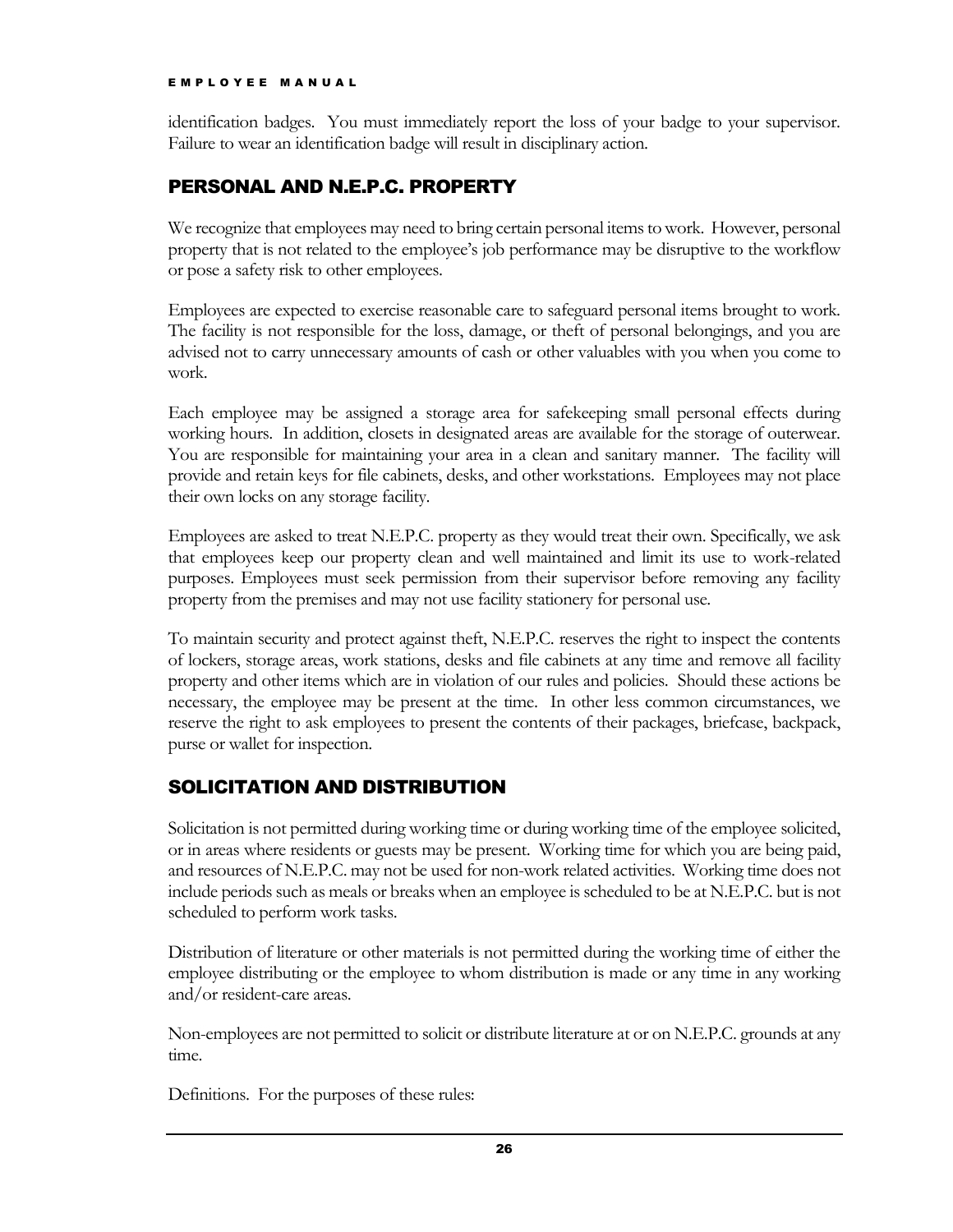- **SOLICITING** includes approaching anyone for any of the following purposes; offering anything for sale, asking for donations, collecting funds, canvassing or seeking to promote, encourage or discourage (i) participation in or support of any organization, activity or event or (ii) membership in any organization. Handing out or delivering membership cards or applications for any organization is considered soliciting.
- **DISTRIBUTING** literature or other materials includes handing out or delivering to anyone any literature or any other printed or written materials (except that handing out or delivering membership cards or applications for any organization is considered soliciting).

As mentioned elsewhere in this handbook, N.E.P.C. bulletin boards are to be used only for the organization's purposes.

Employees are not permitted to either sell to, or buy items from, residents.

## TIPS, PURCHASE, SALES

Employees must not accept cash or gifts from residents, their families, visitors or persons doing business with the facility. Under no circumstances are employees to enter into any transaction involving the purchase or sale of any personal property, merchandise or services with residents, visitors or vendors without permission from the Executive Director.

#### PERSONAL TELEPHONE CALLS & PERSONAL BUSINESS

Pay telephones should be used for personal calls during the meal period or outside scheduled work hours. Except in the case of emergency the house telephones are never to be used for personal calls, incoming out outgoing. Cell phones for personal use may only be used in designated areas, such as: the break room or outside.

No staff member is to receive personal visitors at the facility. It is important for the security of all that only those who have business with the facility or residents' visitors be permitted on the premises. Off-duty staff members should not "visit" other staff members who are working. Children of staff members should not be on the premises while their parent/guardian is working. Children who are junior volunteers and are in the building volunteering are permitted.

# LANGUAGE

All employees must be able to speak and read English. This is a business necessity and job-related since employees are required to read manuals, policies and procedures, including safety procedures. English only must be spoken in all areas in which residents may be present.

#### PACKAGES

N.E.P.C. reserves the right to inspect any packages or handbags brought into or taken from the building. Removing N.E.P.C. property from the building or grounds without permission of the administration will result in immediate dismissal.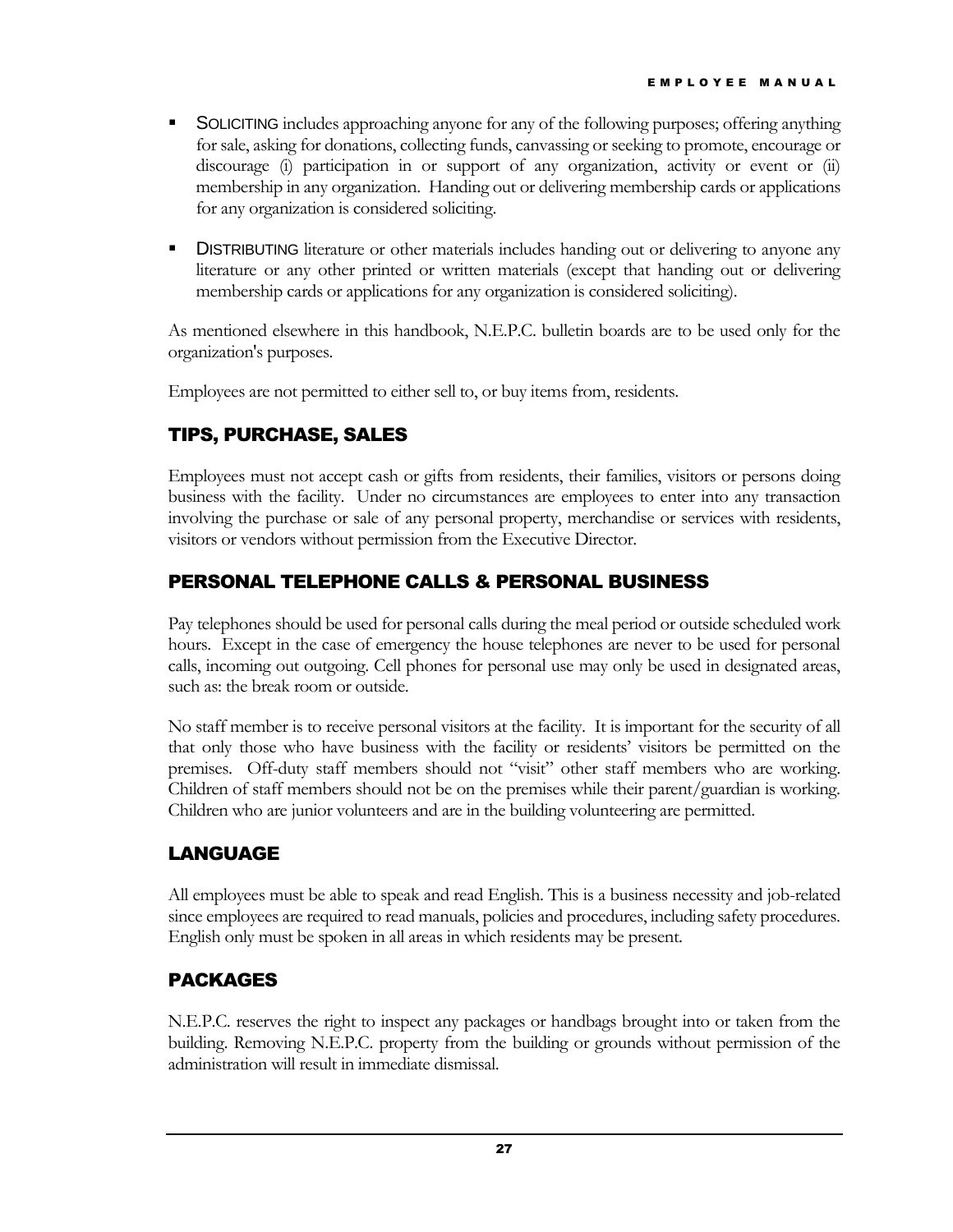#### SUGGESTIONS

Your suggestions are always welcome, especially when they may result in improved care of residents, smoother operation of the organization, or boosted morale of residents and employees. Suggestions and complaints may be addressed to your supervisor, department head or the Executive Director. Suggestions and complaints may also be made without identifying yourself. Mailboxes are available in the Business offices for each department and Administration.

#### NOISE

Employees' cooperation is required to help control noise in and around N.E.P.C., which includes loud talking, loud radios, and televisions. This is a business necessity and job-related.

Employees are not permitted to turn on residents' radios or TVs for their own listening pleasure. In fact, employees are encouraged to turn off radios and TVs that have been left playing after residents have left the area.

Employees are also not to conduct discussions of problems they may be having in the work place or their personal lives within earshot of residents. As mentioned elsewhere in this handbook, all conversations in areas occupied by residents are to be conducted in English, whether residents are present or not.

# VISITORS

Employees may not have visitors during working hours except in emergencies. Anyone wishing to see an employee must report to the front desk.

# WORK ENVIRONMENT

#### OPEN COMMUNICATION

N.E.P.C. seeks to foster a work environment characterized by open, direct and honest communication. Such an environment eliminates misunderstandings, increases individual efficiency and productivity, leads to better decision-making, and ultimately improves the quality and value of the work we do. Maintaining such an environment is a responsibility shared by each and every employee.

Employees are encouraged to engage in on-going dialogue with one another and with managers about all aspects of the facility's business. We all have lessons to learn from each other, and we all have a stake in our success.

Our commitment to listening to you is shared throughout our organization. All managerial office doors are open to you, up to and including the Executive Director's. We are willing to meet with you on a one-to-one basis to resolve any differences in an amicable manner. It is important for you to feel free to discuss with your immediate supervisor any matter affecting your employment.

We hope that you will be able to resolve informally, any questions or problems you may have. However, if you should ever feel that your questions or problems need to be addressed more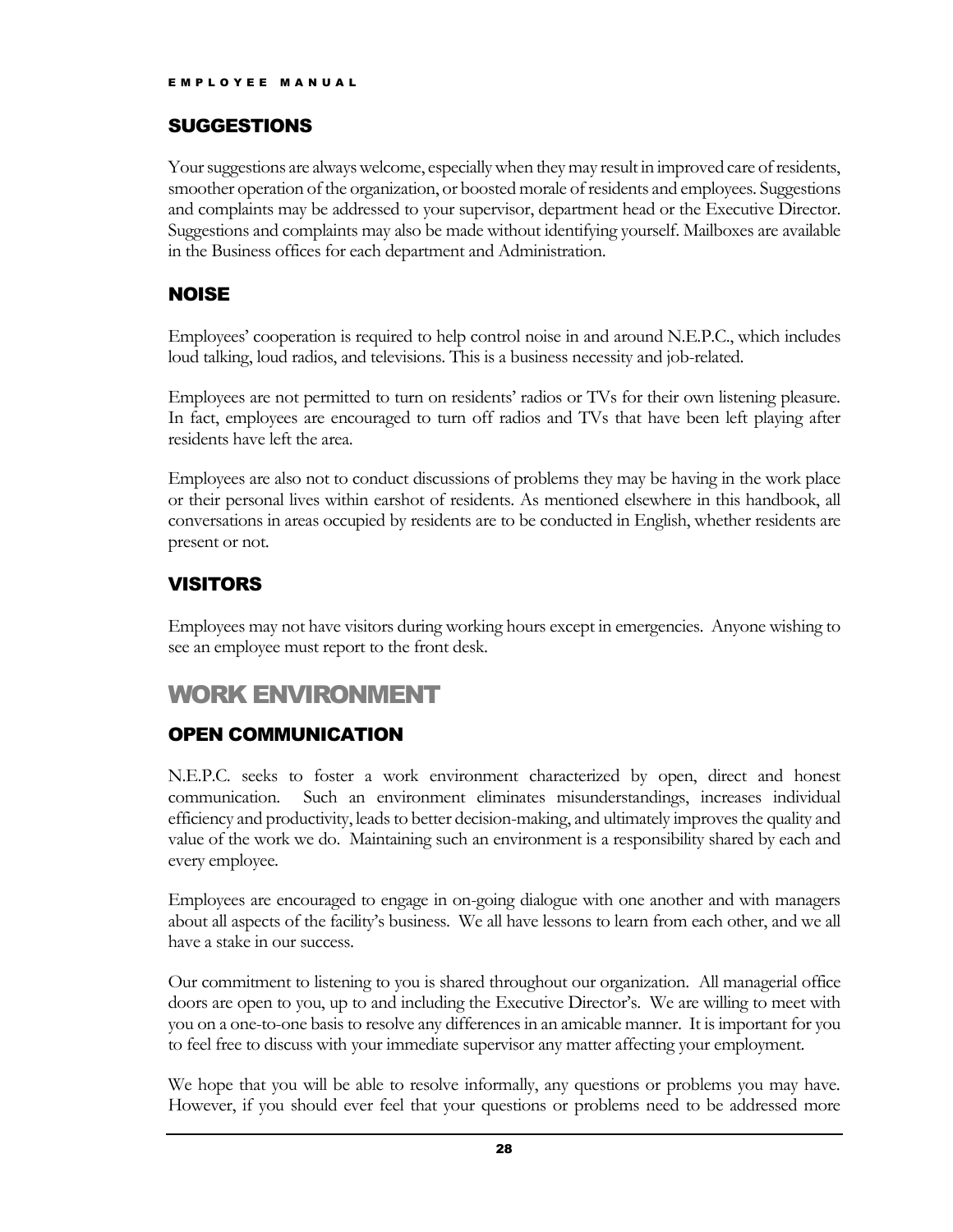formally, our conflict resolution process is a method to communicate your problems or concerns. It is our formal problem-solving process. This procedure gives you the right to discuss your concerns with several levels of management.

#### BULLETIN BOARDS

Bulletin boards are our official means of communication with residents, visitors and employees, and only authorized persons may put up, take down, or alter items on the boards. Employees are not permitted to use the bulletin boards for personal announcements. Bulletin boards are for official use only.

# YOUR SUPERVISOR

Your immediate supervisor is the person on the management team who is closest to you and your work. Your day-to-day contact with your supervisor gives you a chance to receive guidance and counsel regarding your assignments and the progress you make on your job. Your supervisor can show you how your work fits into the overall picture, explain the "hows" and "whys" and, lend encouragement to you when "things look a little tough".

Your supervisor is in complete charge of the department. He or she is responsible for the efficient operation of the department. Your supervisor has the authority to hire and dismiss, to assign work, recommend pay increases, transfers or promotions, and to maintain order and discipline.

## PROBLEM SOLVING

If you have a conflict or complaint involving your employment, the following formal process is available to you:

- The complaint should be discussed with your immediate supervisor within five (5) business days of the alleged issue. The supervisor will give the matter prompt attention and will try to return an answer to you within three (3) business days. Most matters can be settled very satisfactorily in this manner.
- Within five (5) business days, if you are dissatisfied with your supervisor's decision, refer the matter to your department head who will discuss the matter with you and will try to give you a decision within five (5) business days.
- Within five (5) business days, if you are dissatisfied with your department head's decision, you should refer the matter, in writing to the Executive Director.
- The Executive Director will give you a written decision within five (5) business days. The decision made by the Executive Director will be binding. If for any good reason you do not want to discuss a conflict or complaint with your supervisor or department head, you have the right to present your problem, in writing, directly to the Executive Director. Remember that we cannot address a conflict or complaint unless you let us know that one exists.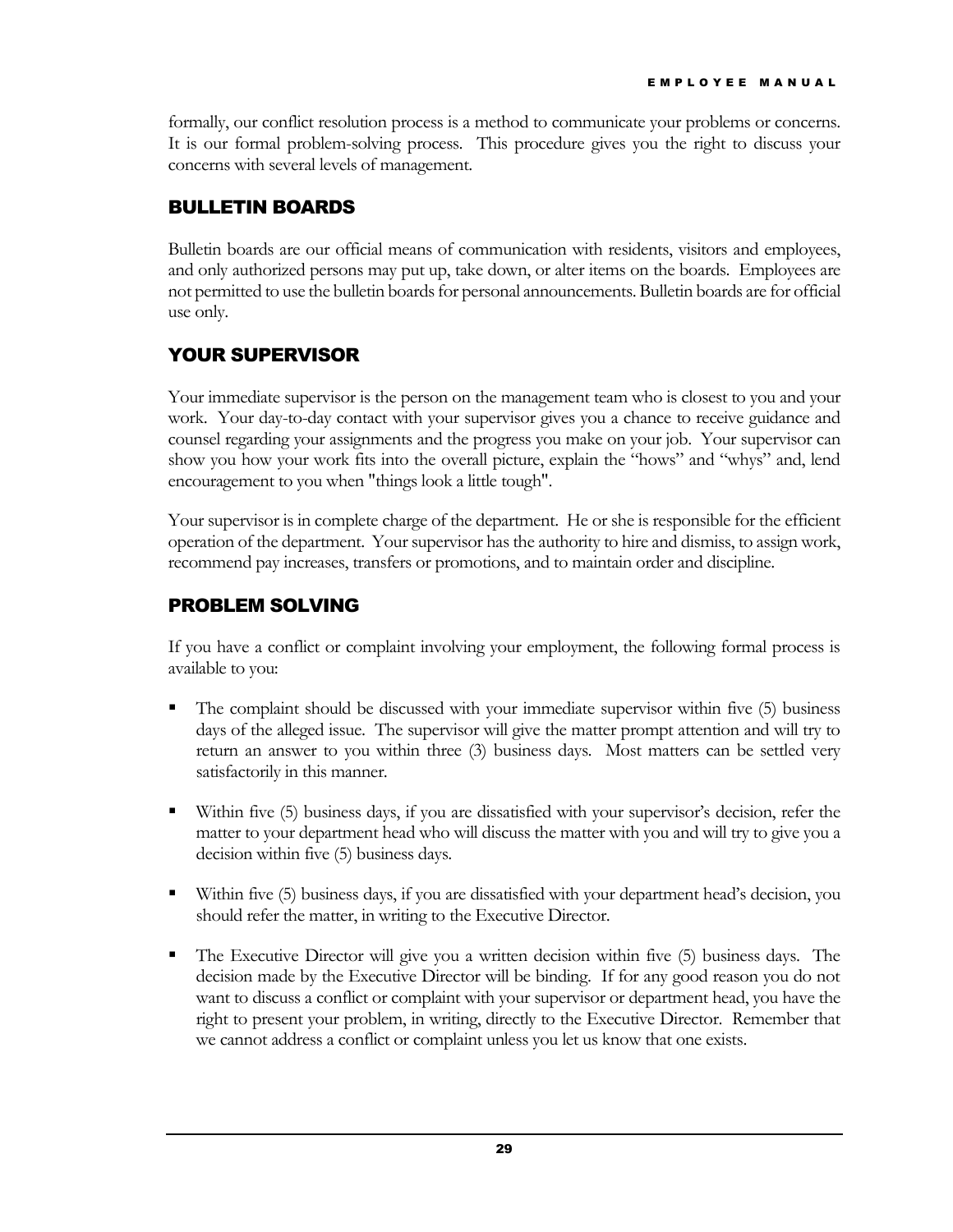#### INCLEMENT WEATHER

Since N.E.P.C. cannot close when weather conditions make travel to work difficult, each employee is required to make every effort to arrive to work, even during inclement weather.

#### SMOKE-FREE WORK ENVIRONMENT

N.E.P.C. actively prohibits smoking in order to insure a safe and smoke-free environment for our residents, visitors and employees. Employees and visitors are only permitted to smoke outside in designated smoking areas.

Employees who do not comply with this policy may be subject to disciplinary action.

## DESIGNATED EATING AREAS

Staff members should eat in established eating locations. Eating is not permitted in staff offices or at nursing stations. Designated eating areas multipurpose room and outside picnic area.

Public health regulations require that kitchen areas are off- limits to all but authorized, on-duty dietary staff. Residents, visitors and unauthorized (non-dietary) employees will be asked to leave immediately. Violators will be reported to their supervisors and will be subject to discipline up to and including discharge.

#### COURTESY TITLES

We are expected to address resident families by their last names preceded by Miss, Ms., Mrs., Mr., Dr. or whatever other title is appropriate. The only exception to this rule is when a resident's family member has invited you to call him or her by his or her first name.

As a member of our staff, you have the same privilege as our residents. Please let us know if you would like to be called Miss, Ms., Mrs. or Mr., whichever is appropriate, or by your first name.

# LEAVES OF ABSENCE

*The facility offers several types of leaves of absence to eligible employees who are unable to work for personal reasons. A summary of these benefits is described below. Please contact your supervisor or the Business Office for more information. In addition, the facility offers a variety of other benefits outlined in the Employee Benefit Plan Summary.*

#### BEREAVEMENT LEAVE

When a regular full-time employee is absent in order to attend the funeral of a member of his or her immediate family and such absence is supported, if requested, by acceptable proof, he or she shall receive up to three (3) consecutive days of paid leave at eight (8) hours' base rate of pay, provided:

 The deceased is a member of the immediate family: spouse, parent, sibling, child, mother-inlaw, father-in-law, grandparent or grandchild, and stepparent or stepchild.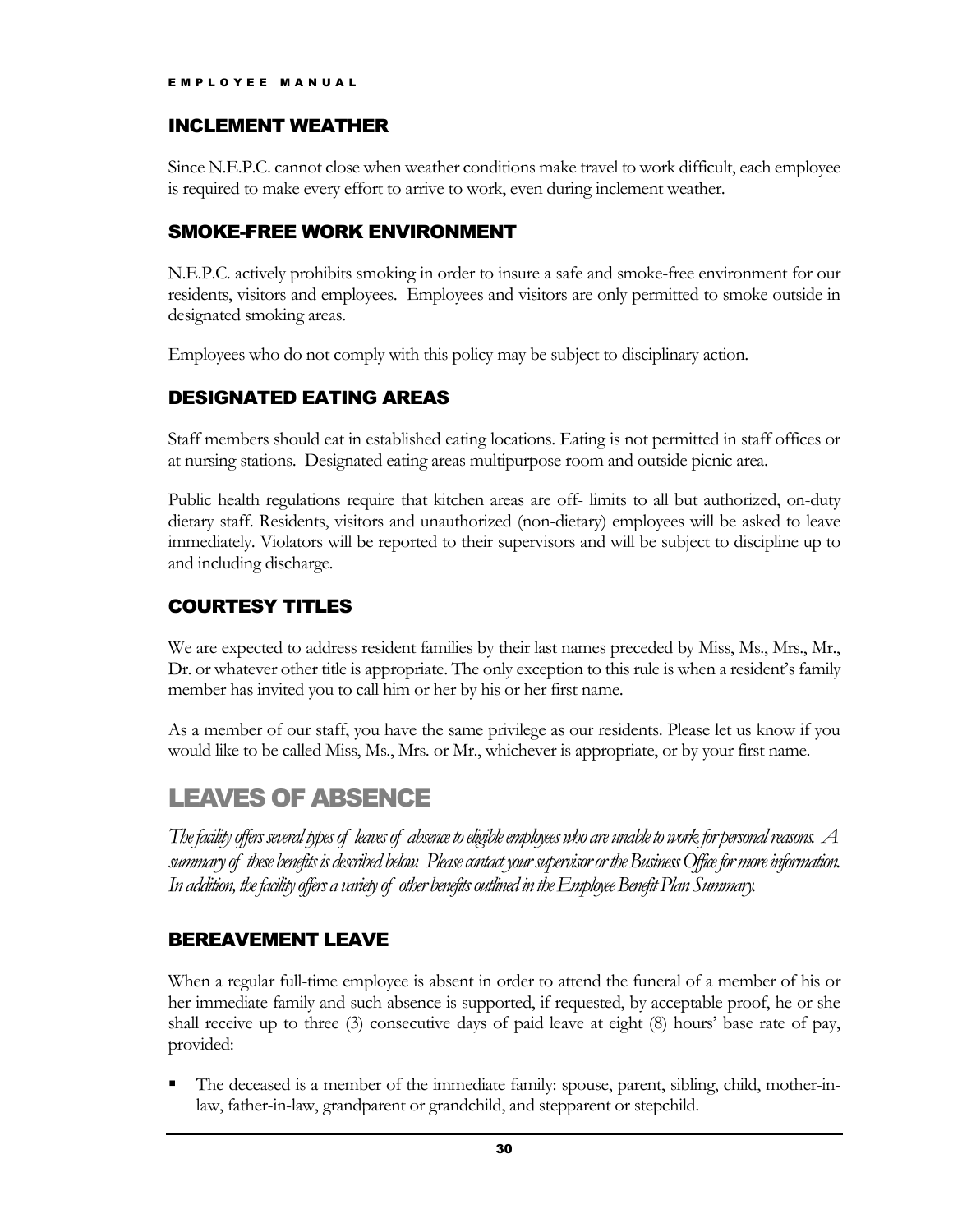- Notice is given to N.E.P.C. of the reason for such absence no later than the first full working day of absence.
- **Payment will be made for a day of absence only if the day is one on which the employee is** scheduled to work.

Regular part-time employees (24-39 hours), may be eligible for up to three (3) consecutive days of excused absence with pay to attend the funeral of a member of the immediate family as defined above, if the employee was scheduled to work on any of those days. Such pay will be for the number of hours that the regular part-time employee was scheduled to work and shall also be at the base hourly rate of pay. Approval for such leaves must be obtained from the department head.

## JURY AND WITNESS DUTY LEAVE

If you are a regularly scheduled employee (full or part-time) and are summoned for jury duty, the facility will pay you the difference between your regular straight earnings (not to exceed 8 hours a day) and the amount you receive from the courts for service as a juror (excluding any transportation allowance you may receive) during your first three (3) days of jury duty.

All employees are allowed unpaid time off (unless you request and are approved for use of your paid time off benefits) if summoned to appear in court as a witness. Employees who are subpoenaed by the facility or requested to appear as a witness by or for the company will be paid for such time.

To qualify for jury or witness duty leave, you must submit to your supervisor a copy of the summons to serve as soon as it is received. To receive jury duty pay, you must present a certificate from the court stating the days served on the jury, as well as the amount of money you were paid in jury fees.

Whenever possible, you are expected to work on days you are not needed at court and when you leave court early enough to work part of the day. You are also expected to keep your supervisor informed of your jury duty schedule.

N.E.P.C. will make no attempt to have your service on a jury postponed except when business conditions necessitate such action.

#### FAMILY AND MEDICAL LEAVE ACT (FMLA)

The Family and Medical Leave Act (FMLA) entitles eligible employees to take up to twelve (12) weeks unpaid, job protected leave each year for specified family and medical reasons.

EMPLOYEE ELIGIBILITY: To be eligible for FMLA benefits, an employee must have worked for the facility for a total of at least twelve (12) months, having worked at least 1,250 hours over the previous twelve (12) months.

REASONS FOR TAKING LEAVE: FMLA may be granted for any of the following reasons:

To care for your child after birth, or placement for adoption or foster care;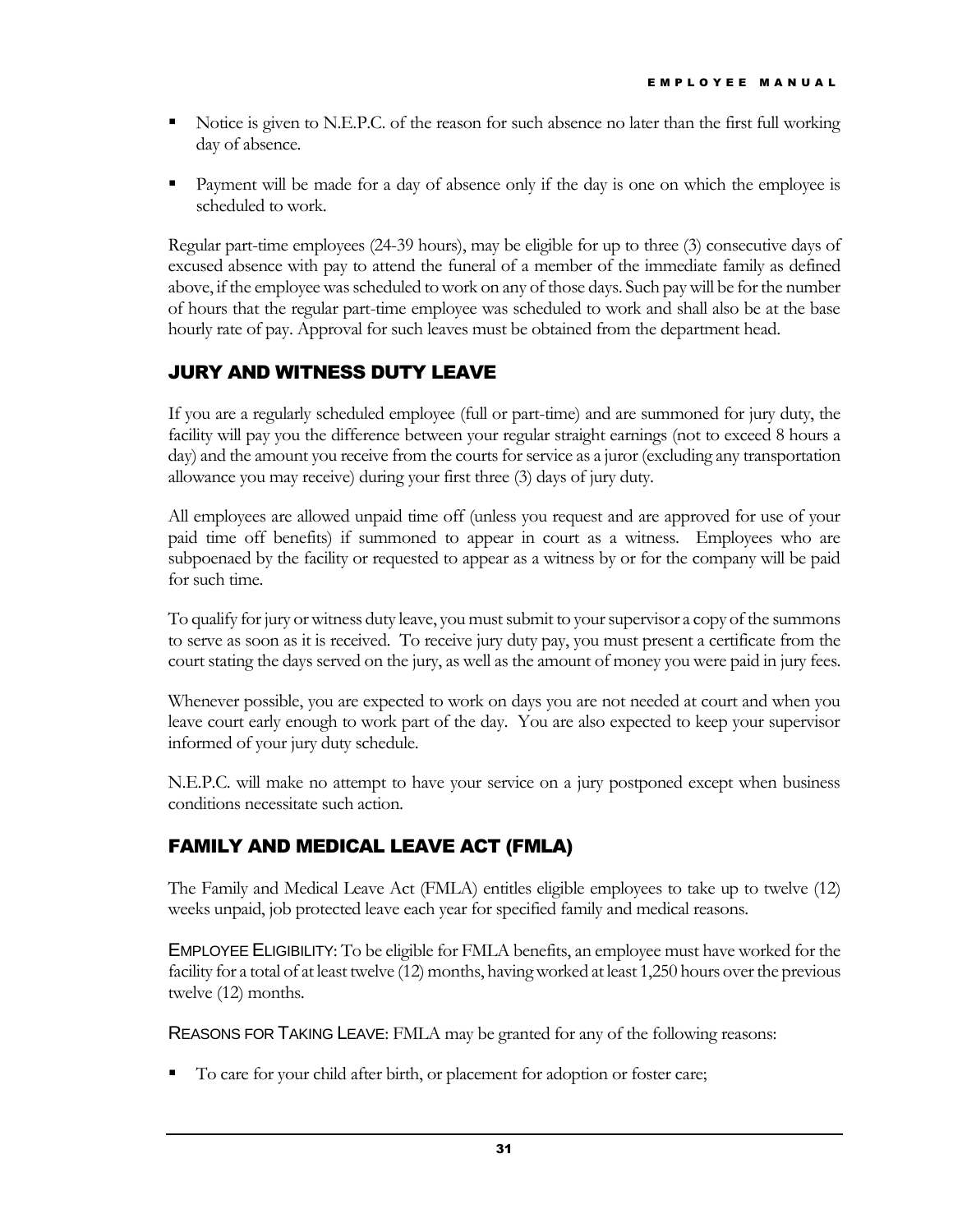- To care for your spouse, son or daughter, or parent, who has a serious health condition. In the event the leave is to care for someone in your immediate family, accrued vacation time must be used prior to use of accrued sick/personal time.
- For a serious health condition that makes you unable to perform your job.

DURATION OF LEAVE: An employee is entitled to a maximum of twelve (12) weeks of family and medical leave during any twelve (12) month period. The twelve (12) month period is measured back from the date an employee begins the family leave. Therefore, each time an employee takes FMLA leave, the remaining leave available is any balance of twelve (12) weeks, which has not been used during the immediately preceding 12 months.

Spouses who are both employed by the facility are jointly entitled to a combined total of twelve (12) work weeks of family leave.

INTERMITTENT LEAVE: Due to medical necessity, employees may request FMLA intermittently which means taking leave in blocks of time, or by reducing the normal weekly or daily work schedule.

REQUEST FOR LEAVE: All requests for family and medical leave should be made in writing to your supervisor, preferably thirty (30) days in advance of the anticipated leave. The request should include the reason for leave, the approximate start date, and the anticipated length of the leave and the estimated return to work date.

MEDICAL CERTIFICATION: An employee may be required to provide advance leave notice and medical certification. Taking of leave may depend on the proper notification and certification.

The facility may require medical certification to support a request for leave because of an employee's own or covered family member's serious health condition. The following certification may also be requested: Second and third opinions at the facility's expense, re-certification every thirty (30) days and a fitness for duty report to return to work.

BENEFITS: Employees covered under a group health plan will have their coverage continued during an approved FMLA leave, in the same cost sharing basis as prior to the leave. An employee who does not return to work will be billed for the facility's portion of the insurance coverage. Benefits will continue to accrue during a family and medical leave.

UNPAID LEAVE: Although family and medical leave is unpaid, an employee must use accrued benefits during the approved leave, except in the case of maternity or industrial leaves.

RETURN FROM LEAVE AND JOB PROTECTION: Upon return from an approved family and medical leave, employees other than key employees, will be restored to their original or equivalent positions with equivalent pay, benefits and other employment terms. The exception to this restoration would be in the event of a reduction in force or other operational change that would have resulted in elimination of the position.

Key employees are identified as the highest paid 10% of all employees, and may be subject to a lesser job restoration benefit, which will be determined by the Executive Director.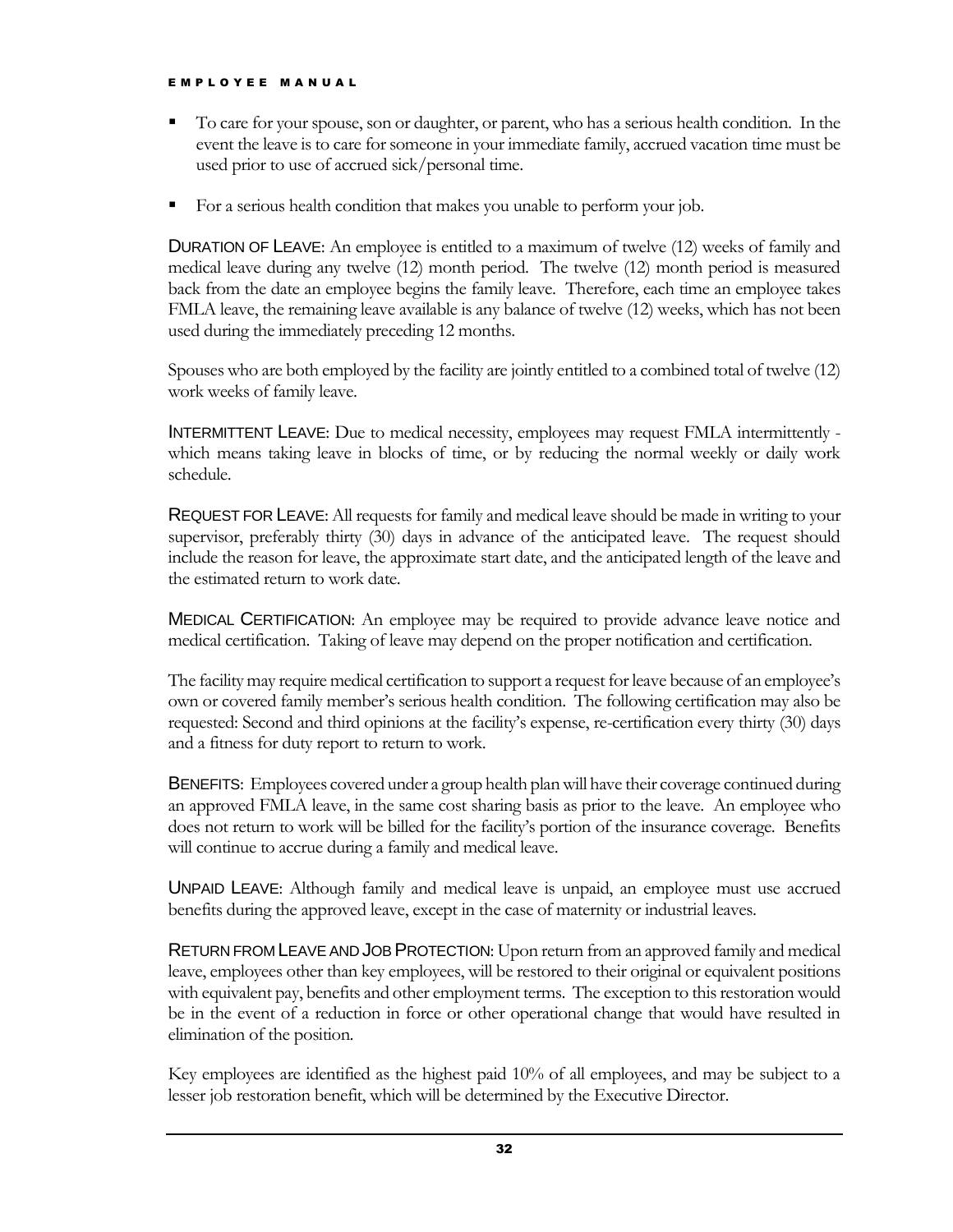EXTENSION OF LEAVE: An employee requesting an extension for any reason, may submit a written request to his or her immediate supervisor for review. All requests for extensions are subject to the approval of the immediate supervisor and the Executive Director.

NOT RETURNING FROM LEAVE: The facility requests a written resignation letter, two (2) weeks prior to the expected return date, from any employee who does not wish to return to work from an approved family and medical leave.

An employee who does not return to work on his or her expected return date, without any notice, will be considered to have voluntarily resigned.

#### MATERNITY LEAVE

Newly hired full-time employees who have completed their ninety (90) day introductory period and are in their first year of employment, may request an unpaid leave not to exceed eight (8) continuous weeks in a twelve (12) month period, for the purpose of giving birth or for adoption of a child. APPLICABLE TO EMPLOYEES NOT ELIGIBLE FOR A FAMILY MEDICAL LEAVE

The following guidelines apply under this policy:

- The employee is expected to provide at least two (2) weeks written notice of the expected departure date, except when leave is due to an unexpected disability. Also, the employee must provide notice of the intention to return to work, with anticipated return date.
- The leave duration is a maximum of eight (8) continuous weeks, to be taken consecutively in a twelve (12) month period.
- Although the leave is unpaid, the employee may elect to use accrued time off to pay for all or a portion of the leave. Accrual of earned time off will cease during this leave of absence. Health and dental benefits will also cease during this leave of absence, but an employee may elect to continue participation at their own cost. If the employee chooses not to continue participation or fails to make a payment on a timely basis, coverage may be terminated.
- Under this policy, an employee who returns from leave within eight (8) consecutive weeks or less, may resume his/her position within the company unless the position has been eliminated by reduction in the workforce or other operational change which applies equally to other similar positions in the company. However, employees affected in this way will be given preference in filling any available positions for which they are qualified. Continuity of service and reinstatement of benefits will continue once the employee returns from the approved eight (8) consecutive week leave. Failure to return from maternity leave on the designated return date will be considered voluntary termination of employment.

#### INDUSTRIAL LEAVE

If you miss more than five (5) days of work due to a work-related injury or illness you may receive payments to supplement your lost salary and medical expenses. All employees are provided coverage in accordance with applicable state laws.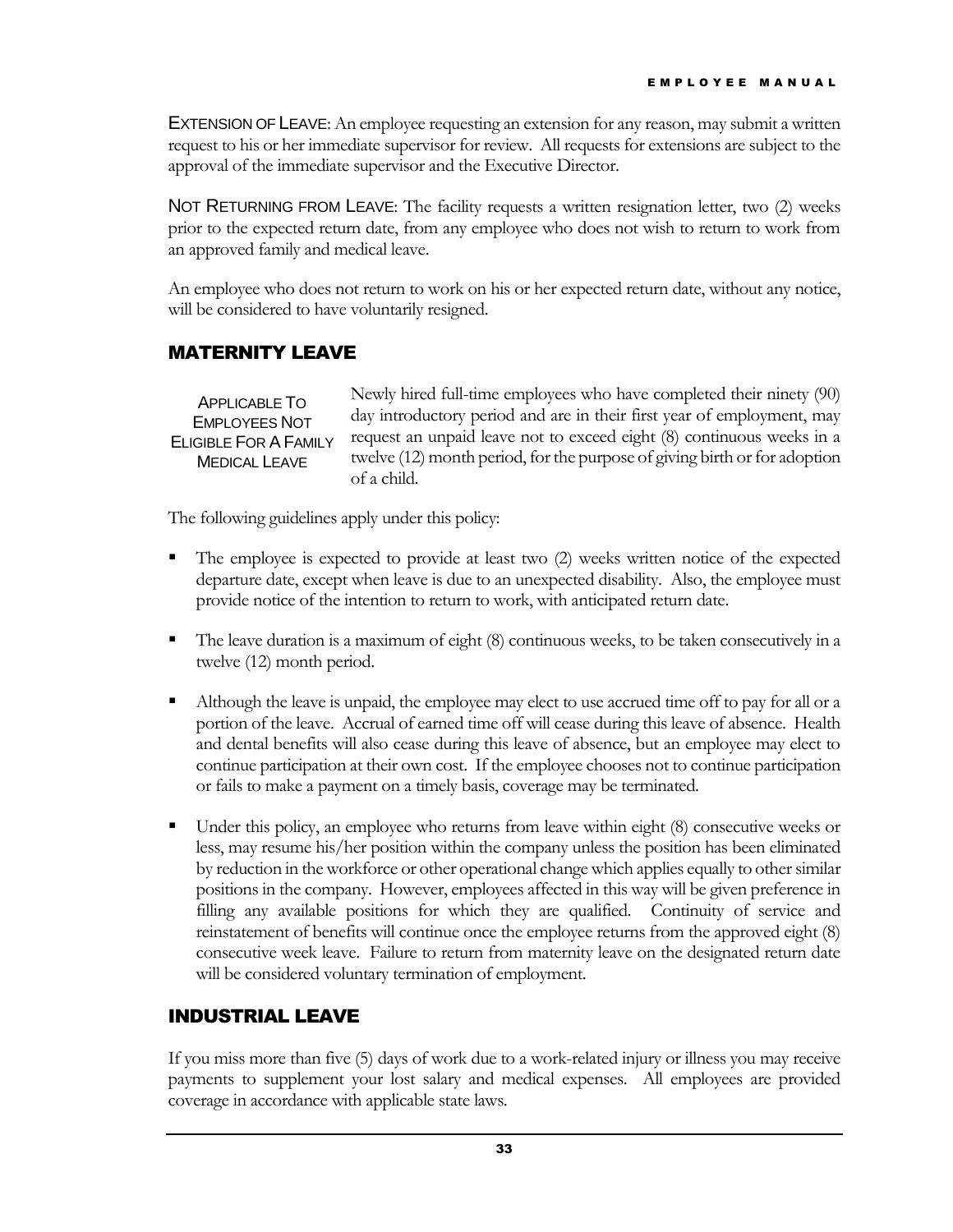Time-off due to an industrial accident is counted toward your FMLA benefit.

#### MILITARY LEAVE

Leaves of absence without pay for military or Reserve Duty are granted to employees in accordance with applicable federal and state laws. If you are called to active military duty or to Reserve or National Guard training, or if you volunteer for the same, you are required to submit copies of your military order to your supervisor as soon as is practicable. If you are a reservist or a member of the National Guard, you are granted time off without pay for required military training. Your eligibility for reinstatement after your military duty or training is completed is determined in accordance with applicable federal and state law.

#### PERSONAL LEAVE

Employees may be granted a leave of absence to attend to personal matters in cases in which the facility determines that an extended period of time away from the job will be in the best interests of the employee and the facility. Such leave may be granted for up to thirty (30) days from the employee's first day of absence inclusive of all vacation and personal time. Requests for a personal leave of absence may or may not be approved at the discretion of the facility. If approved, you will be offered the opportunity for COBRA plan to continue your health benefits, but personal leaves are otherwise unpaid.

For all leaves of absence, your anniversary date and seniority will be adjusted for any time out in excess of twelve (12) weeks.

# ORGANIZATIONAL EXIT

#### RESIGNATION

In the event you decide to resign from your position at the facility, you must submit your resignation in writing to your supervisor and the Business Office. Advance written notice equivalent to at least two (2) weeks or time equal to your vacation accrual, whichever is greater, is expected. Your written notice should include the reason for leaving and your last scheduled workday. The period covered by terminal vacation pay is not considered part of your notice. When you terminate, you must return any facility property you may have in your possession.

Employees who resign in good standing will be eligible for re-employment, subject to the same requirements and standards as pertain to new applicants.

# ABANDONMENT OF POSITION

Absence without notice for two (2) consecutive scheduled workdays will be considered a voluntary termination.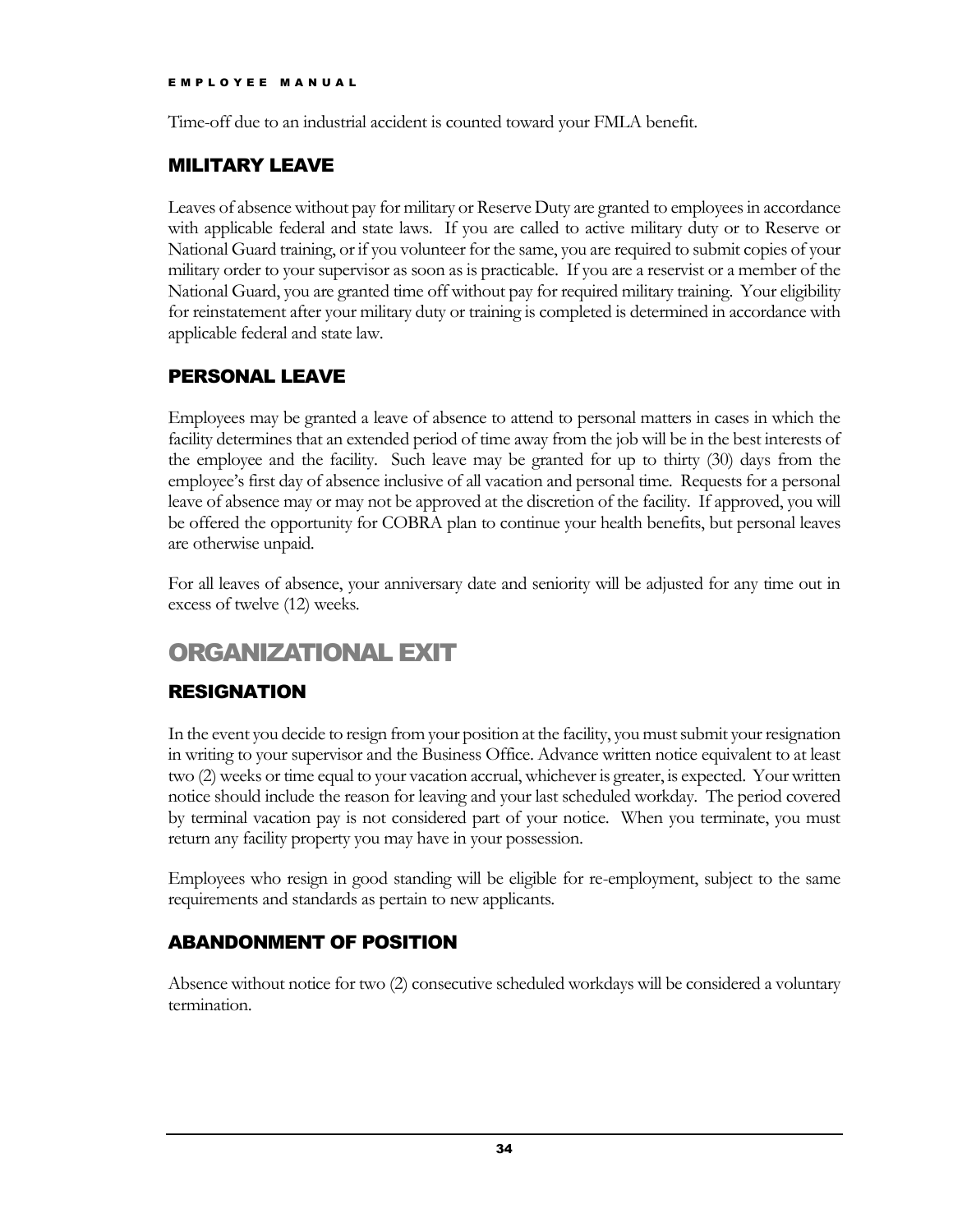#### EXIT INTERVIEW

An exit interview with your supervisor is encouraged when you leave. The Business Office will furnish you with essential information concerning the status of your benefits as a terminated employee. This interview should also be viewed as an opportunity to share your thoughts on employment at the facility. You will be asked to share any ideas you have with regard to improving working conditions, job satisfaction and services at the facility.

#### TERMINATION PAY

If you have been employed by the facility for at least three (3) months, you will receive, upon termination, full payment of your unused vacation balance as of your last day of work.

Keys and/or any matters concerned with company property or finances are to be returned or resolved before you leave the facility on your last day and before final pay is issued.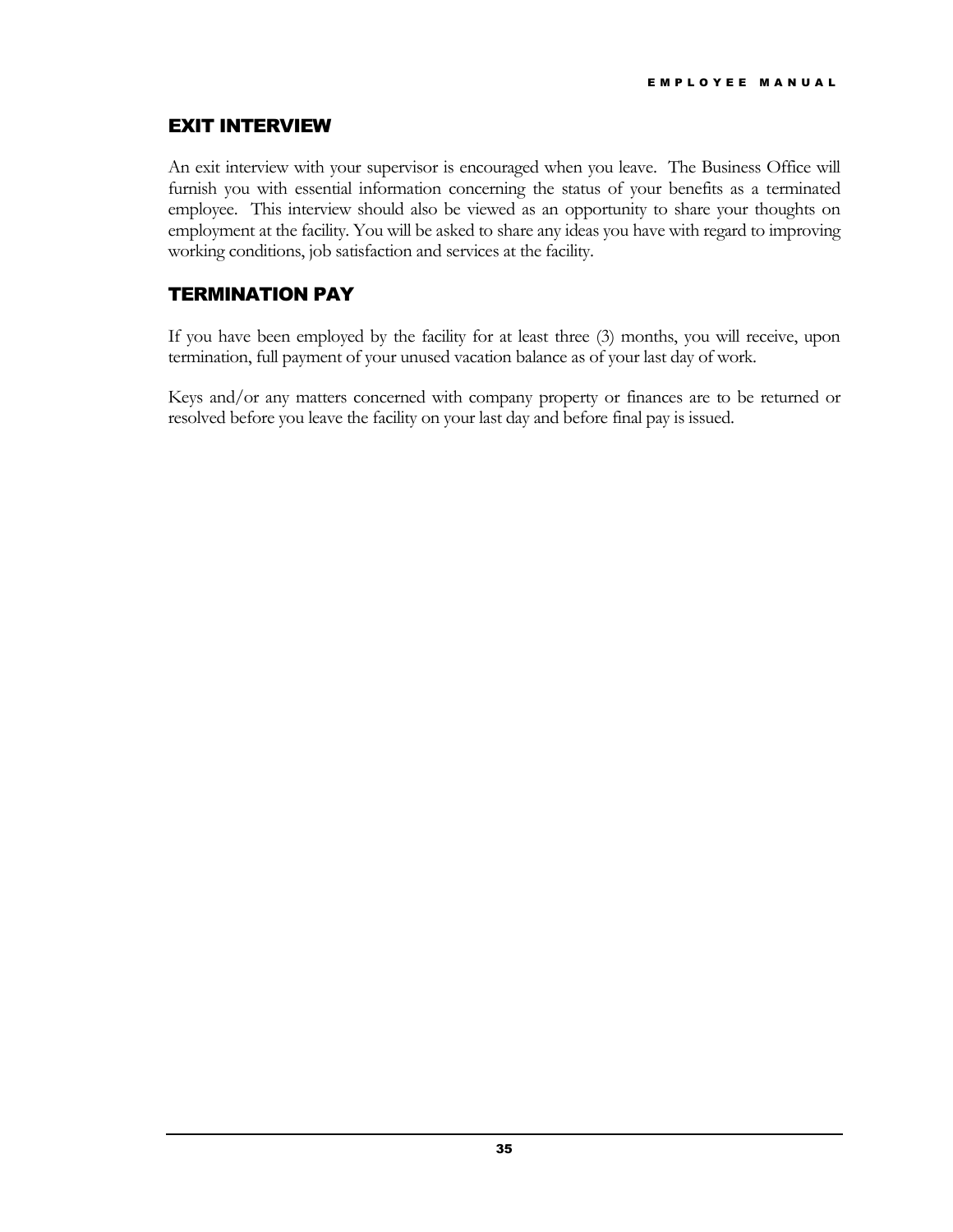#### EMPLOYEE ACKNOWLEDGMENT SHEET

I acknowledge that I have reviewed a copy of the N.E.P.C. EMPLOYEE HANDBOOK posted on NEPC's website: [http://nepc.org/resource\\_library.html.](http://nepc.org/resource_library.html) I understand my supervisor or the Executive Director will answer any questions I may have about the content of this handbook.

I understand it is my responsibility to read and understand this handbook. I further understand that the provisions of this handbook are guidelines and do not create or constitute a contract between the facility and me.

I further acknowledge that personnel policies and procedures are applied at the discretion of management and may be withdrawn, applied or amended at any time upon written notification from management.

I further acknowledge that my employment is "at will" and may be terminated with or without notice, at any time. I understand that no representative of the facility other than the Executive Director has any authority to enter into any agreement for employment for any specified period of time, or to make any agreement contrary to the foregoing.

\_\_\_\_\_\_\_\_\_\_\_\_\_\_\_\_\_\_\_\_\_\_\_\_\_\_\_\_\_\_\_\_\_\_\_\_\_\_\_\_\_\_ \_\_\_\_\_\_\_\_\_\_\_\_\_\_\_\_\_\_\_\_\_\_\_\_

EMPLOYEE SIGNATURE **EXECUTE:** DATE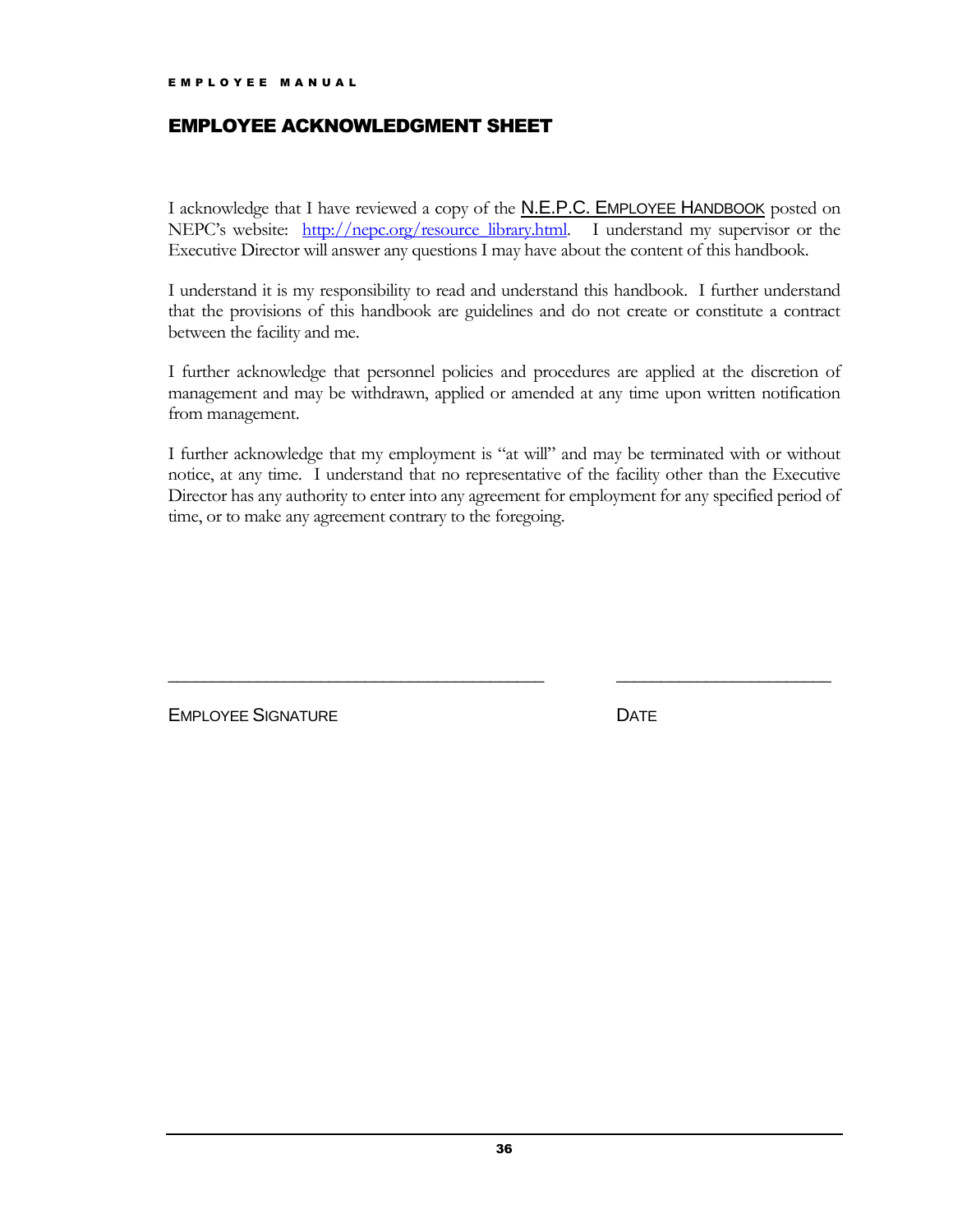#### BULLYING AND PREVENTION PLAN

**NEPC's school handbook/admission materials (and local updated Plan) is consistent with the amendments to the Massachusetts anti-bullying law, which became effective July 1, 2013.** 

**The amendments extend protections to students who are bullied by a member of the school staff. As defined in G.L. c. 71.37O (d), as amended, a member of the school staff includes, but is not limited to, an "educator, administrator, school nurse, cafeteria worker, custodian, bus driver, athletic coach, advisor to an extracurricular activity or paraprofessional."** 

#### **A member of the school staff may be named the "aggressor" or "perpetrator" in a bullying report.**

The school at New England Pediatric Care prohibits all of its students and staff from bullying, cyber bullying and any type of retaliation related to both. New England Pediatric Care Day School educates medically fragile students with significant cognitive disabilities that include deficits in expressive and receptive speech, and therefore are not identified as perpetrators or aggressors. However, students and staff may be at risk to be targets of bullying. NEPC 's Bullying Prevention and Intervention has written this policy to protect our students from any type of Bullying behavior, and any incidents of bullying that are reported , NEPC will act swiftly and accordingly. Additionally, NEPC students participate in social skills group that provides them access to social communication and developmentally appropriate responses to bullying.

If a student or staff knows or suspects that bullying or cyber bullying is taking place or they are in fear of retaliation the must report it immediately to school personnel. If any parent or guardian knows or suspects that their son or daughter is the victim of bullying or cyber bullying or are in fear of retaliation for either themselves or their son or daughter they must report it immediately to school personnel.

Known or suspected bullying and any type of retaliation can be reported to any school employee but should be reported to the classroom teacher, the Director of Education or the Program Director.

All school employees are required to notify the Program Director of any known or suspected case of bullying, cyber bullying or retaliation.

In all cases, bullying, cyber bullying and retaliation can be reported anonymously, verbally, or in writing to the appropriate personnel. However disciplinary action shall not be taken against a student or staff solely on the basis of an anonymous report.

All employees of the school that receive a report of bullying, cyber bullying or retaliation must report it to either the Director of Education or the Program Director Immediately. The Director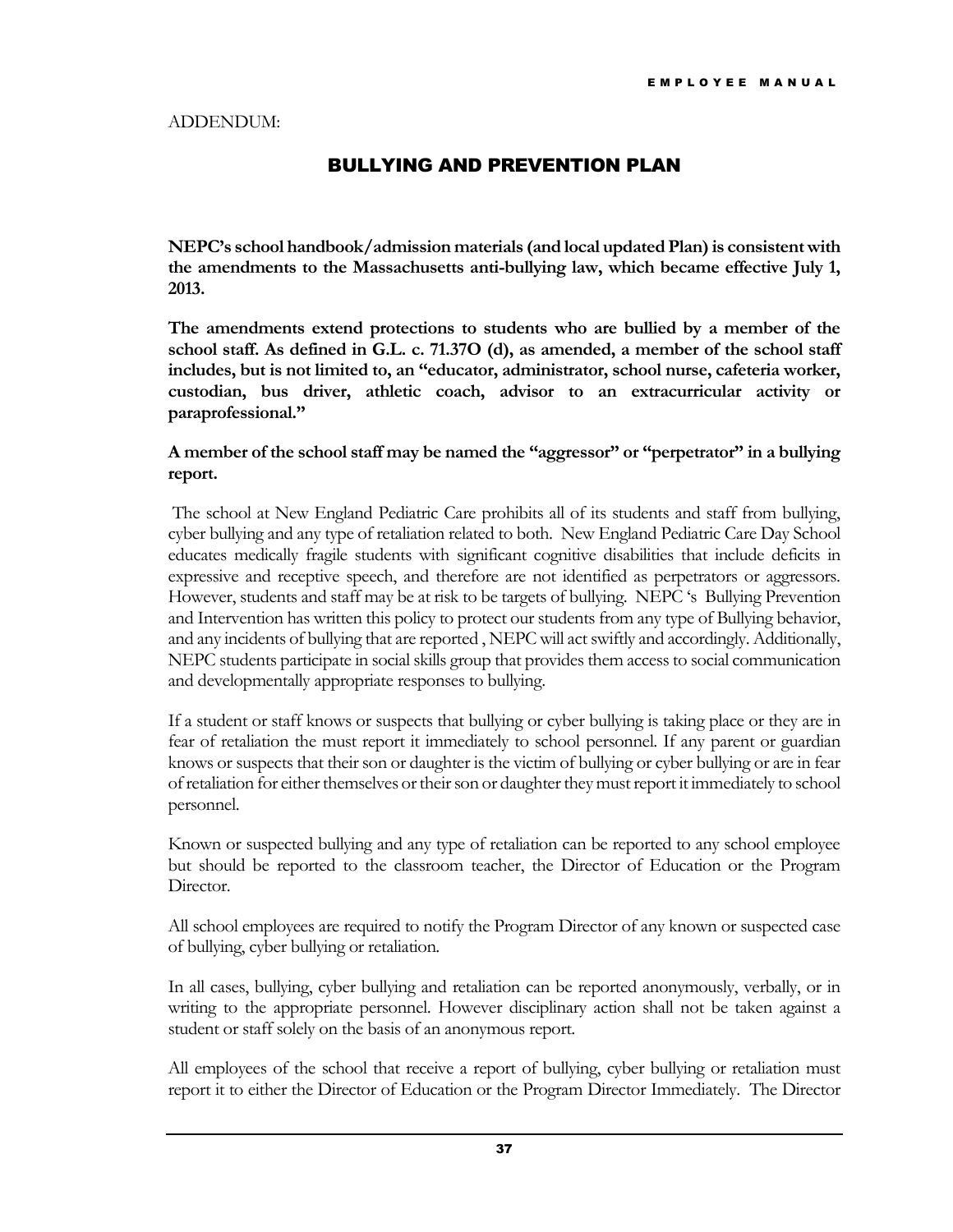of Education upon receiving such report must notify the Program Director immediately and an investigation will be started.

The investigation will consist of interviewing all of the parties involved along with obtaining written statements.

If a student is found to be guilty of bullying, cyber bullying, threatened or acted upon retaliation the disciplinary action may be anything from counseling to expulsion from school

If a staff member is found to be guilty of bullying, cyber bullying, threatened or acted upon retaliation the disciplinary action may be anything from counseling to written warning to termination.

Any person that reports bullying or retaliation, provides information about bullying or witnesses bullying will be protected as necessary on a case by case basis.

If an investigation results in determining that bullying or retaliation has occurred then we will immediately notify the parents or guardians of a target and an aggressor. The parent or guardian of the target will also be notified of the action taken to prevent any further acts off bullying or retaliation. The parents of the aggressor will be notified of the results of the investigation and of the course of action the school is going to take, where applicable law enforcement will be notified.

Any student or staff that makes a false accusation of bullying or retaliation will be subject to disciplinary action which could range from suspension to counseling.

New England Pediatric Care in conjunction with the student's school district will provide counseling or make a referral for the appropriate services for targets and aggressors for appropriate family members and affected students.

A student's or staff's legal status does not affect their protection under this plan in any way.

All employees of the school will be required to attend in-service training annually on this plan and on the following

- 1. Developmentally appropriate strategies to prevent bullying
- 2. Developmentally appropriate strategies for immediate, effective interventions to stop bullying incidents
- 3. Information regarding the complex interaction and power differential that can take place between and among an aggressor, target and witness to the bullying.
- 4. Research findings on bullying, including information about specific categories of students who have shown to be particularly at risk for bullying in the school environment
- 5. Information on the incidence and nature of cyber bullying and internet safety issues as they relate to cyber bullying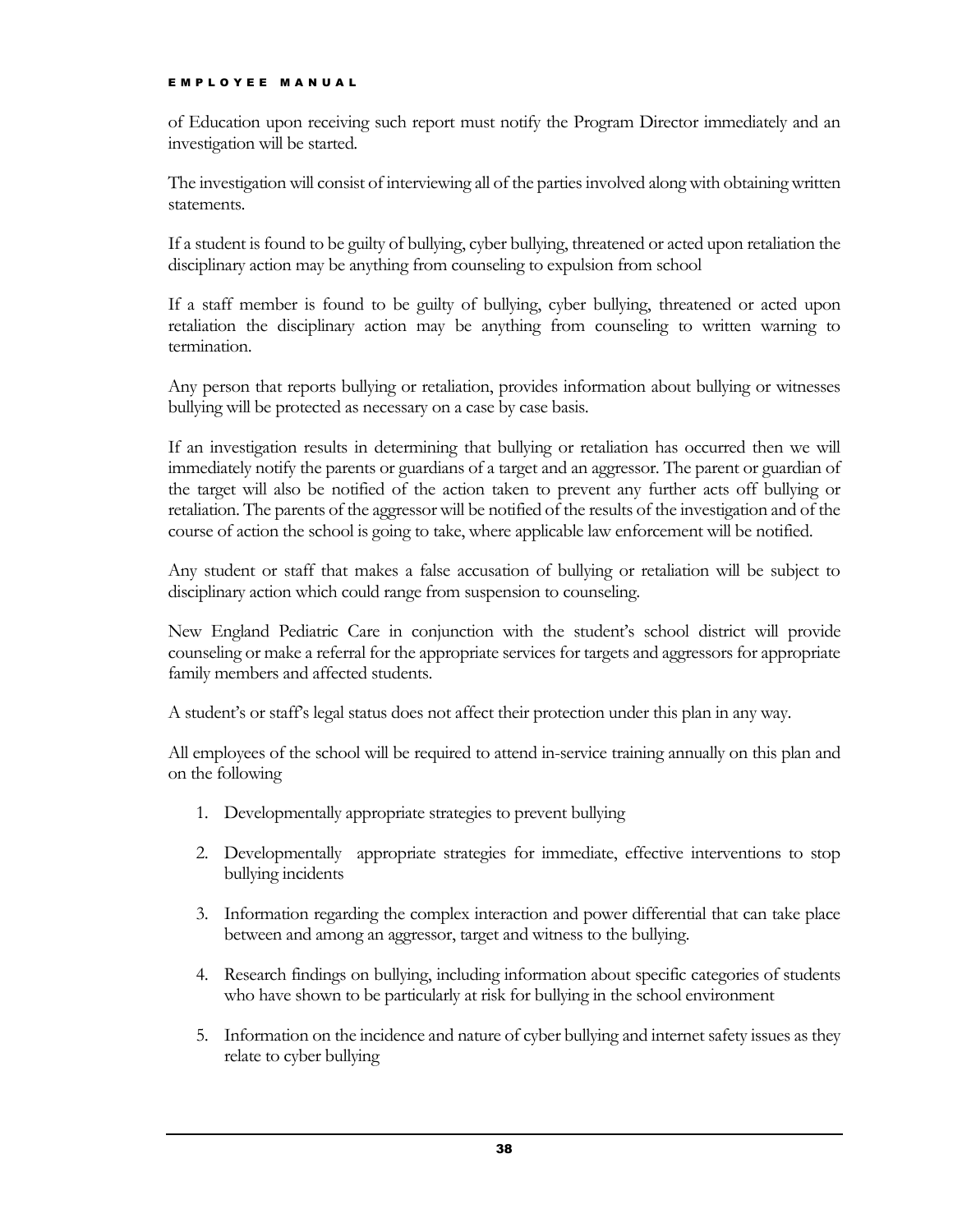The school will develop a curriculum related to bullying, cyber bullying and retaliation that includes how parents and guardians can reinforce the curriculum at home and support the plan. Along with the dynamics of bullying, online safety and cyber bullying

This Plan will be reviewed and updated if necessary at least biennially.

#### **Definitions**

Several of the following definitions are copied directly from M.G.L. c. 71, § 37O, as noted below.

A **Perpetrator or Aggressor** is defined as a student or member of a school staff including but not limited to, an educator, administrator, school nurse, cafeteria worker, custodian, bus driver, athletic coach, advisor to an extra-curricular activity or paraprofessional who engages in bullying behavior. A member of the school staff may be named the "aggressor" or "perpetrator" in a bullying report.

**Bullying**, as defined in M.G.L. c. 71, § 37O, is the repeated use by one or more students, or by a member of school staff including, but not limited to an educator, administrator, school nurse, cafeteria worker, custodian, bus driver, athletic coach, advisor to an extra -curricular activity or para professional of a written, verbal, or electronic expression or a physical act or gesture or any combination thereof, directed at a target that:

- causes physical or emotional harm to the target or damage to the target's property;
- places the target in reasonable fear of harm to himself or herself or of damage to his or her property;
- creates a hostile environment at school for the target;
- infringes on the rights of the target at school; or
- materially and substantially disrupts the education process or the orderly operation of a school.

**Cyber bullying** is bullying through the use of technology or electronic devices such as telephones, cell phones, computers, and the Internet. It includes, but is not limited to, email, instant messages, text messages, and Internet postings. See M.G.L. c. 71, § 37O for the legal definition of cyber bullying.

**Hostile environment**, as defined in M.G.L. c. 71, § 37O, is a situation in which bullying causes the school environment to be permeated with intimidation, ridicule, or insult that is sufficiently severe or pervasive to alter the conditions of a student's education.

**Retaliation** is any form of intimidation, reprisal, or harassment directed against a student who reports bullying, provides information during an investigation of bullying, or witnesses or has reliable information about bullying.